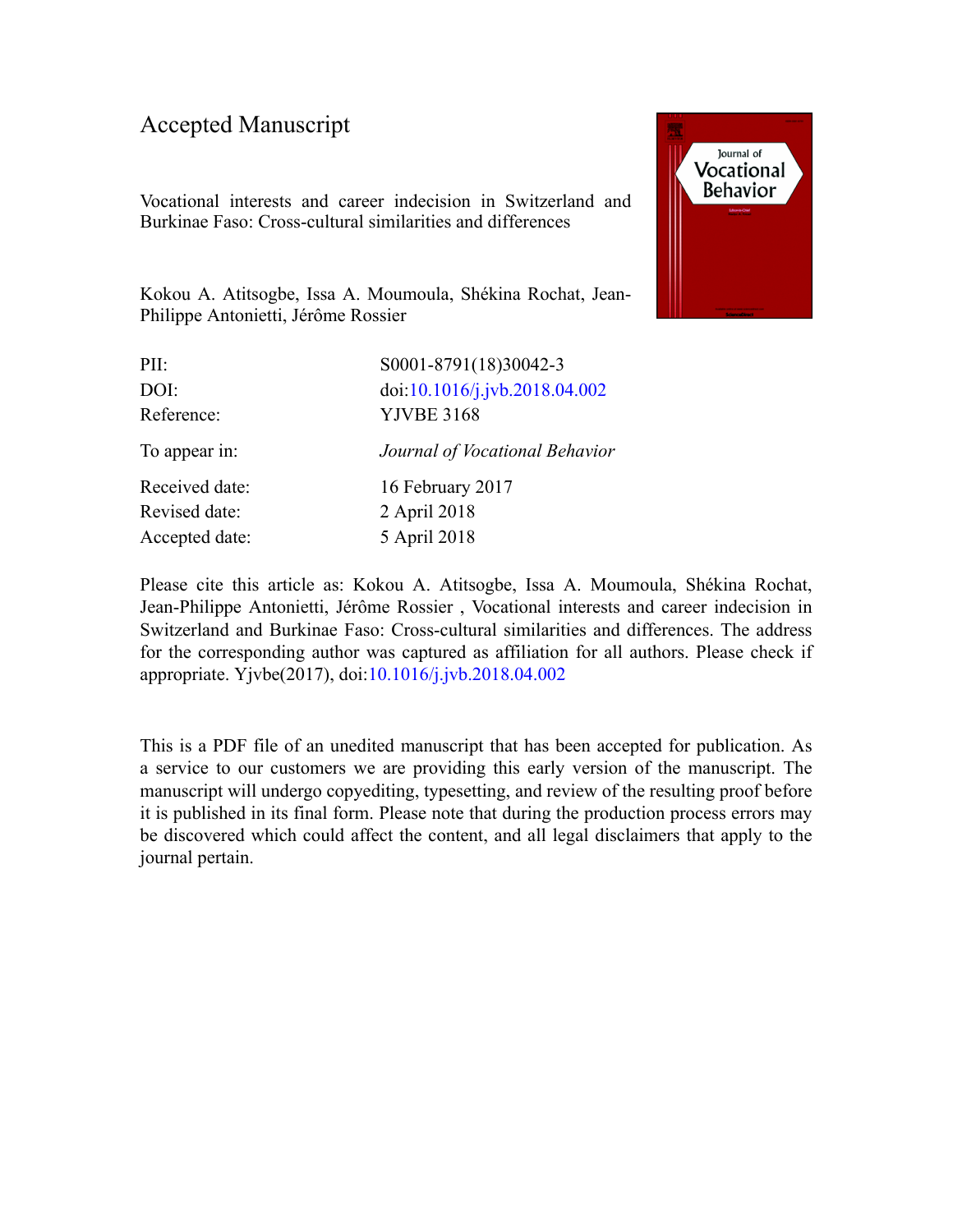### VOCATIONAL INTERESTS AND CAREER INDECISION 1 **ACCEPTED MANUSCRIPT**

### Vocational Interests and Career Indecision in Switzerland and Burkina Faso: Cross-cultural Similarities and Differences

Kokou A. Atitsogbe<sup>1</sup>, Issa A. Moumoula<sup>2</sup>, Shékina Rochat<sup>1</sup>, Jean-Philippe Antonietti<sup>1</sup>, &

Jérôme Rossier<sup>1</sup>

<sup>1</sup> Institute of Psychology, University of Lausanne, Lausanne, Switzerland

<sup>2</sup> Department of Psychology, University of Norbert Zongo, Koudougou, Burkina Faso

### Author Note

Jeffome Rossier<sup>1</sup><br>
Psychology, University of Lausanne, Lausanne, Switzerland<br>
16 Psychology, University of Norbert Zongo, Koudougou, Burkin<br>
Author Note<br>
20 Acception of Kokou A. Atitsoghe was supported by a Swiss Governm The contribution of Kokou A. Atitsogbe was supported by a Swiss Government Excellence Ph.D. Scholarship, which he was awarded by the Swiss Government. The contribution of Jérôme Rossier was made partly within the framework of the National Centre of Competence in Research-LIVES financed by the Swiss National Science Foundation (grant no 51NF40-160590) and partly within the framework of a project about normal and dysfunctional personality characteristics supported by the Swiss National Science Foundation (grant no 100014\_156540).

We thank Terence Tracey for his statistical support and comments on earlier versions of this manuscript.

Correspondence concerning this article can be sent to Kokou A. Atitsogbe, University of Lausanne, Institute of Psychology, Géopolis 4231, CH-1015 Lausanne, Switzerland, Email: KokouAmenyona.Atitsogbe@unil.ch or to Jérôme Rossier, University of Lausanne, Institute of Psychology, Géopolis 4207, CH-1015 Lausanne, Switzerland. E-mail: Jerome.Rossier@unil.ch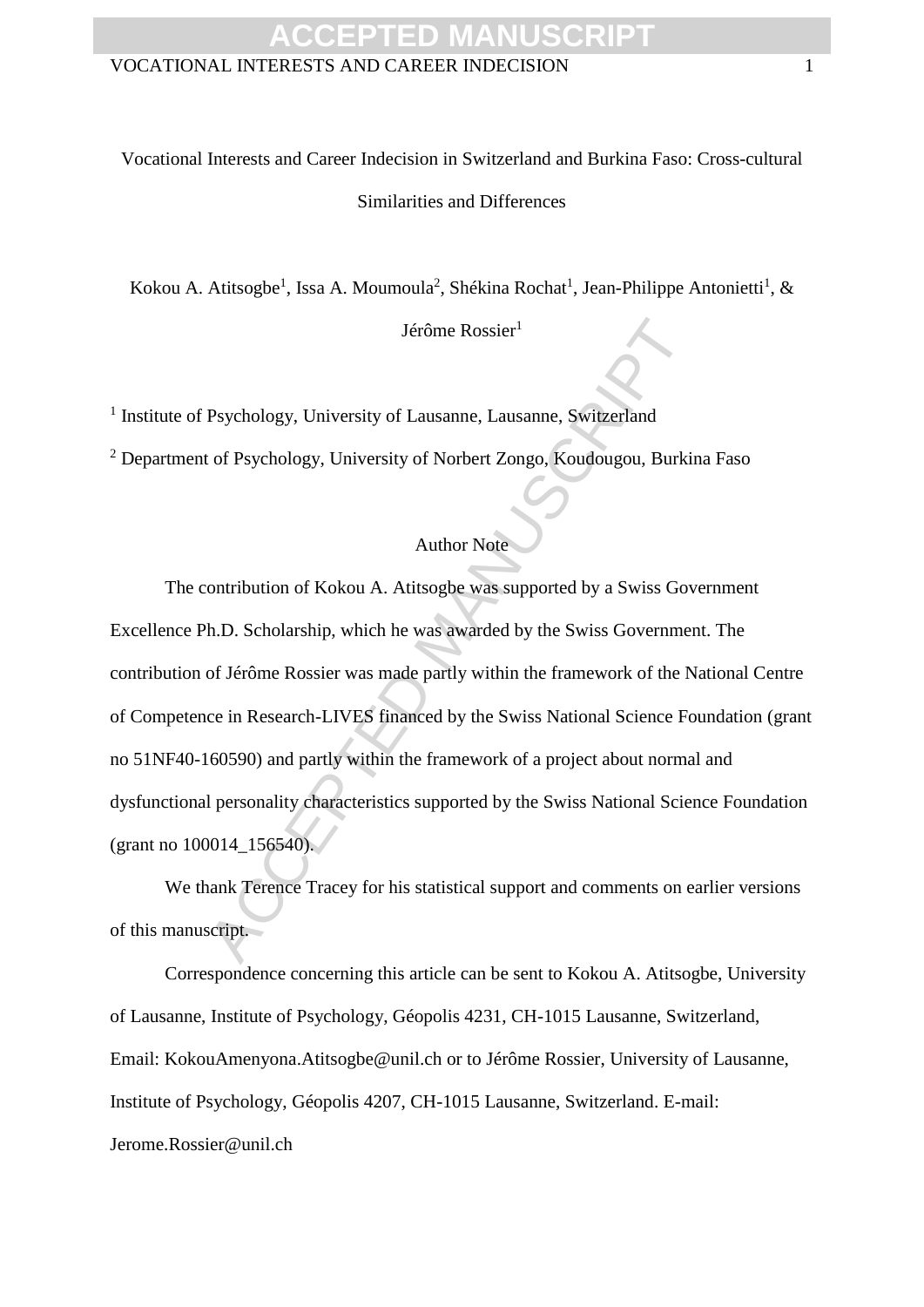#### VOCATIONAL INTERESTS AND CAREER INDECISION 2

#### Abstract

analyzed if the relationship between career interests and decision-<br>night be stable across cultures. For this reason, 413 Swiss students<br>287 Burkinabe students completed both the PGI and the CDDQ. R<br>ries of confirmatory fa The Personal Globe Inventory (PGI) and the Career Decision-Making Difficulties Questionnaire (CDDQ) have been adapted to be used in various languages and cultural contexts. However, French versions of these instruments have never been used in Africa and only very few studies have formally studied their cross-cultural replicability. Moreover, no studies have analyzed if the relationship between career interests and decision-making difficulties might be stable across cultures. For this reason, 413 Swiss students and adult workers and 287 Burkinabe students completed both the PGI and the CDDQ. Randomization tests and a series of confirmatory factor analyses supported the structural validity and replicability across the two countries of both the PGI and the CDDQ. Although CDDQ's scales reached scalar invariance across cultures, this was not the case for the scales of the PGI, which reached only metric invariance, suggesting that country-specific norms should be used for this inventory. However, both instruments reached scalar invariance with regard to gender. Gender differences were larger for interests than for career decision-making difficulties within each country sample. Finally, the associations between vocational interests and the CDDQ were small and significant in some cases only in Switzerland. Overall, this study shows that the structure of vocational interests and career indecision seem to replicate well across very different cultures.

*Keywords:* Vocational interests, Career indecision, Career Decision-Making Difficulties Questionnaire, Personal Globe Inventory, Cross-cultural psychology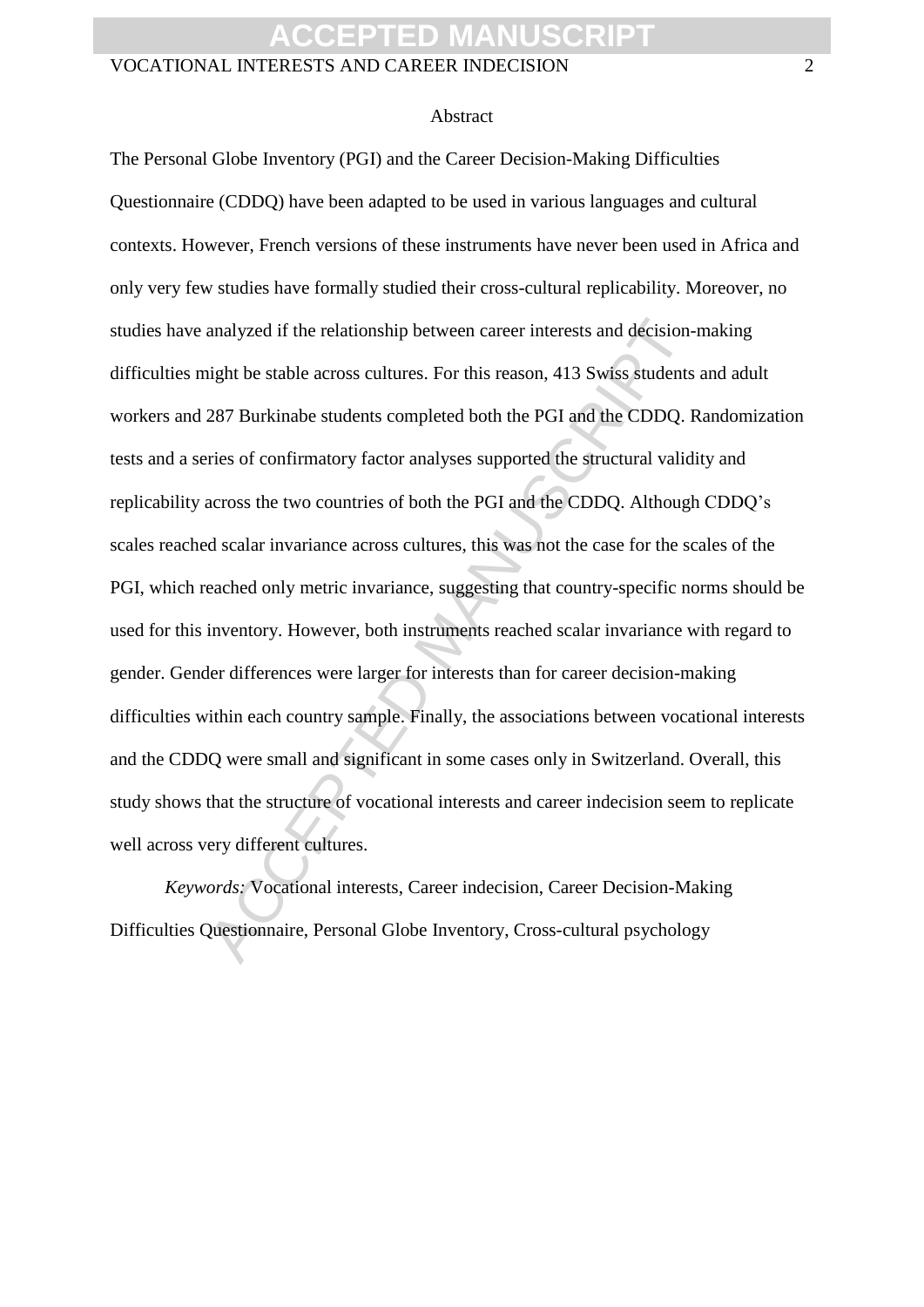Vocational Interests and Career Indecision in Switzerland and Burkina Faso: Cross-cultural

Similarities and Differences

#### **Vocational Interest Models Across Cultures**

Holland, a vocational choice should reflect congruence between as<br>also in terms of interests) and the characteristics of an occupation terms<br>of activities, among other things). To describe both vocation<br>Holland used six o Holland's (1959, 1973, 1985, 1997) RIASEC model of vocational interests has been considered the most influential model of vocational interests for the past five decades. According to Holland, a vocational choice should reflect congruence between an individual's personality (also in terms of interests) and the characteristics of an occupation (which can be described in terms of activities, among other things). To describe both vocational interests and occupations, Holland used six occupational or personality types: realistic, investigative, artistic, social, enterprising, and conventional (RIASEC). The six RIASEC types are organized in a hexagonal structure, in a two-dimensional space, which is hypothesized to fit a circular structure. Prediger (1982) named the two bipolar, orthogonal dimensions "People-Things" and "Data-Ideas." According to the circular ordering assumption, the most similar types are adjacent on the hexagon (e.g., R and I) whereas the most dissimilar are opposite (e.g., R and S). Although several techniques have been used to investigate the validity of the circular ordering of interests across cultures, the randomization test of hypothesized order relations (Hubert & Arabie, 1987) was the most influential during the three past decades. Moreover, several methodologists have suggested that reaching an invariant measurement pattern of latent constructs (e.g., the circular ordering or circumplex) is not sufficient in order to determine if scores can be compared (e.g., van de Vijver, 2011). Accordingly, metric invariance evaluating whether scales have the same units of measurement but a different origin, and scalar invariance evaluating if there is an identical interval or scale ratio in the compared groups should be inspected, the latter one determining if mean score comparison across different cultures (van de Vijver, 2011; Xu & Tracey, 2017).

Socio-economic context is known to have an impact on the availability of occupations in any given labor market. Career aspirations are influenced by both the socio-cultural and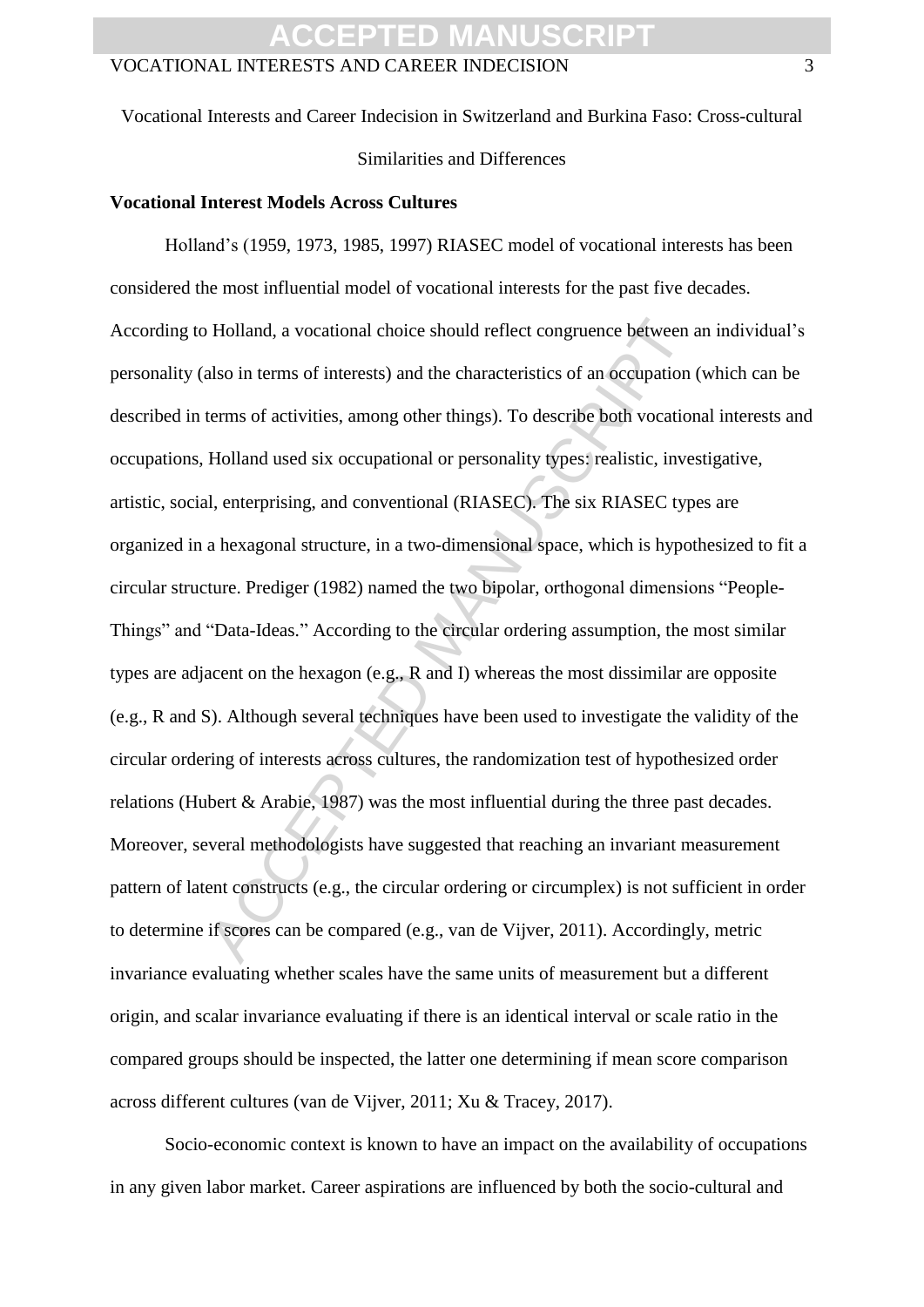#### VOCATIONAL INTERESTS AND CAREER INDECISION 4

In-American samples, and to be less appropriate for African-and H<br>mples. They suggested that the meaning of the RIASEC types is ir<br>aining why the circumplex structure of vocational interests does no<br>amples. Du Toi and de B cultural contexts (Metz, Fouad, & Ihle-Helledy, 2009), and culture could also have an impact on the structure underlying vocational interests (Hansen, Scullard, & Haviland, 2000). For this reason, several researchers have investigated the impact of culture on Holland's RIASEC model of vocational interests (e.g., Tracey, Watanabe, & Schneider, 1997). Amstrong, Hubert, and Rounds (2003) found the circular structure of the RIASEC model to fit better for Asianand Caucasian-American samples, and to be less appropriate for African-and Hispanic-American samples. They suggested that the meaning of the RIASEC types is influenced by culture, explaining why the circumplex structure of vocational interests does not replicate well across samples. Du Toi and de Bruin (2002) examined the structural validity of Holland's RIASEC model among young black South African population groups. They observed a significant but poor fit of the hexagonal model to a North West sample, and no fit for an Eastern Cape one. Their examination of the spatial configuration of the six RIASEC types through multidimensional scaling analyses did not confirm the hypothesized R-I-A-S-E-C order for any of the four groups, and the graphic representation for each group appeared to mis-fit the shape of a regular hexagon, highlighting the inadequacy of this model in the South African context. Similar results were found in studies examining other cultural groups (e.g., Farth, Leong, & Law, 1998; Long & Tracey, 2006; Rounds & Tracey, 1996). These findings suggest that Holland's RIASEC model of vocational interests does not replicate very well across cultures, and seems to be more appropriate for North American or Western populations (e.g., Hansen et al., 2000).

Several alternatives to the hexagonal structure of the RIASEC model have been proposed in the literature. For example, Gati (1982, 1991) proposed an alternative hierarchical structure of the RIASEC model with three groups (i.e., R-I, A-S, E-C). Gati argued that this alternative structure had better predictive validity. More recently, and in order to acknowledge the importance of the prestige dimension to describe vocational interests (Gottfredson, 1980, 1996), Tracey and Rounds (1996) proposed a spherical model of interests that can be depicted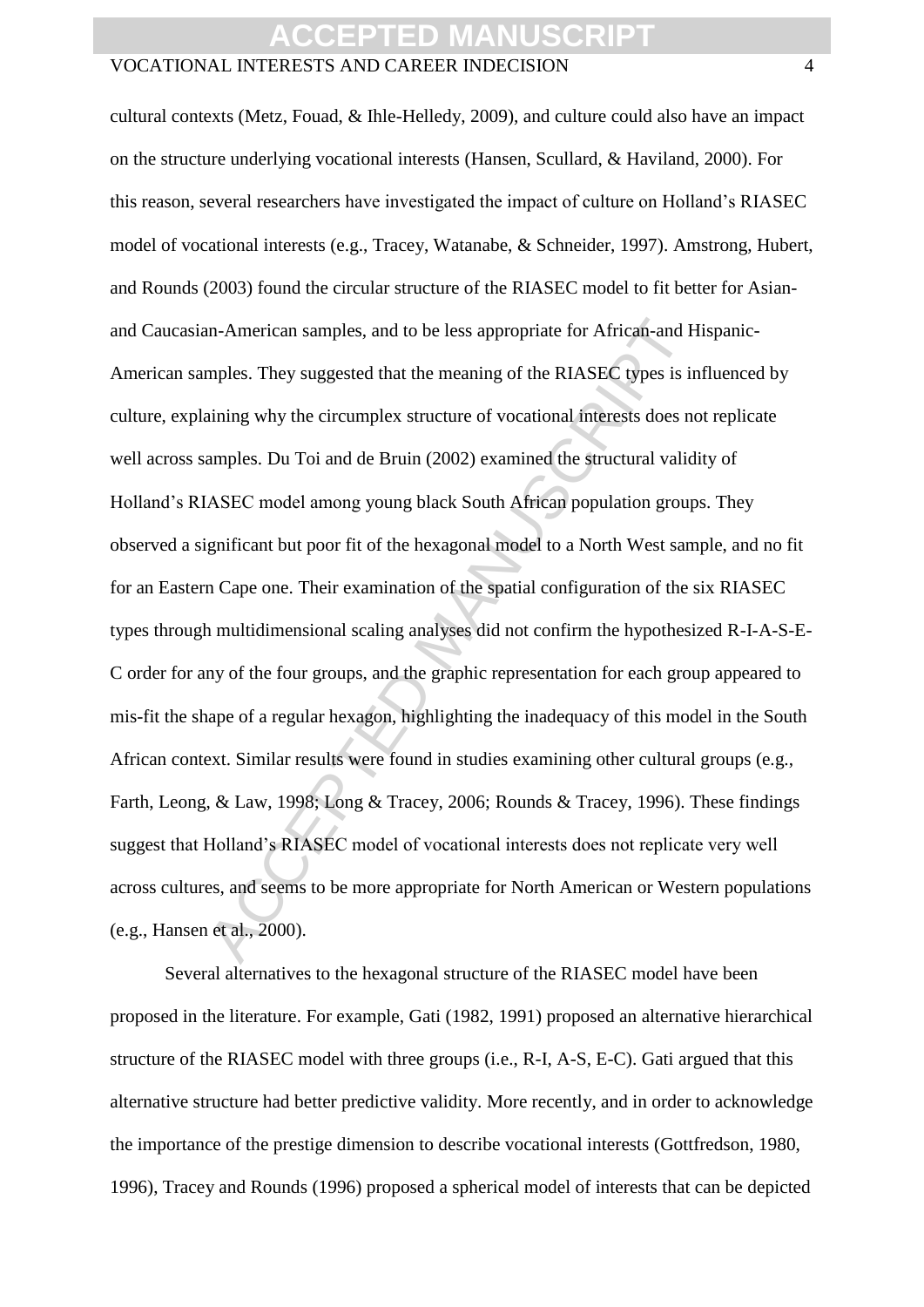#### VOCATIONAL INTERESTS AND CAREER INDECISION 5

in a three-dimensional space defined by the following three orthogonal dimensions: People-Things, Data-Ideas, and Prestige. A first study conducted in the US and Japan suggested that "the inclusion of prestige in interest models has potential cross-culturally" (Tracey et al., 1997, p. 353), and that the spherical model could be more robust across cultures than Holland's RIASEC model. Based on the spherical model of interests, Tracey (1997b, 2002) developed the Personal Globe Inventory (PGI). The spherical model of interests and its operationalization, the PGI, was designed to be integrative. The three dimensions and 18 specific scales of this model include Holland's RIASEC types plus Prediger's two dimensions.

e Personal Globe Inventory (PGI). The spherical model of interest<br>ation, the PGI, was designed to be integrative. The three dimensio<br>so f this model include Holland's RIASEC types plus Prediger's t<br>Sef this model include H The PGI has been used increasingly for assessing the structure of vocational interests in many countries and has shown a strong stability across various socio-cultural contexts (e.g., Darcy, 2005; Etzel, Nagy, & Tracey, 2015; Šverko, 2008). For example, recently, Hedrih, Stošić, Simić, & Ilieva (2016) examined the fit of the hexagonal and the spherical models of the PGI to Serbian and Bulgarian data. According to their findings, the models fit the data of both countries well, supporting the internationalization of the PGI. However, a study conducted in a Caribbean sample (Wilkins, Ramkissoon, & Tracey, 2013) reported a poorer but significant fit of the PGI spherical model, and the authors argued that this may be due to the conceptualization of occupational prestige in the Caribbean context. Thus, further studies including samples from diverse regions of the world are certainly needed to evaluate the cross-cultural replicability of the spherical model of interests. Moreover, gender differences in vocational interests were assessed using the PGI in several countries. A common finding emerged from these studies. As reported by several researchers, women systematically scored higher on scales associated with the People dimension whereas men scored higher on scales associated with the Things dimension (e.g., Darcy, 2005; Etzel et al., 2015; Long, Watanabe, & Tracey, 2006; Tracey, 2002).

#### **Interests' Differentiation and Consistency and Career Development Outcomes**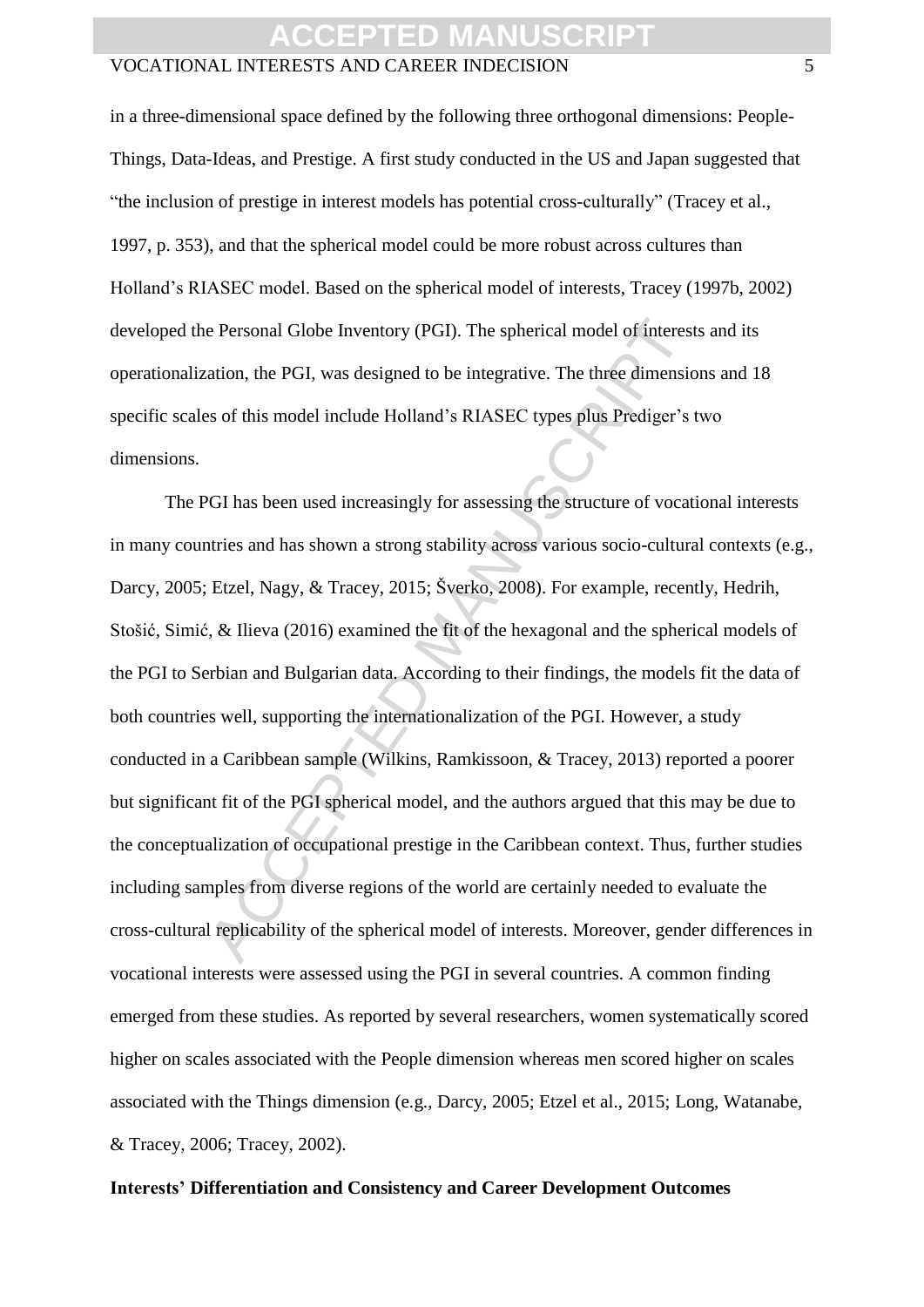### **ACCEPTED**

#### VOCATIONAL INTERESTS AND CAREER INDECISION 6

as over others. According to Holland (1997), differentiation refers<br>eness of various interests and corresponds to the difference between<br>st dimension score. The greater the differentiation in interests, the<br>file emerges. A According to Holland's theory of career choice (1985), career choices should be easier for people with differentiated and consistent vocational interests (Holland & Gottfredson, 1975). Therefore, individuals that have a differentiated or consistent profile should experience less career indecision or fewer career decision-making difficulties (Reardon & Lentz, 1999). Holland (1997) defined differentiation as the degree of contrast between a person's interests for some areas over others. According to Holland (1997), differentiation refers to the degree of distinctiveness of various interests and corresponds to the difference between the highest and the lowest dimension score. The greater the differentiation in interests, the more clearly a person's profile emerges. A person's differentiation score can be assessed by using the dispersion-index formula (Holland, 1997). Consistency refers to the degree to which one's ideal types are closely related or adjacent to one another on the hexagon. It refers to their homogeneity or closeness and corresponds to an integration of similar related interests and competencies. This is operationalized by considering the distance between the two highest RIASEC scores on the hexagon (Swanson & Hansen, 1986). An interest profile with the two highest scores on adjacent types is considered highly consistent, whereas an interest profile with the two highest scores on opposite types is considered inconsistent. Several authors have proposed formulas to assess differentiation and consistency (e.g., Iachan, 1984; Swanson & Hansen, 1986). Some formulas proposed were found to be complex, and this complexity has led to mitigated results (Bullock & Reardon, 2008; Holland, 1997; Nauta & Kahn, 2007). Recently, Tracey, Wille, Durr II, and De Fruyt (2014) proposed an alternative to Holland's computation of both differentiation and consistency for the hexagonal model, based on cosine fit function. According to theory, the hexagonal model can be represented in a bi-dimensional space and the cosine fit function was found to provide a better operationalization of both constructs across the RIASEC model compared to Holland's formulas as it takes into account the entire profile (for an example of the use of this approach, see Tracey et al., 2014). However, to our knowledge, none of the above-mentioned methods has been used to assess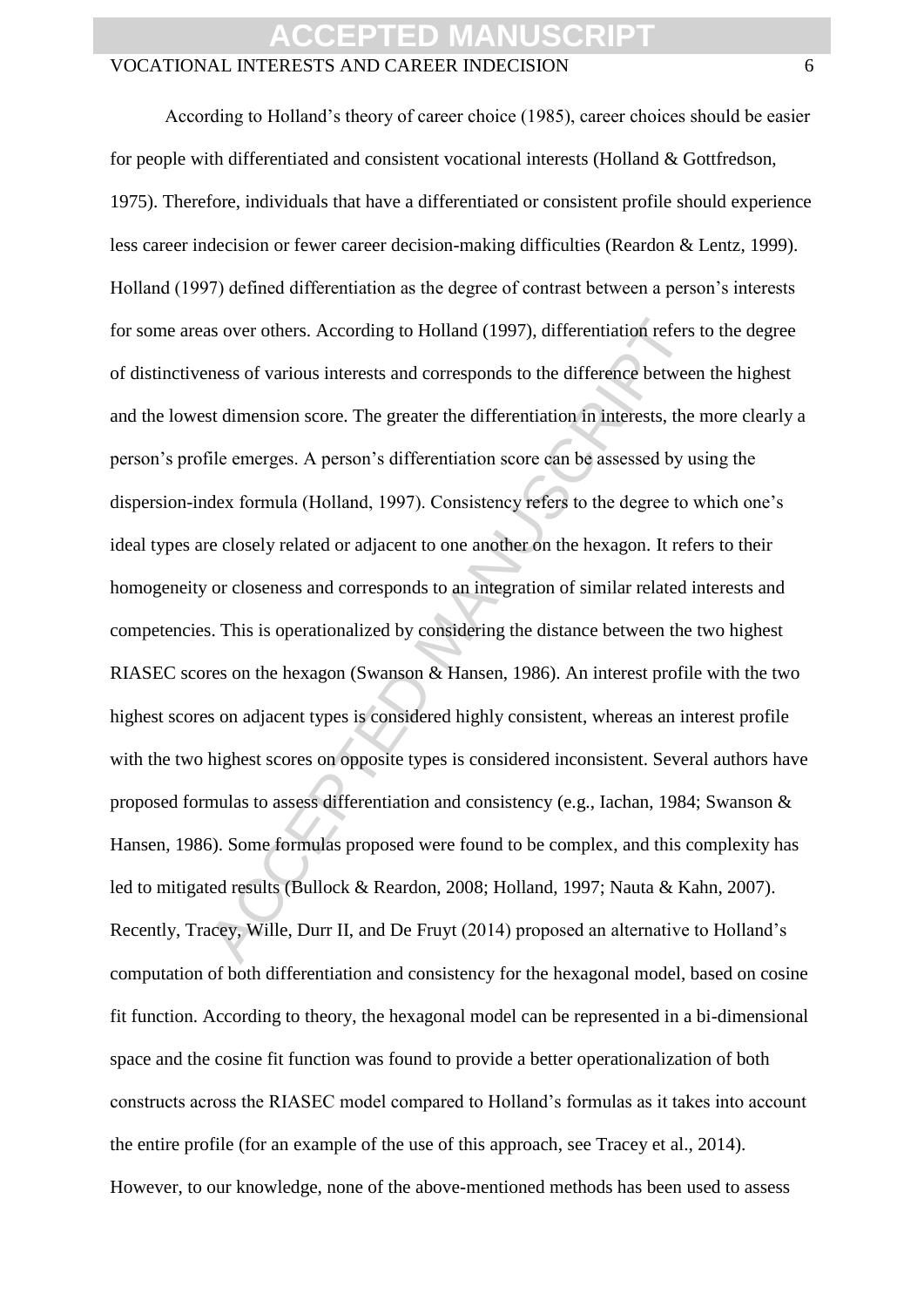either differentiation or consistency for the PGI spherical model, which according to theory should be represented in a three-dimensional space.

According to their findings, higher levels of identity based on littl<br>foreclosure) and higher levels of exploration without commitment<br>to lower levels of interest differentiation. More recently, by testing<br>ndary constructs Few researchers have investigated the relationship between the two constructs and career development outcomes during the past decade. Nauta and Kahn (2007) found differentiation to be negatively associated with identity statuses such as foreclosure and moratorium. According to their findings, higher levels of identity based on little selfexploration (foreclosure) and higher levels of exploration without commitment (moratorium), were related to lower levels of interest differentiation. More recently, by testing Holland's interest secondary constructs with career development variables in a German college student sample, Jaensch, Hirschi, and Spurk (2016) reported that interest differentiation was positively related to career decidedness, as also reported by Hirschi (2009) with a Swiss adolescent sample, and to career engagement. The same study reported that differentiation was positively associated with congruence, and negatively with profile elevation. Other studies have shown the construct of interest differentiation to be related to gender and nationality (Hirschi, 2009), personality traits such as openness (Bullock & Reardon, 2008), extraversion, and self-exploration (Hirshi, 2009), career maturity (Babarović et al., 2015), decision-making, integration of self-information or career information (Gordon & Meyer, 2002). Consistency was found to be related to differentiation, profile elevation or congruence (Bullock & Reardon, 2008; Swanson & Hansen, 1986), stability of vocational choices (Villwock, Schnitzen, & Carbonari, 1976) or goals (Holland, 1968). It showed no relation to career decidedness (Hirschi & Läge, 2007), or career maturity (Babarović, Černja, & Šverko, 2015). In light of these associations, it can be posited that between the differentiation and consistency constructs, differentiation seems to have a stronger association with career development outcomes such as career indecision (Babarović et al., 2015; Hirschi & Läge, 2007; Villwock et al., 1976).

#### **Career Indecision**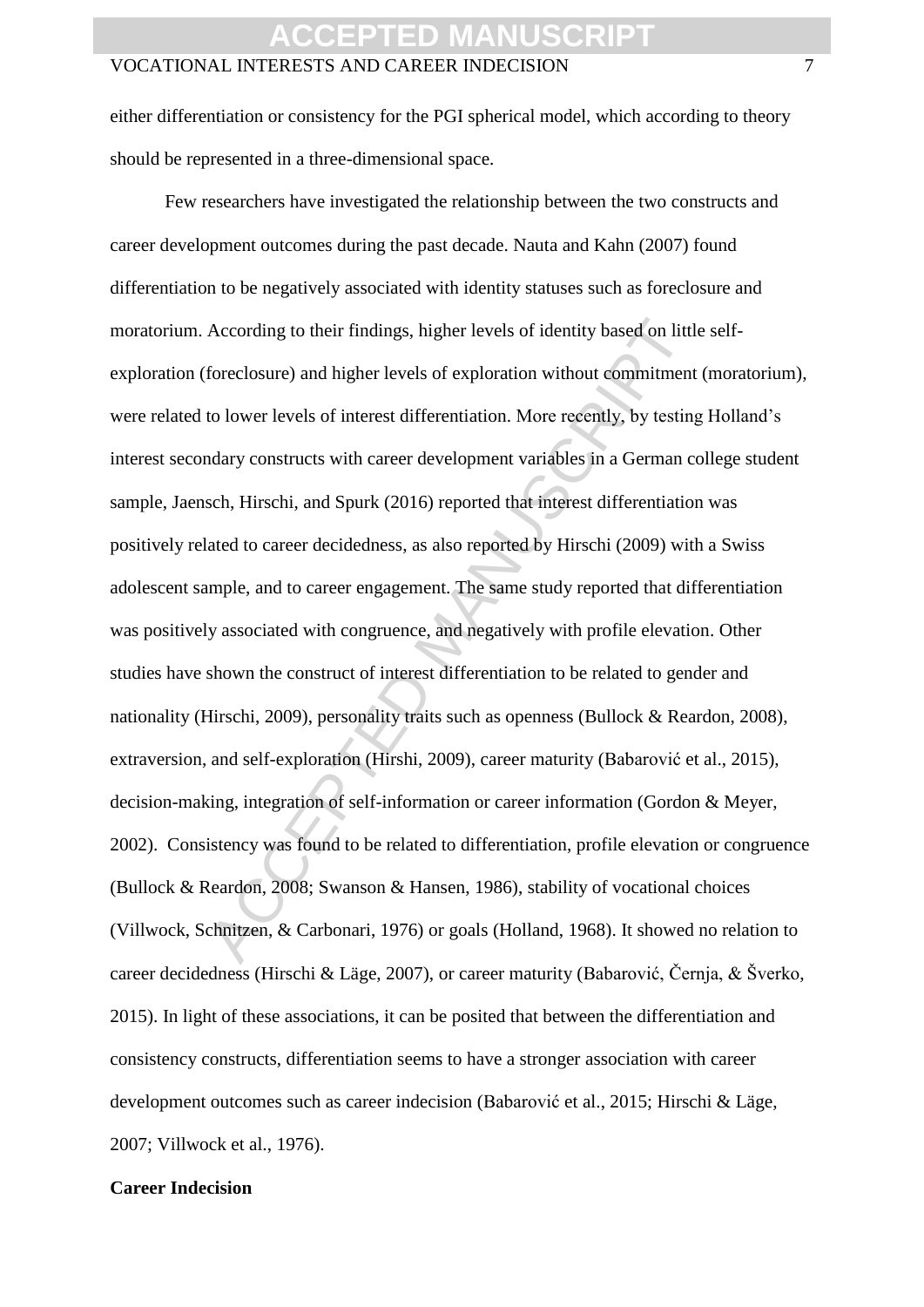# **CCEPT**

#### VOCATIONAL INTERESTS AND CAREER INDECISION 8

Bonçalves, 2014). According to Gati, Fassa, and Houminer (1995), an be conceptualized as resulting from difficulties making vocation<br>996) developed a taxonomy of career decision-making difficulties<br>1. the Career Decision-m There is a long tradition of research on career indecision. Career indecision is viewed as a state of not being able to make a decision related to one's career when confronted to the need to do so (Gati, Krausz, & Osipow, 1996; Osipow, 1999). Indecision is a normal aspect of career development, and should be distinguished from indecisiveness, a state of chronic indecision affecting multiple aspects of life (Gati & Asher, 2001; Osipow, 1999; Santos, Ferreira, & Gonçalves, 2014). According to Gati, Fassa, and Houminer (1995), career indecision can be conceptualized as resulting from difficulties making vocational choices. Gati et al. (1996) developed a taxonomy of career decision-making difficulties that can be assessed with the Career Decision-making Difficulties Questionnaire (CDDQ). The CDDQ includes ten specific difficulties grouped in three clusters: Lack of Readiness, Lack of Information, and Inconsistent Information. Although the original three-factor structure of the CDDQ has been supported in Israeli and US student samples (Gati et al., 1996) and across several cultures (e.g., Tien, 2005; Vahedi, Farrokhi, Mahdavi, & Moradi, 2012), the Lack of Readiness dimension and its sub-scales (i.e., Lack of Motivation, Indecisiveness, and Dysfunctional Beliefs) exhibited marginal internal reliability coefficients in most studies as reviewed by Sovet, Tak, and Jung (2015). According to these authors, the low internal reliability coefficient observed for this dimension may be due to the broad concepts covered by both the Lack of Motivation and Indecisiveness sub-scales. Moreover, career decisionmaking difficulties have been linked to several constructs. Researchers have shown that career decision difficulties are linked with career decision-making self-efficacy (e.g., Osipow & Gati, 1998; Sidiropoulou-Dimakakou et al., 2012; Sovet et al., 2015), personality traits (e.g., Marcionetti & Rossier, 2016; Martincin & Stead, 2015), and locus of control (e.g., Lease, 2004), as well as with contextual dimensions, such as parenting style (e.g., Sovet & Metz, 2014), and career related outcomes such as work knowledge (e.g., Lease, 2004), and career decidedness (e.g., Kleiman et al., 2004). Career decision-making difficulties were found to be antecedents of a lack of determination, decision-making confusion, and commitment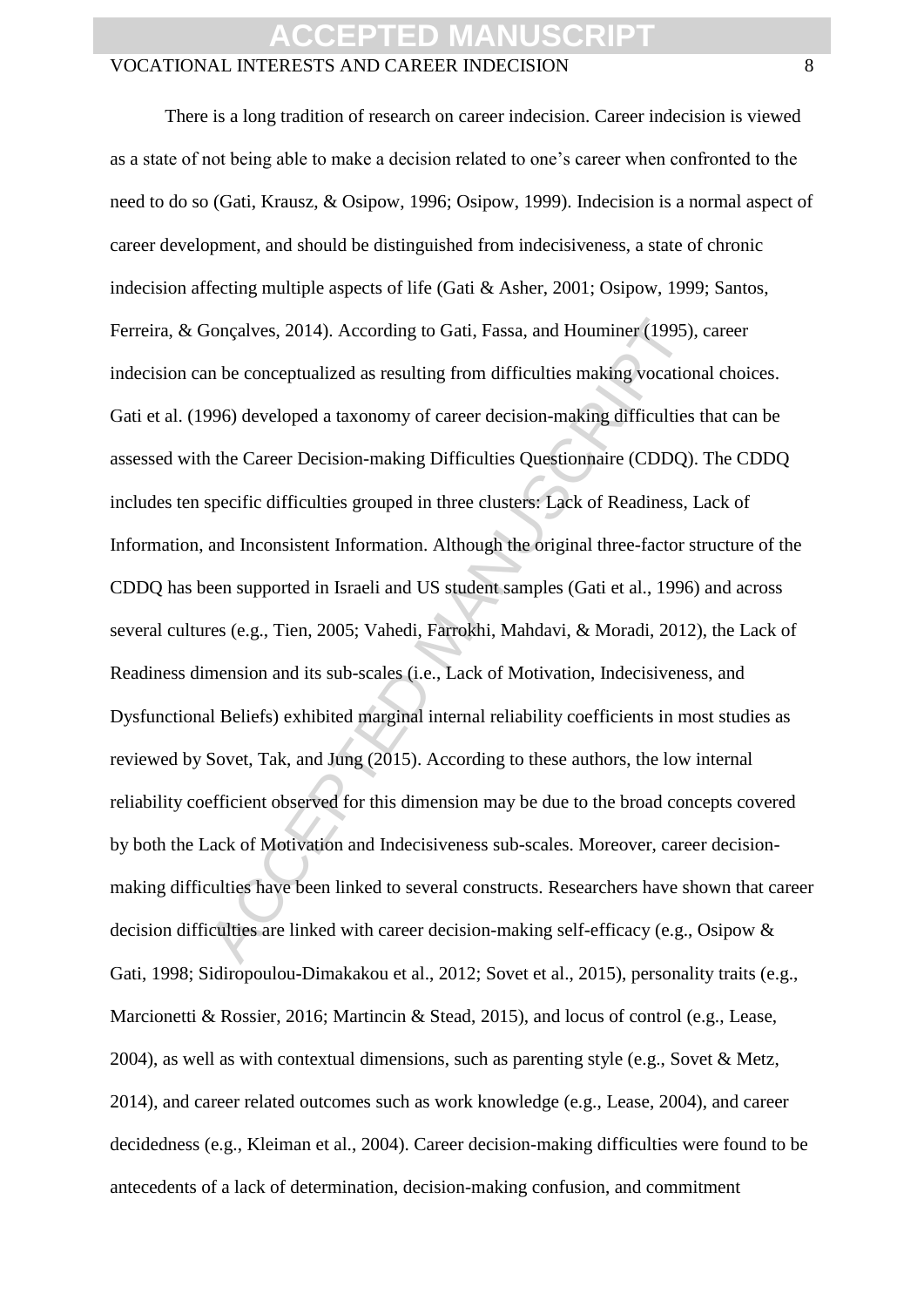#### VOCATIONAL INTERESTS AND CAREER INDECISION 9

difficulty (e.g., Sidiropoulou-Dimakakou, Mylonas, Argyropoulou, & Tampouri, 2012). It has been demonstrated that participating in career transition workshops or career counseling sessions decreases career decision-making difficulties (Gati, Ryzhik, & Vertsberger, 2013; Masdonati, Massoudi, & Rossier, 2009).

ina & Nagy, 2016) in that a differentiated and consistent interest p<br>king a career choice (e.g., Nauta & Kahn, 2007; Lent et al., 1994).<br>First states conducted on high school and college students where it<br>was determinant i According to some authors, interests and career decision could be linked (e.g., Tracey, 2008; Volodina & Nagy, 2016) in that a differentiated and consistent interest profile should facilitate making a career choice (e.g., Nauta & Kahn, 2007; Lent et al., 1994). Xu (2017) reported several studies conducted on high school and college students where interest congruence was determinant in the career decision-making process. Regarding career decision-making difficulties, gender differences were investigated in several cultures and researchers found no differences (e.g., Gati et al., 2000; Lancaster, Rudolph, Perkins, & Patten, 1999; Vertsberger & Gati, 2016) or few (e.g., Sovet et al., 2015). The CDDQ (Gati et al., 1996; Gati, Krausz, Osipow, & Saka, 2000) has been translated into more than 30 languages and has demonstrated strong validity in diverse contexts (e.g., Creed & Yin, 2006; Mau, 2001; Sovet et al., 2015) and across different linguistic groups of the same country (e.g., Sovet, DiMillo, & Samson, 2016). However, no research to date using the CDDQ has been conducted in Africa.

#### **The Present Study**

Previous cross-cultural studies conducted in other countries suggest that the spherical structure and the three-factor model should replicate for the PGI and the CDDQ, respectively. Moreover, several researchers report gender differences in vocational interests using the PGI across countries whereas very few gender differences have been found for the CDDQ. Finally, no operationalization of both differentiation and consistency of interests has been yet proposed for the PGI and consequently, their association with career decision-making difficulties has never been examined. Therefore, this study aimed to: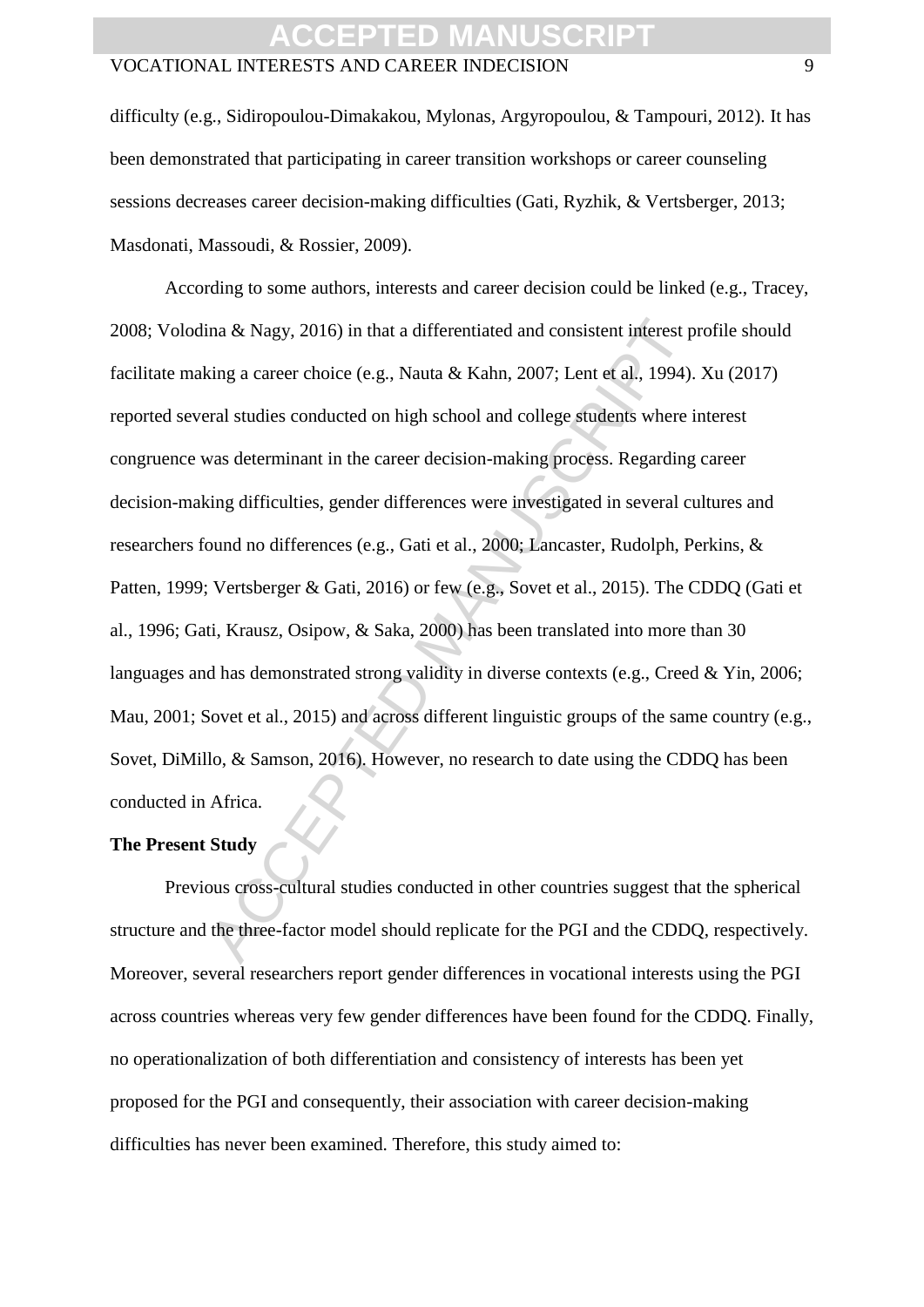- (1) test the cross-cultural replicability of the structure underlying both the PGI and the CDDQ in two French-speaking countries separated by a large cultural distance, Switzerland and Burkina Faso;
- (2) test gender differences for both instruments in both countries;
- (3) propose an operationalization of both differentiation and consistency for the PGI 18 type model, and evaluate its association with career decision-making difficulties.

#### **Method**

#### **Participants**

model, and evaluate its association with career decision-making di<br>
Method<br>
S<br>
Al of 700 participants (Switzerland:  $n = 413$ ; Burkina Faso:  $n = 28$ <br>
The Swiss sample consisted of 190 men (46%) and 223 women a;<br>
SD = 3.83) A total of 700 participants (Switzerland: *n* = 413*;* Burkina Faso: *n* = 287) participated in this study. The Swiss sample consisted of 190 men (46%) and 223 women aged 16 to 42  $(M = 22.24, SD = 3.83)$ . Most of them were university students enrolled in various majors such as social sciences (22.28%), science, technology, engineering or mathematics (18.89%), accounting, economics or business (11.86%), law (12.11%), biological or health sciences (9.44%), literature (5.81%), or professionals from various fields (11.38%). A small proportion of participants (8.23%) mentioned neither their major nor their profession. The Burkinabe sample consisted of 141 men (49.1%) and 146 women, all university students aged 16 to 41  $(M = 24.83, SD = 3.76)$ , enrolled in social sciences (28.90%), science, technology, engineering or mathematics (1.70%), accounting, economics or business (26.50%), biological or health sciences (16.00%), and literature (26.80%).

#### **Instruments**

**Personal Globe Inventory (PGI)**. Vocational interests were assessed using the French version of the PGI (Tracey, 2002) translated by Eurotests Editions (B. Langelier, personal communication, July 1, 2013). The first part of the PGI consists of 108 occupational titles for which participants rate the extent to which they like these occupations using a 7 point Likert-type scale ranging from *strongly dislike* (1) to *strongly like* (7). The second part of the PGI consists of 113 occupational activities (108 tied to 18 spherical scales of 6 items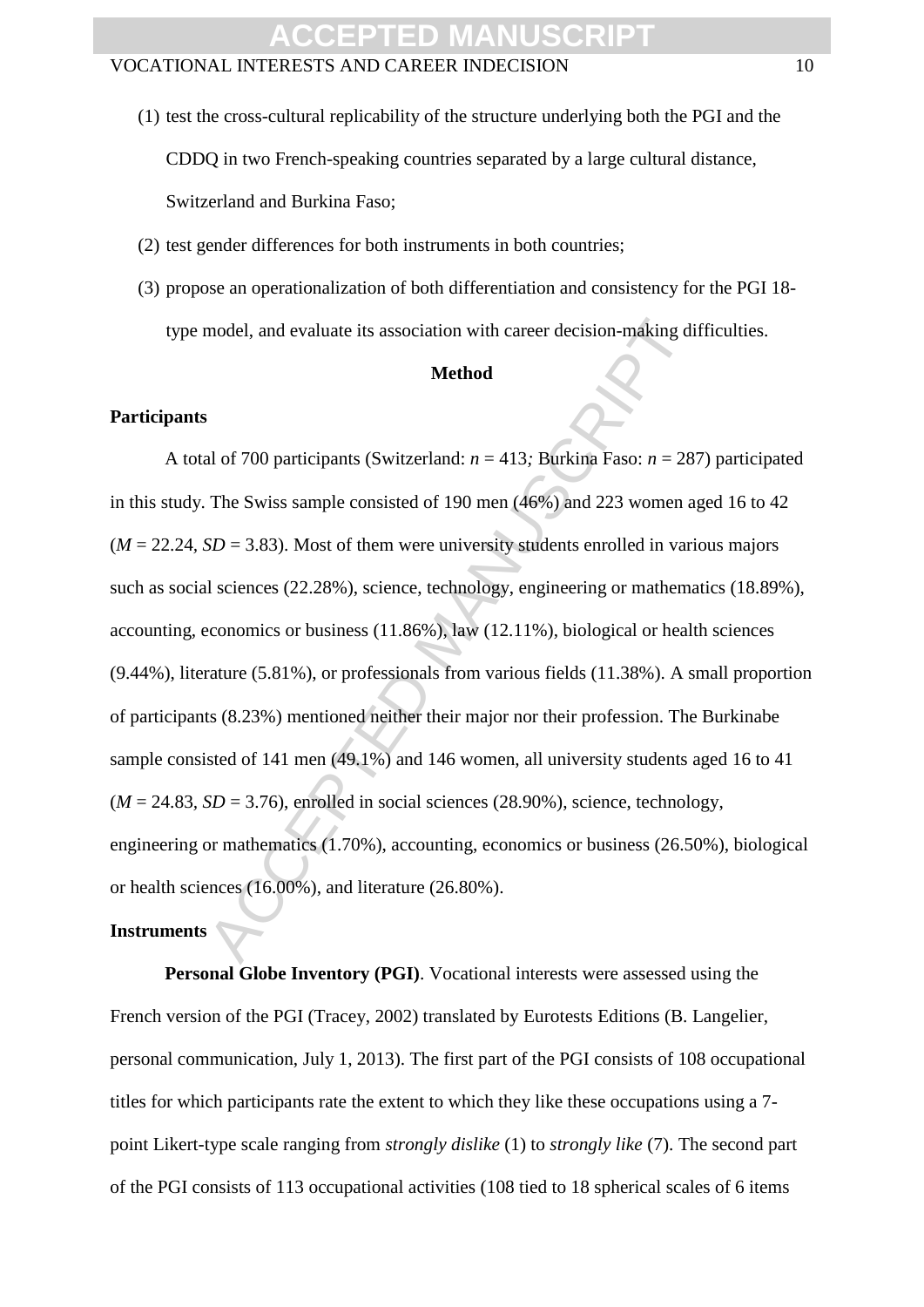#### VOCATIONAL INTERESTS AND CAREER INDECISION 11

each, and 5 exploratory items) for each of which participants are asked to respond twice. Participants first use a 7-point Likert-type scale ranging from *strongly dislike* (1) to *strongly like* (7) to rate the extent to which they like these occupational activities. Second, they use a 7-point Likert-type scale ranging from *unable to do* (1) to *very competent* (7) to rate their competence beliefs regarding these occupational activities. Therefore, the 334 items of the PGI assessthree sets of 18 spherical scales. The three sets of 18 spherical scales are respectively related to activity preferences, activity competence beliefs, and occupational preferences. All together, these three sets of spherical scales allow for the computing of 18 composite spherical scales.

ree sets of 18 spherical scales. The three sets of 18 spherical scales<br>related to activity preferences, activity competence beliefs, and oc<br>All together, these three sets of spherical scales allow for the comp<br>herical scal The 18 spherical scales are named Social Facilitating, Managing, Business Details, Data processing, Mechanical, Nature/Outdoors, Artistic, Helping, Social sciences, Influence, Business Systems, Financial Analysis, Science, Quality Control, Manual Work, Personal Service, Construction/Repair, and Basic Services. Among these 18 spherical scales, the first eight scales constitute the 8-type model, the following five represent the higher prestige scales (Social Sciences to Quality Control) and the last five the lower prestige scales. The first eight spherical scales also allow for the computing of four general scales named People, Things, Data, and Ideas, derived from Prediger's bipolar model, the six Holland RIASEC types, and the three dimensional scales named People vs. Things, Data vs. Ideas, and Prestige.

Internal reliabilities of the 18 composite spherical scales of the original version of the PGI ranged from .88 to .95 (*Mdn* = .93). Internal reliabilities ranged from .83 to .96 for the Swiss sample (*Mdn* = .92) and from .86 to .93 for the Burkinabe sample (*Mdn* = .90). Note that this manuscript presents only the results for the composite scales, but results for each set of scales can be found in the Appendix and Supplemental Materials.

**Career Decision-making Difficulties Questionnaire (CDDQ)**. Career indecision was assessed using a French-validated version of the CDDQ (Gati et al., 1996, 2000; Rossier, Rochat, Sovet, & Bernaud, in press). The CDDQ consists of 34 items evaluating individuals'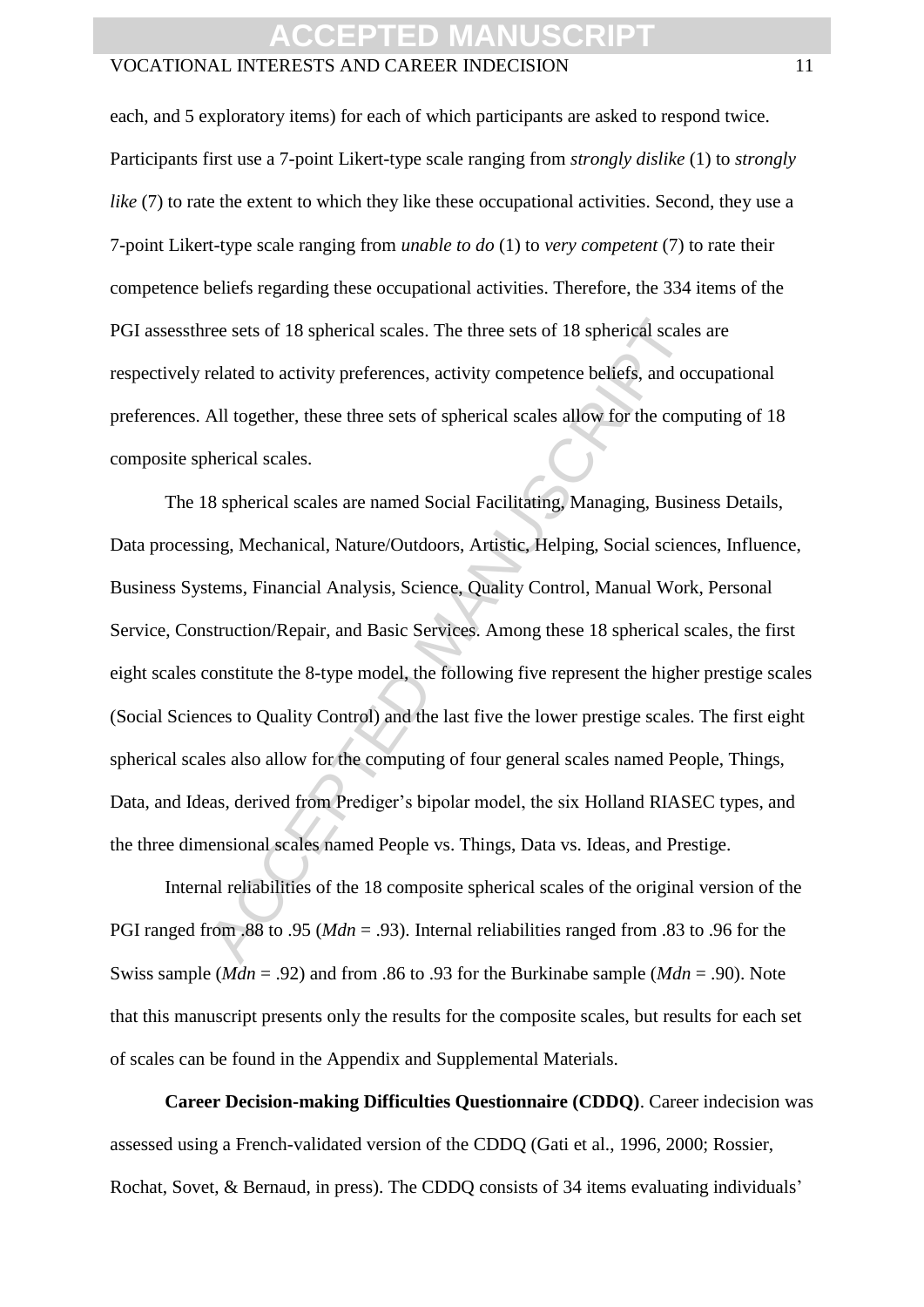#### VOCATIONAL INTERESTS AND CAREER INDECISION 12

perceived difficulties in the career decision-making process. The participants indicate the extent to which each item describes a difficulty they encounter using a 9-point Likert-type scale ranging from *does not describe me* (1) to *describes me well* (9). The CDDQ items are organized in ten sub-scales: Lack of Motivation (Rm), Indecisiveness (Ri), Dysfunctional Beliefs (Rd), Lack of Information about the Process (Lp), Lack of Information about the Self (Ls), Lack of Information about Occupations (Lo), Lack of Information about Additional Sources (La), Unreliable Information (Iu), Internal Conflicts (Ii), and External Conflicts (Ie). The ten sub-scales are grouped into three main categories or dimensions: Lack of Readiness includes Rm, Ri, and Rd; Lack of Information includes Lp, Ls, Lo, La; and Inconsistent Information includes Iu, Ii, and Ie. A total score can be computed.

Information about Occupations (Lo), Lack of Information about  $\lambda$ , Unreliable Information (Iu), Internal Conflicts (Ii), and External scales are grouped into three main categories or dimensions: Lack Ri, and Rd; Lack of Scores for each of the three major categories were computed by taking the mean score of their sub-scales. Cronbach α coefficients of the French-validated version of the CDDQ were .93 for the 34-item total score, .62, .93, .89 for the three main categories, and ranged from .58 to .87 ( $Mdn = .78$ ) for the 10 sub-scales. For the 10 sub-scale scores, Gati et al. (1996) reported median Cronbach's internal reliability of .78 for the Israeli sample, and of .77 for the American sample. Furthermore, Willner, Gati, and Guan (2015) found a median Cronbach's internal reliability of .82, .70, .90, and .87 for the US adult, Israeli, US student, and Chinese samples, respectively. In this study, median Cronbach's internal reliabilities were .70 and .63 for the 10 sub-scale scores in the Swiss and the Burkinabe samples, respectively. **Procedure**

Swiss university students were recruited at the University of Lausanne and at the Swiss Federal Institute of Technology of Lausanne. Flyers explaining the objective of the study and calling for participation were distributed either during class courses or just after with the permission of teachers on these two campuses. Some large posters were also placed in heavily frequented areas of the campuses such as libraries and restaurants. Prior to completing the questionnaire, potential participants were asked to send an email to the first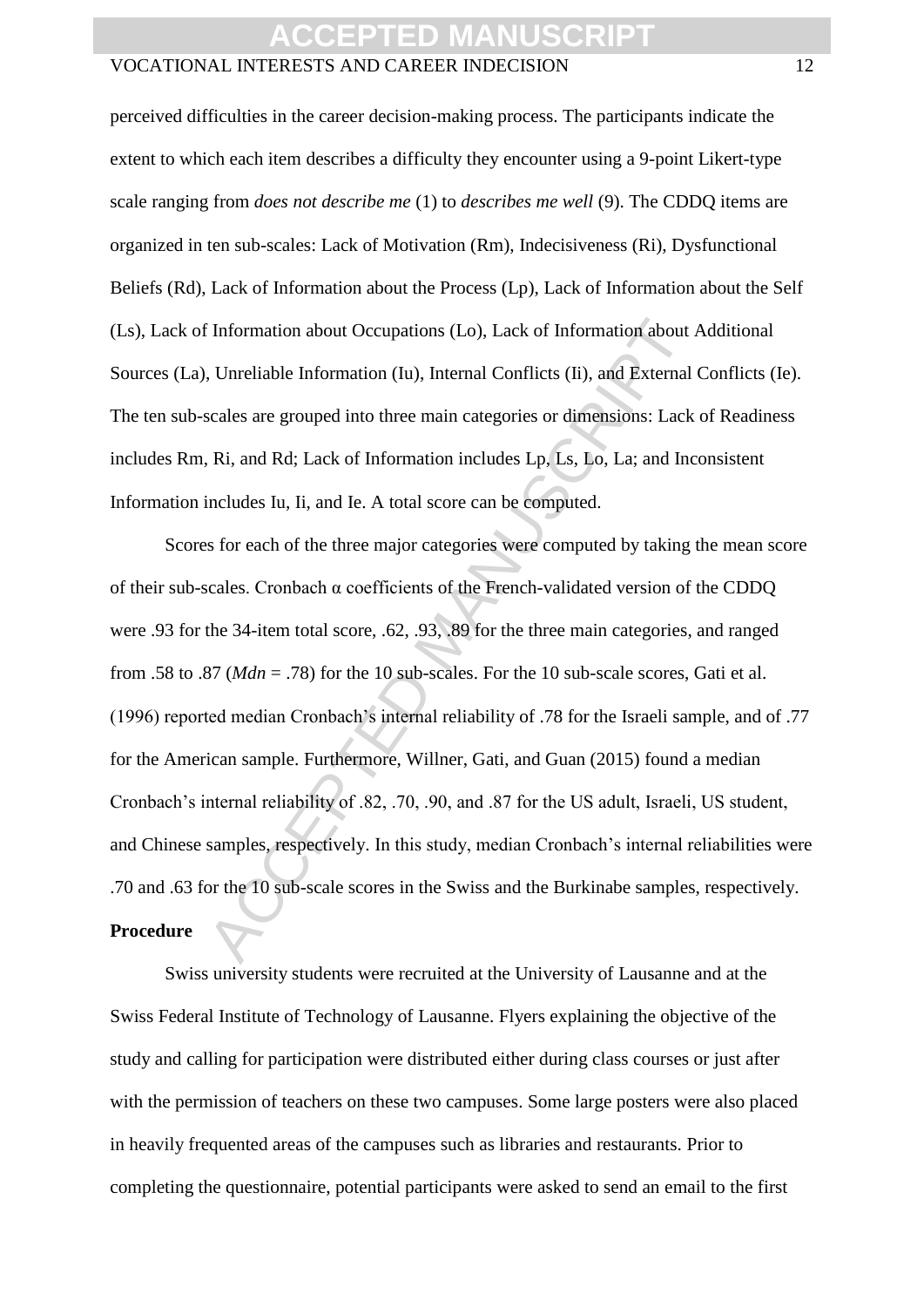#### VOCATIONAL INTERESTS AND CAREER INDECISION 13

author to get the questionnaire's online link and their participation ID, a personal code by which each of them could access the online questionnaires. All participants who completed the questionnaires within three weeks received a shopping gift card worth twenty Swiss francs as compensation. The recruitment process of professionals was similar except that they were contacted directly by email through a directory of potential participants of the Psychology Institute of the University of Lausanne. Items of the online questionnaire required responses, which led to no missing data for Swiss participants.

The University of Lausanne. Items of the online questionnaire required no missing data for Swiss participants.<br>
Inabe students at the University Norbert Zongo were invited to vol<br>
aper-pencil version of the PGI and CDDQ du Burkinabe students at the University Norbert Zongo were invited to voluntarily complete a paper-pencil version of the PGI and CDDQ during a university course. An online questionnaire is not well suited to this context where access to the internet is difficult and not free of charge. No compensation was offered, as the questionnaire was administered during a regular class session. Questionnaire completing sessions were organized by the co-author working at the University Norbert Zongo with volunteers only. Cases with a high rate of missing responses (more than 10%) were not used in analyses. For this reason, eight Burkinabe cases were excluded.

#### **Analyses**

First, descriptive statistics were computed. Internal reliabilities were assessed using Cronbach's alpha. To assess scales' distribution, Skewness (*S*) and Kurtosis (*K*) were computed. Values lower than 1 in absolute value indicate a more or less normal distribution.

**Randomization Tests of Hypothesized Order Relations.** In order to analyze the spherical distribution of the PGI scales in each country, randomization tests of hypothesized order relations were conducted using the computer program RANDALL (Hubert & Arabie, 1987; Tracey, 1997a, 2000). Randomization tests were conducted for the 18 spherical scales, the 8-type model, and the RIASEC model. According to the circular order model assumption, two spatially close variables will be more correlated than two variables spatially away from one another (Tracey, 1997a, 2000). Correlation matrices for the RIASEC model, 8-type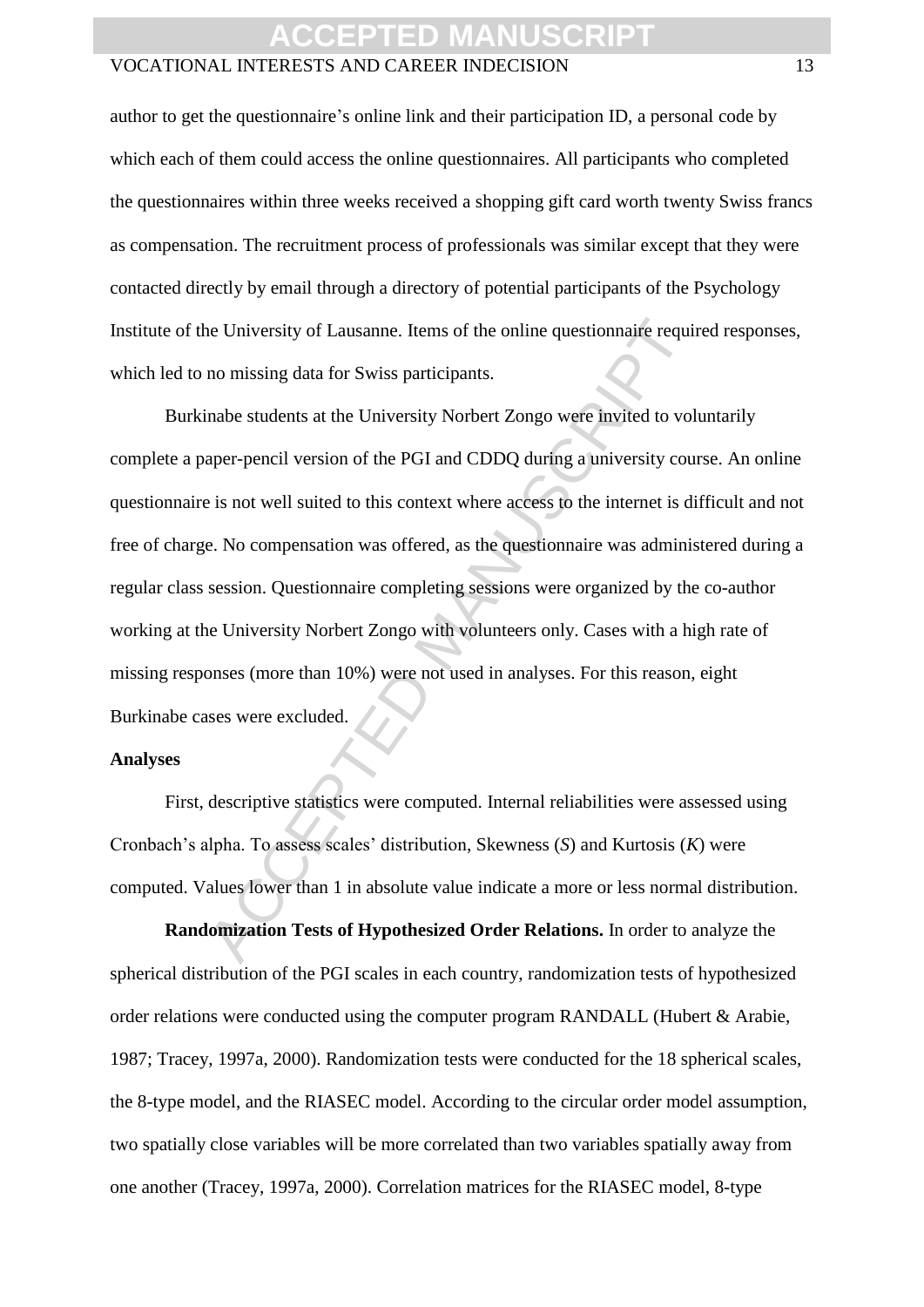#### VOCATIONAL INTERESTS AND CAREER INDECISION 14

icant *p* value (<.05), indicating that 75% of predictions were met, if<br>it. In order to assess an in-depth cross-cultural invariance, different<br>e computed for the RIASEC model, the 8-type model, and the 18 :<br>the two-count model, and 18 spherical model are respectively associated with a total of 72, 288, and 9,472 predictions (e.g., Etzel et al., 2015). A correspondence index (CI) derived from the number of predictions that were met over the number of predictions allows to assess the fit of a circular model to data. The CI ranges from  $-1$  (misfit, none of the total predictions were met) to 0 (50% of predictions were met) to  $+1$  (perfect fit, 100% of predictions were met). A CI of .50 with a significant  $p$  value  $( $0.05$ ), indicating that 75% of predictions were met, is considered as$ an adequate fit. In order to assess an in-depth cross-cultural invariance, difference in fit statistics were computed for the RIASEC model, the 8-type model, and the 18 spherical scalesacross the two-country pairs of data sets, and by gender using the R version of RANDMF program (Tracey, 1997a). This analysis allows one-to-one comparisons of correlation matrices for example Swiss women compared to Burkinabe women, and yields for each comparison a CI that indicates whether model fit is better in one of the compared two groups. A non-significant CI ( $p > .05$ ) indicates structural invariance across two groups which matrices are compared. A negative CI indicates a better fit in the second sample whereas a positive CI indicates a better fit in the first sample.

**Confirmation Factor Analyses (CFA).** To assess the measurement invariance level of the scales of both instruments, we computed CFA to assess the construct validity of both instruments. For the PGI, prior to CFA, a principal components factor analyses with varimax rotation was computed for each country and a three-factor solution was considered, taking into account the three-dimensional space of the spherical structure of the PGI. Rotation was applied to avoid generating a general factor and to assure repartition of variance among the three factors. The objective of such approach was to determine the model that will be specified in CFA. For the CDDQ, the original and theoretical three-factor structure was considered. Various goodness-of-fit indices were considered. For the  $\chi^2$  per degree of freedom  $(\chi^2/df)$ , a model is considered to be adequate if the value is equal or below 3. For the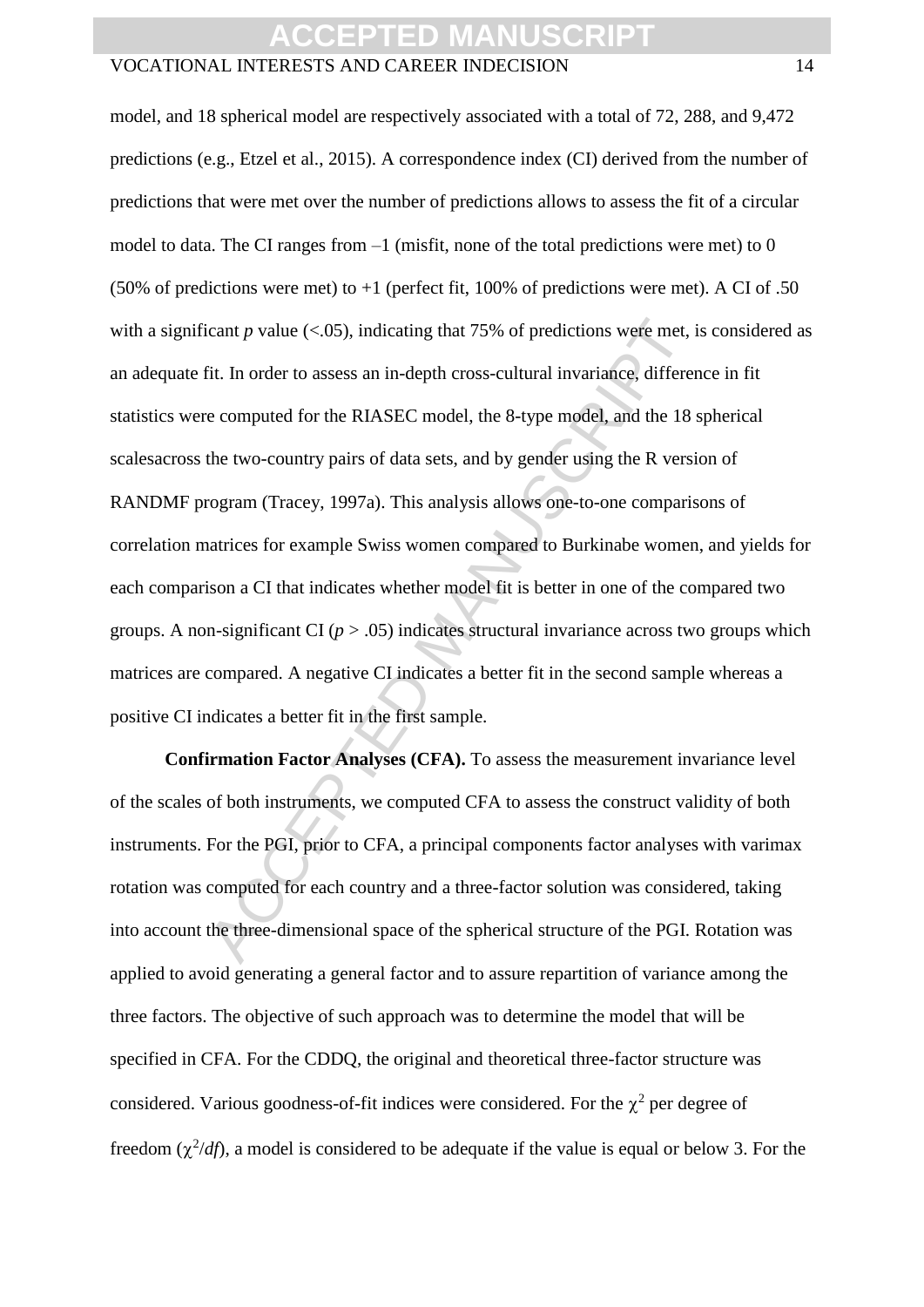#### VOCATIONAL INTERESTS AND CAREER INDECISION 15

comparative fit index (CFI) and the Tucker-Lewis index (TLI) values of .90 or above indicate an adequate model (Byrne, 2010). Finally, a root mean square error of approximation (RMSEA) of .08 or less indicates an adequate fit and a value of .05 or less indicates a good fit (Hu & Bentler, 1999). In order to further assess the configural, the metric, and the scalar invariance across both countries and their respective gender groups, multi-group confirmatory factor analyses (MGCFAs) were conducted for each instrument (for an example of the use of this approach, see Rossier et al., 2016). To assess the fit of each model, the changes in model fit statistics were inspected (Vandenberg  $\&$  Lance, 2000) as well as the changes in CFI, that should be less than .01 (Cheung & Rensvold, 2002), or less than .002 according to Meade, Johnson, and Braddy (2008), and changes in RMSEA that should be lower than .05 (e.g., Savickas & Porfeli, 2012).

es (MGCFAs) were conducted for each instrument (for an example), see Rossier et al., 2016). To assess the fit of each model, the change are inspected (Vandenberg & Lance, 2000) as well as the changes shan .01 (Cheung & Ren **Interests' Differentiation and Consistency Indices.** We first computed the RIASEC differentiation and consistency indices as proposed by Tracey et al. (2014). Considering that these indices are difficult to generalize to a three-dimensional space, we developed alternative RIASEC differentiation and consistency indices and generalized them to PGI's threedimensional space. Following the suggestions of Tracey et al. (2014), we developed indices of elevation, amplitude, and consistency for both the RIASEC and the PGI. Elevation was assessed by computing the mean across all scores. Amplitude was assessed by computing the standard deviation of the profile scores, which thus represents a dispersion index. In terms of consistency, we have stated that scores with a consistent profile should be strictly the opposite of the order of distances that separate the strongest interest from other interests. This means that the further an interest is away from the greater interest, the lower the score should be. To assess this, we considered a regular distribution of interests in the plane (RIASEC) and in the space (PGI spherical model), and were able to define a theoretical order for consistent profiles. We therefore propose to express the consistency of a profile by the opposite of the value of the Spearman correlation coefficient calculated between the scores of the profile and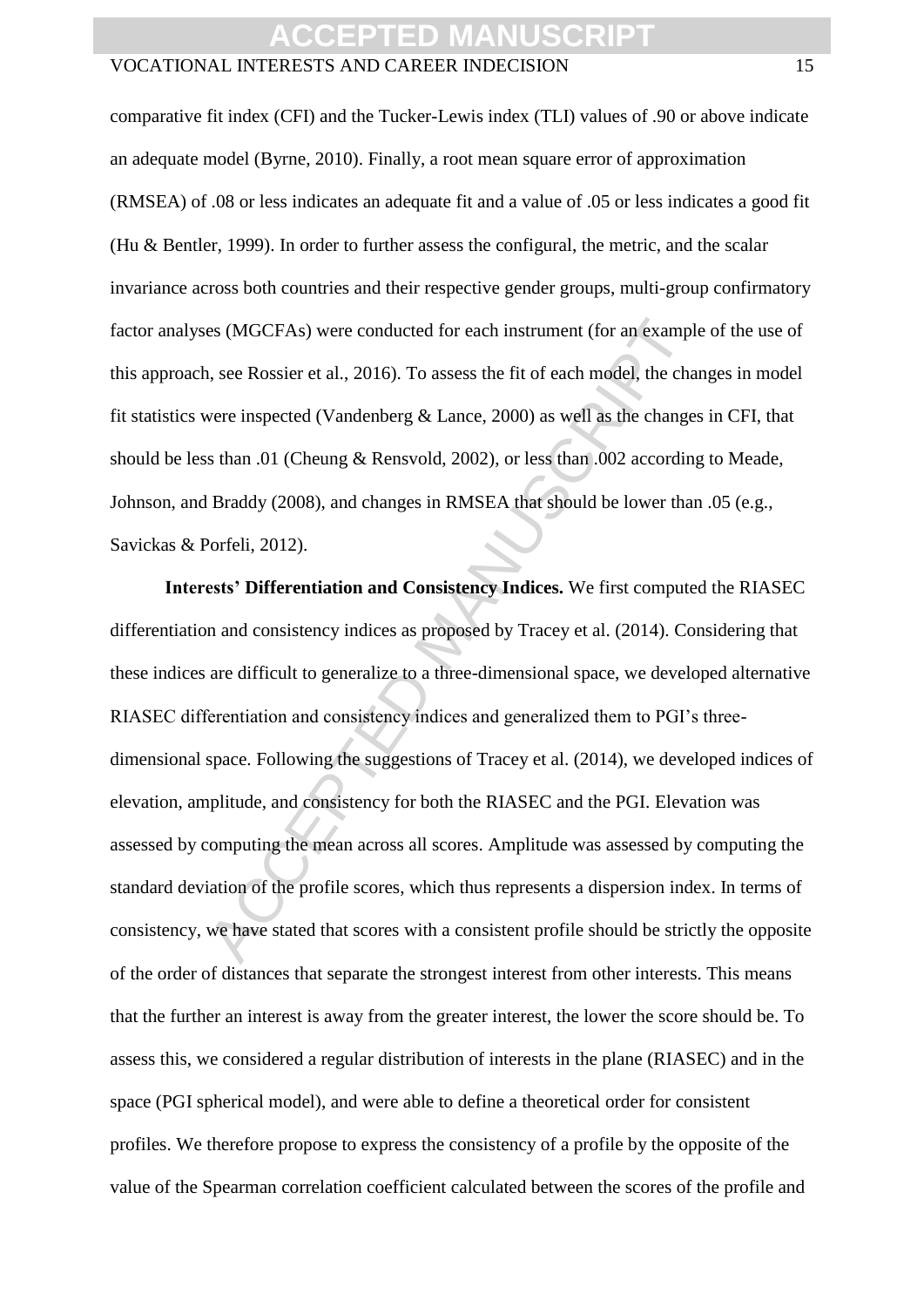### ACCEPTED MAN

#### VOCATIONAL INTERESTS AND CAREER INDECISION 16

the distances that separate the position of the most marked interest (the exact position of these interest types in the plane or space, an example and a R syntax to calculate these indices are provided in Appendix 1).

Below are the formulas for the RIASEC model to calculate indices for an individual *i*, with the following RIASEC scores,  $R = x_{i1}$ ,  $I = x_{i2}$ ,  $A = x_{i3}$ ,  $S = x_{i4}$ ,  $E = x_{i5}$  and  $C = x_{i6}$ . For the consistency  $\vec{y}_{max}$  corresponds to the coordinates of the highest score and *d* was used for distance.

 $\vec{v}_{max}$  corresponds to the coordinates of the highest score and d was<br>  $\vec{v}_{max}$  corresponds to the coordinates of the highest score and d was<br>  $\vec{v}_{i} = \vec{x}_{i} = \sqrt{\frac{\sum_{j=1}^{6} x_{ij} - \vec{x}_{i}}{5}}$ <br>  $C_{i} = -r(rank(x_{i1}, x_{i2}, ..., x_{i6}), rank(d$  $elevation_i = \bar{x}_i =$  $\sum_{j=1}^6 x_{ij}$ 6  $amplitude_i = s_i = \frac{\sum_{j=1}^{6} (x_{ij} - \bar{x}_i)^2}{\epsilon}$ 5 Consist. =  $C_i = -r(rank(x_{i1}, x_{i2}, ..., x_{i6}), rank(d(\vec{y}_{max}, \vec{y}_R), d(\vec{y}_{max}, \vec{y}_I), ..., d(\vec{y}_{max}, \vec{y}_C)))$  $= -r_S((x_{i1}, x_{i2}, ..., x_{i6}), (d(\vec{y}_{max}, \vec{y}_R), d(\vec{y}_{max}, \vec{y}_I), ..., d(\vec{y}_{max}, \vec{y}_C)))$ 

For the PGI the indices were calculated the same way for an individual *i*, with the following PGI scores,  $FI = x_{i1}$ ,  $F2 = x_{i2}$ ,  $F3 = x_{i3}$ , *…,*  $F18 = x_{i18}$ *.* 

$$
elevation_{i} = \bar{x}_{i} = \frac{\sum_{j=1}^{18} x_{ij}}{18}
$$
\n
$$
amplitude_{i} = s_{i} = \sqrt{\frac{\sum_{j=1}^{18} (x_{ij} - \bar{x}_{i})^{2}}{17}}
$$
\n
$$
Consist = C'_{i} = -r(rank(x_{i1}, x_{i2}, ..., x_{i18}), rank(d(\vec{y}_{max}, \vec{y}_{F1}), d(\vec{y}_{max}, \vec{y}_{F2}), ..., d(\vec{y}_{max}, \vec{y}_{F18})))
$$
\n
$$
= -r_{S}((x_{i1}, x_{i2}, ..., x_{i18}), (d(\vec{y}_{max}, \vec{y}_{F1}), d(\vec{y}_{max}, \vec{y}_{F2}), ..., d(\vec{y}_{max}, \vec{y}_{F18})))
$$

For the RIASEC, our elevation index is strictly the same as the one proposed by Tracey et al.  $(r = 1.00)$ , and our amplitude index is very close to Tracey et al.'s  $(r = .94)$ . Our consistency index is slightly different from the index suggested by Tracey et al.  $(r = .77)$ .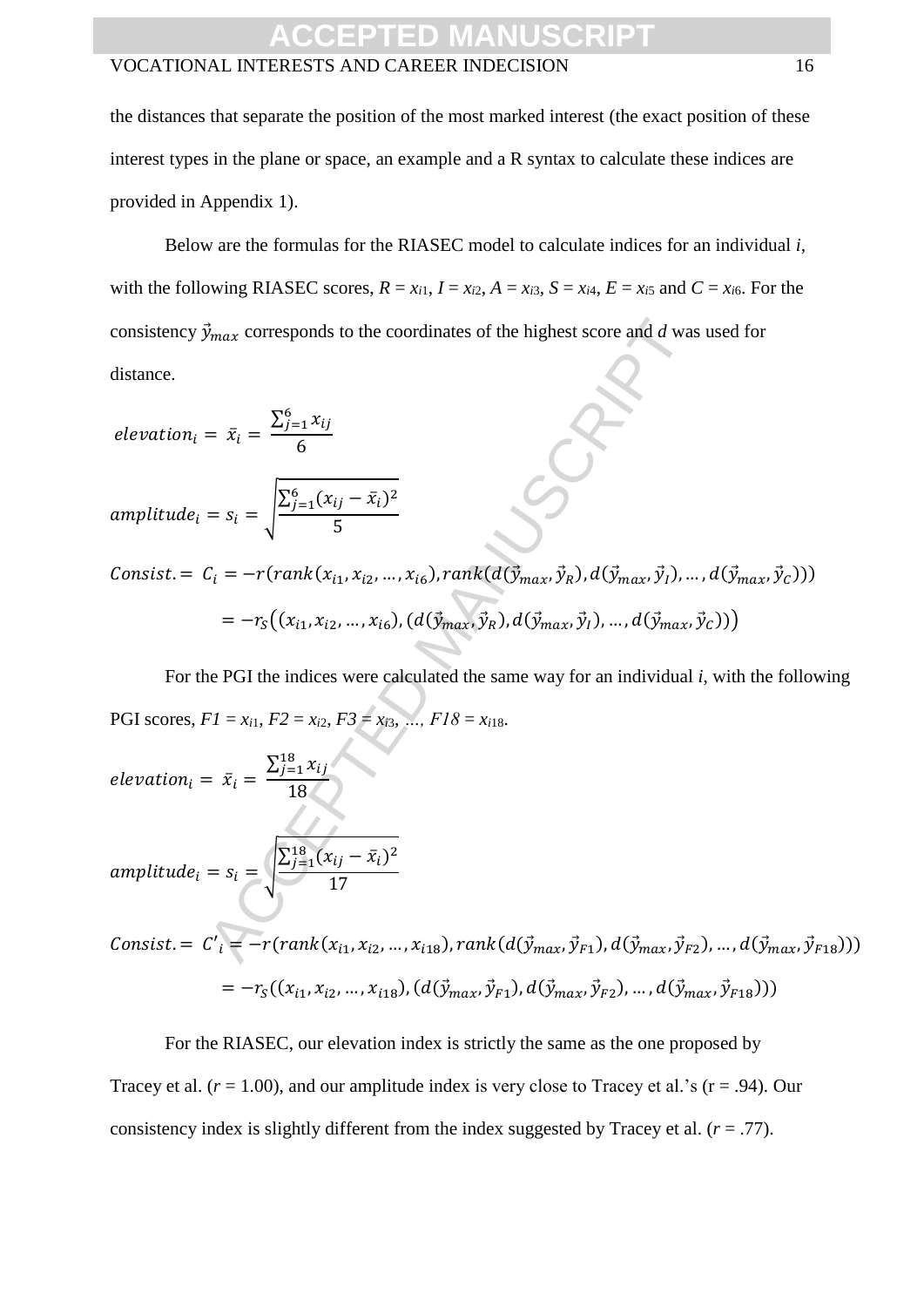Interestingly, if Tracey et al.'s amplitude and consistency are quite correlated  $(r = .67)$ , this seems to be less the case with our indices  $(r = .34)$ .

#### **Results**

osite scores and CDDQ) and in the Appendix 2 (PGI's activity prepetence beliefs, and occupational preferences). Mean and standard<br>arately for men and women. For the PGI, Cronbach's  $\alpha$  reliabilities<br>oss its dimensions for Descriptive statistics (mean, standard deviation, skewness, kurtosis, and internal reliabilities) for both samples, for both instruments, and for all scales are reported in Table 1 (PGI's composite scores and CDDQ) and in the Appendix 2 (PGI's activity preferences, activity competence beliefs, and occupational preferences). Mean and standard deviation are indicated separately for men and women. For the PGI, Cronbach's α reliabilities ranged similarly across its dimensions for both countries and were close to those reported by Tracey (2002) in a US sample. With respect to the CDDQ, Cronbach's αs were slightly lower for the ten sub-scales, the three dimensions and the total score in the Burkinabe sample than in the Swiss sample but in both cases were similar to those reported in Israeli and US samples (Gati et al., 1996, 2000). Specifically, alpha was low for *dysfunctional beliefs* (.48) in the Swiss sample, and for *indecisiveness* (.46), *lack of motivation* (.46), and *dysfunctional beliefs* (.41) in the Burkinabe sample. The Lack of Motivation sub-scale and the Dysfunctional Beliefs sub-scale replicated the results in the American sample of Gati et al. (1996).

#### **PGI's Spherical Structure in Switzerland and Burkina Faso**

The randomization tests were conducted and difference in fit statistics were computed separately for each country and for each gender (see Table 2). For both countries, the data fit a circular structure for the RIASEC and 8-type models, and a spherical structure for the 18-type model. Considering gender, CIs ranged from .71 to .92 for the RIASEC model, from .68 to .86 for the 8-type model, and from .42 to .59 for the 18-type spherical model. Most CIs yielded for both countries were above .50, indicating that more than 75% of predictions were met in most of cases. More precisely, all CIs were above .50 for the Swiss data and only the three CIs yielded for the 18 spherical scales across the Burkinabe men (.42), women (.44), and overall sample (.46) were below .50. Overall, the CIs for men and women were slightly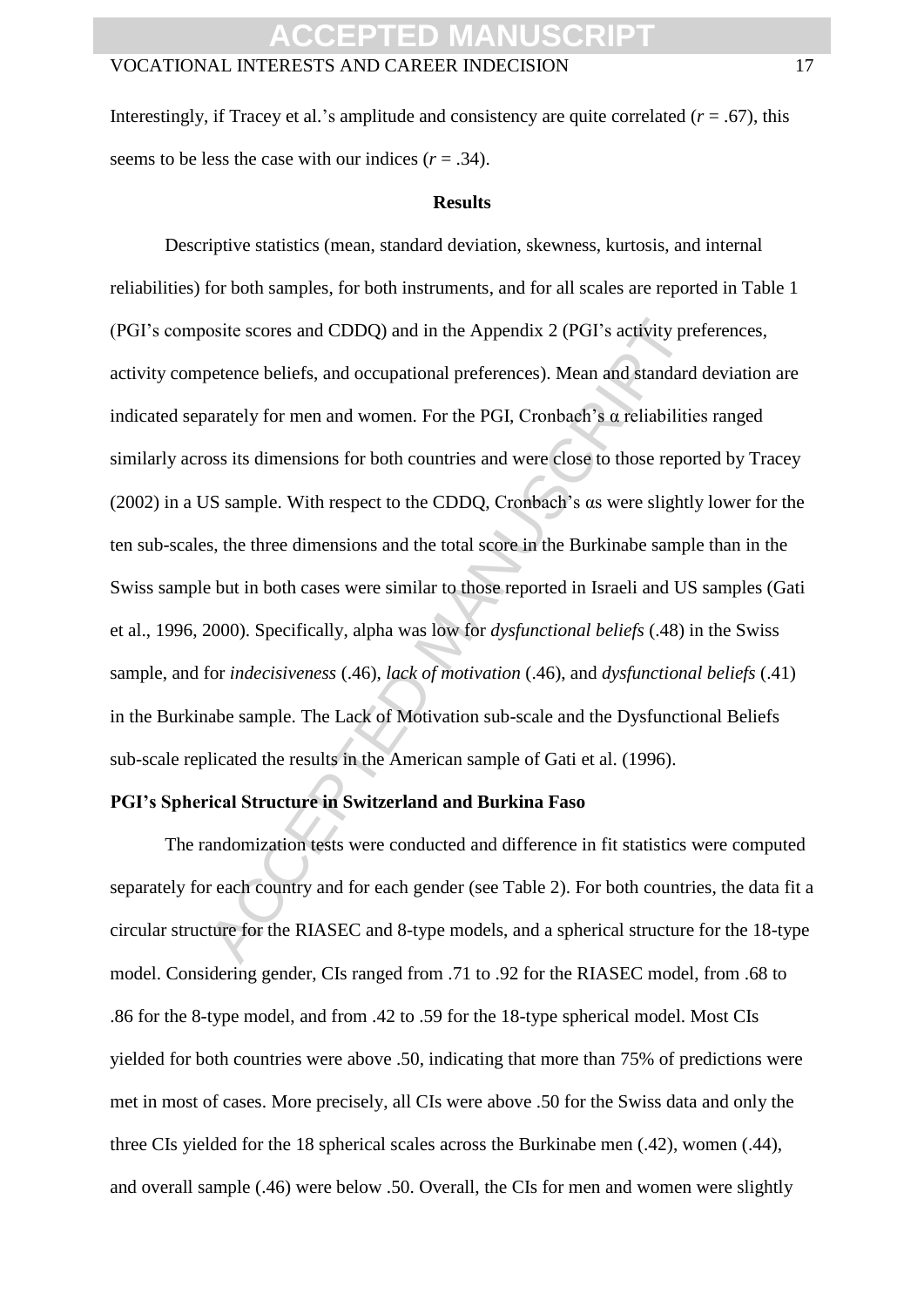#### VOCATIONAL INTERESTS AND CAREER INDECISION 18

higher in Switzerland where they ranged from .56 to .92 (*Mdn* = .83) compared to Burkina Faso were they ranged from .42 to .81 (*Mdn* = .70). Moreover, there were no statistically significant differences (all  $p > .05$ ) in the fit of the circular order structure across the two countries, and their gender groups regarding each of the three interest models (i.e., RIASEC, 8-type, and 18-type). Overall, these results support the circular structure of the 6- and 8-type models and the spherical structure of the 18-type model of the PGI in both Switzerland and Burkina Faso.

#### **Measurement Invariance Across Countries and Gender Groups**

In order to assess the measurement invariance of the PGI and the CDDQ across the two countries, an overall model was first assessed for both instruments. These models were then used to conduct MGCFAs (see Rossier et al., 2016 for an example of this procedure).

the spherical structure of the 18-type model of the PGI in both Swi<br>
2.<br>
At Invariance Across Countries and Gender Groups<br>
2.<br>
At Invariance Across Countries and Gender Groups<br>
5. An overall model was first assessed for b To define the model for the PGI, all loadings above .40, observed in at least one country with the exploratory factor analyses, were considered. Fit indices of this initial model were lower than the values indicating an adequate fit:  $\chi^2(118) = 3,092.16$ ,  $p < .001$ ,  $\chi^2/df =$ 26.21, CFI = .788, TLI = .725, and RMSEA = .019. Adjusting this model by taking into account 7 covariances between error terms associated with modification indices equal or above 50, led to a model with improved fit indices:  $\chi^2(111) = 1,482.89, p < .001, \chi^2/df =$ 13.36, CFI = .902, TLI = .865, and RMSEA = .133. A MGCFA of this adjusted model (see Table 3) was computed across the two countries. CFI, TLI, and RMSEA had a modest fit, indicating that this model seems to reach configural invariance. The  $\triangle$ CFI and  $\triangle$ RMSEA suggest that the composite spherical scales of the PGI reach metric invariance but not scalar invariance across countries. Furthermore, MGCFAs were computed across gender groups, for each country. CFIs, TLIs, and RMSEAs indicated an almost adequate fit for Switzerland and a slightly lower fit for Burkina Faso. Moreover,  $\triangle CFIs$  and  $\triangle RMSEAs$  are all low suggesting that the composite spherical scales of the PGI reach metric and even scalar invariance across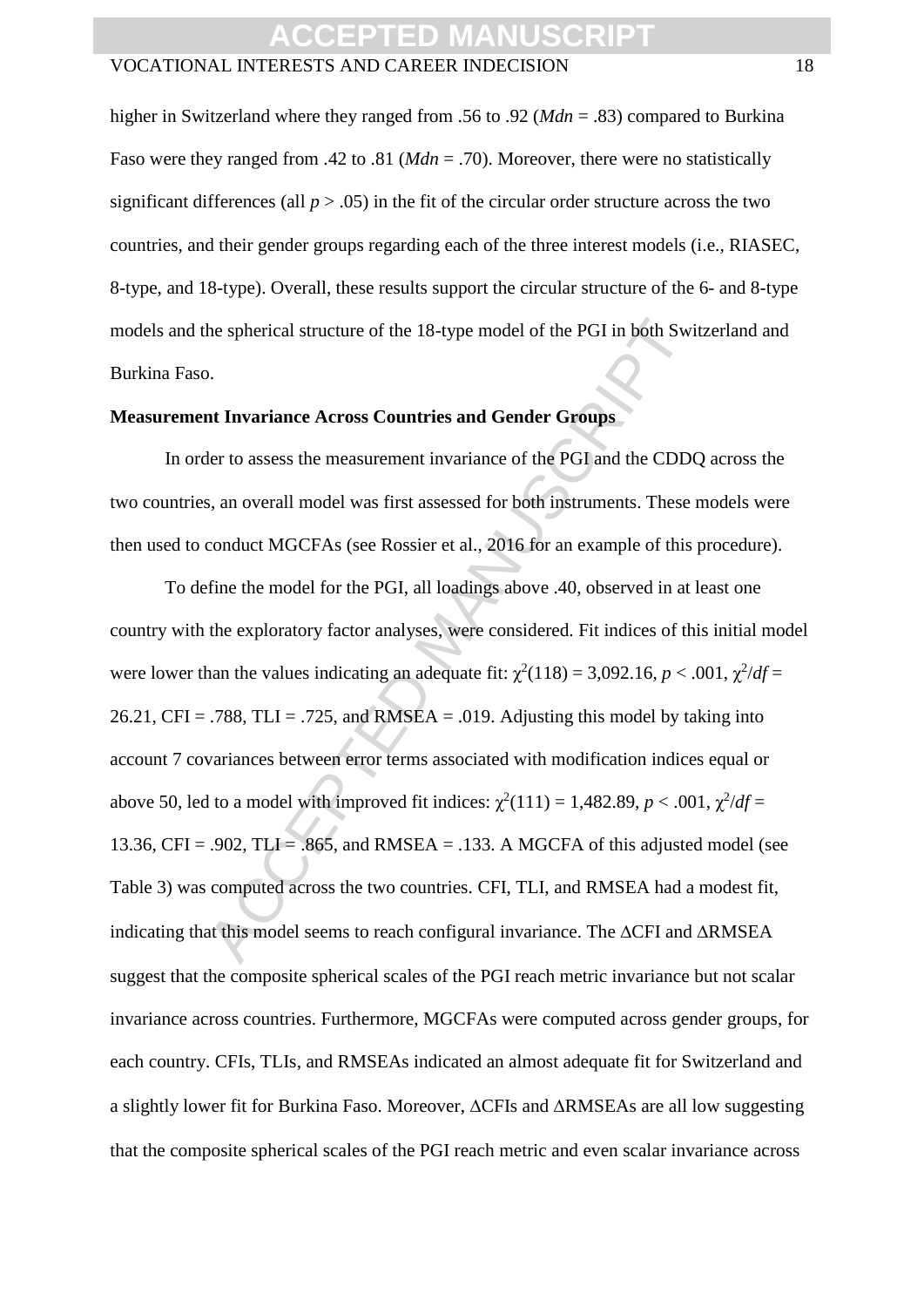countries' respective gender groups.

For the CDDQ, the initial overall three-factor model had adequate fit indices:  $\chi^2(24)$  = 123.50,  $p < .001$ ,  $\chi^2/df = 5.15$ , CFI = .956, TLI = .934, and RMSEA = .077. A series of MGCFA were then conducted to assess measurement invariance across the two countries and their gender groups. As can be seen in Table 3, results indicated that the CDDQ reached configural invariance (CFI and  $TLI > .90$  and  $RMSEA < .06$ ), and metric and scalar invariance, ( $\Delta$ CFIs  $\leq$  .001 and  $\Delta$ RMSEAs  $\leq$  .01) across both countries and their respective gender groups.

#### **Gender Differences**

variance (CFI and TLI > .90 and RMSEA < .06), and metric and s<br>  $\Delta$ CFIs  $\leq$  .001 and  $\Delta$ RMSEAs  $\leq$  .01) across both countries and thei<br>
s.<br>
s.<br>
s.<br>
s.<br>
s.<br>
s.<br>
d. S. Alternates for Switzerland, overall significant d Concerning gender differences for Switzerland, overall significant differences for the PGI's composite scales were observed for the 18 spherical scales ( $F_{18,394} = 22.44$ ,  $p < .001$ ,  $p<sup>2</sup>$ )  $= 0.51$ ), the 4 general scales of People, Things, Data and Idea ( $F_{4,408} = 69.40$ ,  $p < .001$ ,  $p^2 =$ 0.41), the RIASEC scales ( $F_{6,406} = 50.26$ ,  $p < .001$ ,  $\eta^2 = 0.43$ ), and the 3 dimensional scales of People/Things, Idea/Data, and Prestige  $(F_{3,409} = 86.89, p < .001, \eta^2 = 0.39)$ . On the PGI, men scored higher on Business Detail, Data Processing, Mechanical, Nature/Outdoors, Influence, Business Systems, Financial Analysis, Science, Quality Control, Manual Work, and Construction/Repair spherical scales; on the RIASEC higher on Realistic, Investigative, and Conventional scales; for the four general scales on Things and Data; and for the three dimensional scales on Ideas/Data. Women scored higher on Social Facilitating, Helping, Social Sciences, and Personal Service spherical scales; on the RIASEC Social scales, on the four general scales of People; on the three dimensional scales of People/Things and Prestige. Effect sizes were high with *d*s equal or above 0.80 for many scales (see Table 1). For the CDDO, the overall difference was significant for the 10 sub-scales ( $F_{10,402} = 4.30$ ,  $p < .001$ ,  $p<sup>2</sup>$ )  $= 0.10$ ) but not for the three main dimensions ( $F_{3,409} = 1.30$ ,  $p = .28$ ,  $\eta^2 = 0.01$ ). Men scored slightly higher on *lack of motivation* whereas women scored slightly higher on *indecisiveness*.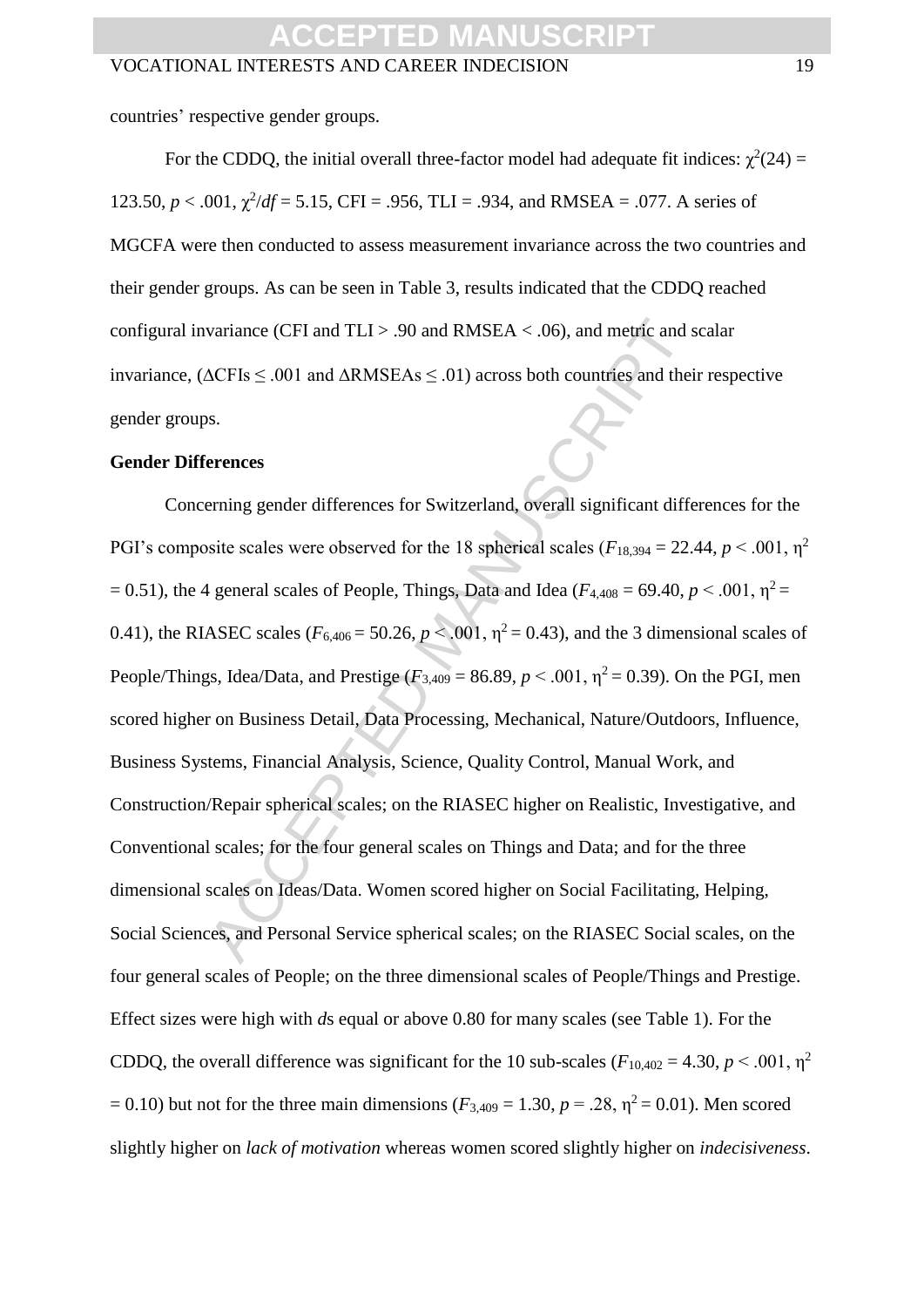#### VOCATIONAL INTERESTS AND CAREER INDECISION 20

and mechanical; on RIASEC realistic and conventional scales; on the ple, and the three dimensional scales of Prestige. Women scored h<br>les of social facilitating, artistic, helping, personal service and basi<br>artistic and s Concerning gender differences in Burkina Faso for the PGI, the overall main effects were significant for the 18 spherical scales ( $F_{18,268} = 8.44$ ,  $p < .001$ ,  $\eta^2 = 0.36$ ), the 4 general scales People, Things, Data, and Idea ( $F_{4,282} = 12.71$ ,  $p < .001$ ,  $p^2 = 0.15$ ), the RIASEC scales  $(F_{6,280} = 9.09, p < .001, \eta^2 = 0.16)$ , and the 3 dimensional scales People/Things, Idea/Data, and Prestige ( $F_{3,283} = 17.68$ ,  $p < .001$ ,  $\eta^2 = 0.16$ ). Men scored higher on the spherical scales of data processing and mechanical; on RIASEC realistic and conventional scales; on the 4 general scales of People, and the three dimensional scales of Prestige. Women scored higher on the spherical scales of social facilitating, artistic, helping, personal service and basic services; on the RIASEC artistic and social scales; on the four general scales of People; and on the three dimensional scales of People/Things. Effect size coefficients were low with only one large effect size for the People/Things dimensional scales. Regarding the CDDQ, the overall gender difference was non-significant across the ten sub-scales ( $F_{10,276} = 1.36$ ,  $p = .20$ ,  $\eta^2 = 0.05$ ) but significant across the three main dimensions ( $F_{3,283} = 3.25$ ,  $p = .02$ ,  $\eta^2 = 0.03$ ). More specifically, Burkinabe women scored higher on the total score, Lack of Readiness and Inconsistent Information main dimensions, and on Lack of Motivation, Indecisiveness, Lack of Information about the Self, and Unreliable Information sub-scales. Within each country, overall gender differences were larger for interests compared to career decision-making difficulties.

#### **PGI's Differentiation and Consistency Indices and the CDDQ**

The correlations between PGI differentiation and consistency indices are reported in Table 4. The correlations show that the newly developed indices are identical or very similar to the indices proposed by Tracey et al. (2014). Low but significant correlations between PGI differentiation and consistency indices and career decision-making difficulties were observed for Switzerland but not for Burkina Faso. No such significant correlations were observed across the RIASEC model within both country samples.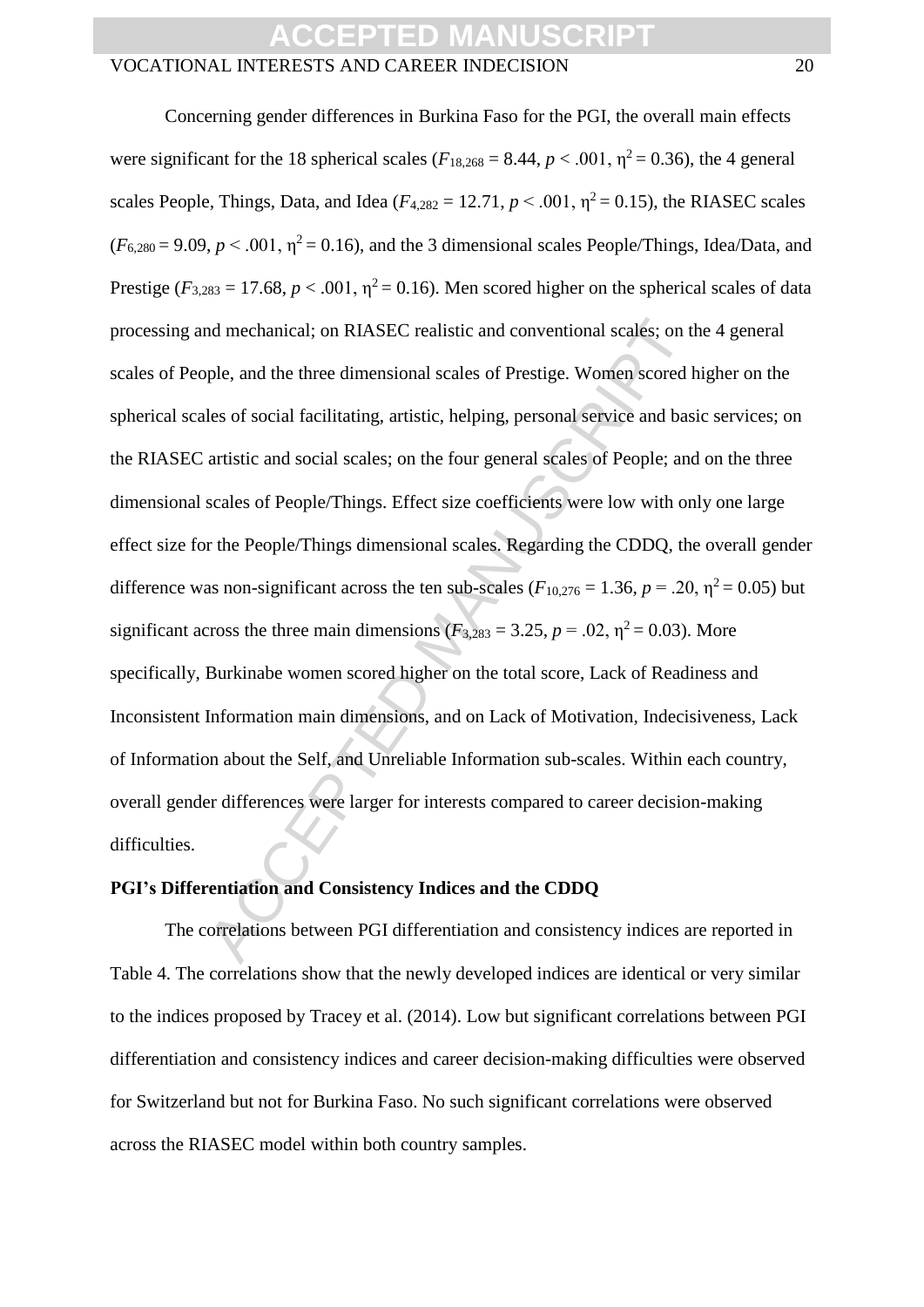#### VOCATIONAL INTERESTS AND CAREER INDECISION 21

Regarding the PGI spherical model, within Switzerland, interests differentiation indices ranged from 2.54 to 15.43 ( $M = 7.78$ ,  $SD = 2.38$ ) and consistency indices ranged from  $-47$  to .86 ( $M = .32$ ,  $SD = .29$ ). Correlations between interests differentiation and the ten CDDQ sub-scales were very low and significant only for lack of information about the self  $(r = -10, p < .05)$ . Moreover, correlations between consistency and CDDQ sub-scales were low and significant only for *lack of motivation* (*r* = –.12, *p* = .01). Within Burkina Faso, interests differentiation indices ranged from 2.37 to 13.80 ( $M = 6.61$ ,  $SD = 1.97$ ) and consistency indices ranged from  $-.38$  to  $.89$  ( $M = .33$ ,  $SD = .27$ ). Correlations between differentiation and consistency indices and the CDDQ ten sub-scales were all very low and non-significant. Interestingly, elevation did correlate significantly with *inconsistent information* in either country.

#### **Discussion**

ificant only for *lack of motivation*  $(r = -12, p = .01)$ . Within Burk<br>remtiation indices ranged from 2.37 to 13.80 ( $M = 6.61$ ,  $SD = 1.9$ <br>andices ranged from  $-38$  to .89 ( $M = .33$ ,  $SD = .27$ ). Correlations to<br>n and consistency in The findings of this study provide strong support for the structural validity and crosscultural replicability of both the PGI and the CDDQ in Switzerland and Burkina Faso. We assessed the validity and the cross-cultural replicability of the PGI spherical structure by means of two approaches in order to overcome the limitation of conducting only randomization tests (Etzel et al., 2015). In addition to randomization tests for gauging the spherical structure of the PGI, MGCFAs were used to assess not only the configural but also the metric and scalar invariance of the PGI composite scales. Results indicated that the PGI reached configural and metric but not scalar invariance across the two cultures, suggesting that country-specific norms should be considered (Duarte & Rossier, 2008). Moreover, the PGI reached scalar invariance across gender in both countries. For the CDDQ, MGCFAs suggested that this instrument reached configural, metric, and even scalar invariance across countries and gender. Finally, interests differentiation and consistency were weakly related with career decision-making difficulties, suggesting that the development of interests and the specific difficulties one may have at a specific moment are two quite unrelated aspects, one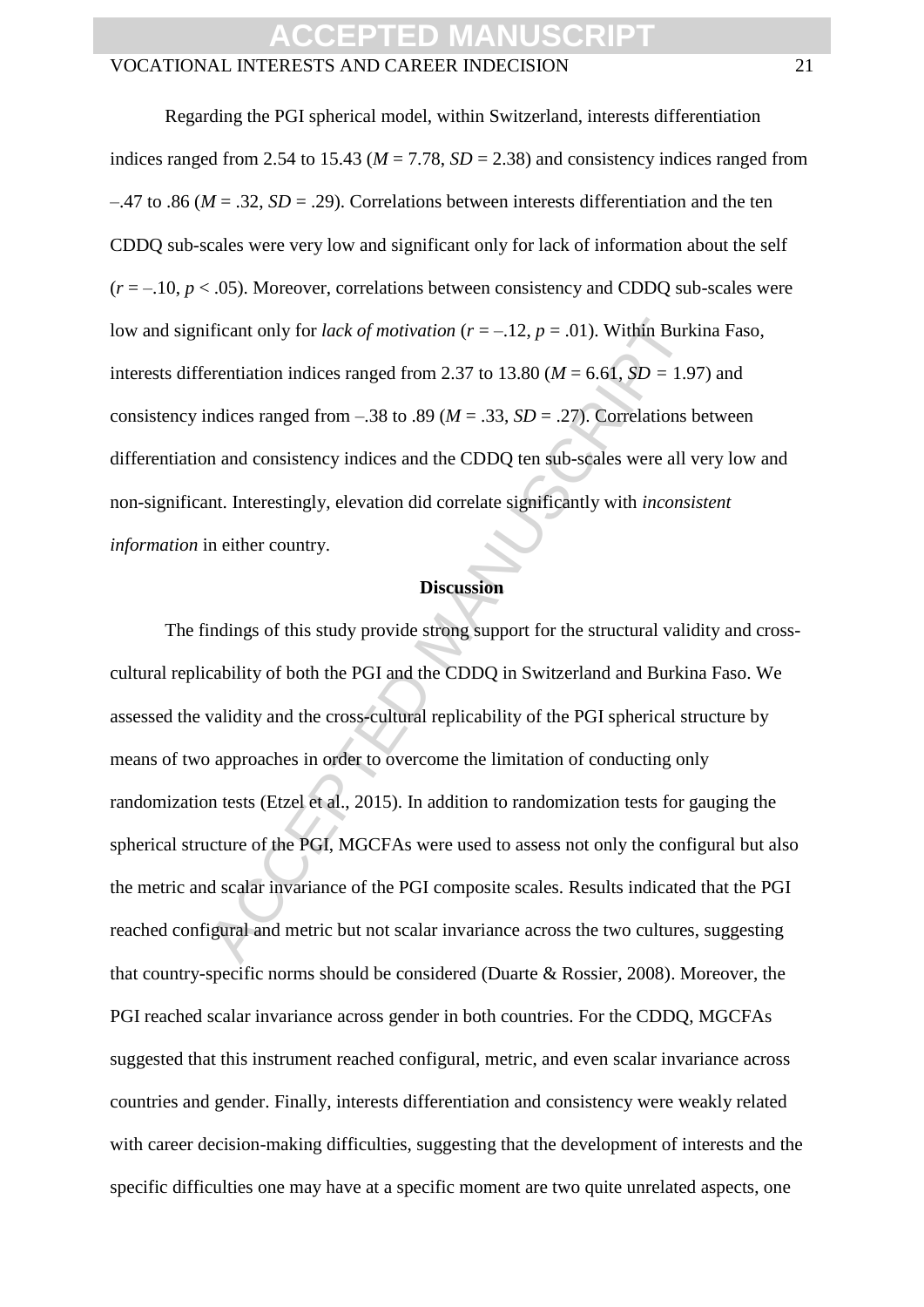### **CCEPT**

#### VOCATIONAL INTERESTS AND CAREER INDECISION 22

developing over a long period of time, the other occurring at a specific moment.

#### **Descriptives**

ina (e.g., Long, Adams, & Tracey, 2005) and Ireland (e.g., Darcy, eCDDQ, as in previous studies, the internal reliability of Dysfunct sthe lowest, in the unacceptable range for the Swiss ( $\alpha$  = .48) and ples. Similary, G Cronbach's internal reliabilities showed a similar range for the PGI in Switzerland and Burkina Faso considering the composite scales, and were close to those observed in the original US sample (Tracey, 2002). Similar results have been reported in other cultures, including China (e.g., Long, Adams, & Tracey, 2005) and Ireland (e.g., Darcy, 2005). With respect to the CDDQ, as in previous studies, the internal reliability of Dysfunctional Beliefs sub-scale was the lowest, in the unacceptable range for the Swiss ( $\alpha$  = .48) and the Burkinabe  $(\alpha = .41)$  samples. Similary, Gati and colleagues (1996) reported  $\alpha = .40$  and Lancaster and colleagues (1999)  $\alpha$  = .34 for this sub-scale while Sovet and colleagues (2015) suggested the cancellation of the Dysfunctional Beliefs sub-scale in validating the CDDQ in the Korean context. Likewise, internal reliabilities for indecisiveness and lack of motivation in the Burkinabe sample were in the unacceptable range while they ranged from questionable to acceptable in the Swiss sample. Reliability was poor for the Lack of Readiness dimension in both countries, a finding that has been attributed in a previous study to the broad concepts covered by this dimension (Sovet et al., 2015). Overall, internal reliabilities of the CDDQ sub-scales and dimensions were quite similar to those reported in the original Israeli and US samples and furthermore in several cultures (see Sovet et al., 2015). Moreover, the ranges of skewness and kurtosis values computed for the PGI and CDDQ sub-scales indicate that distributions for both samples in this study are generally close to normal. Differentiation and consistency indices that were developed for the spherical model of interests are very similar to those developed by Tracey et al. (2014) for the RIASEC model.

#### **Spherical Distribution of PGI's Scales Across Both Countries**

Randomization tests were calculated to assess the circular structure of the PGI composite 6- and 8-type scales, and the spherical structure of the PGI composite 18-type scales. Overall, these tests yielded similar CI values for both countries and genders. The CI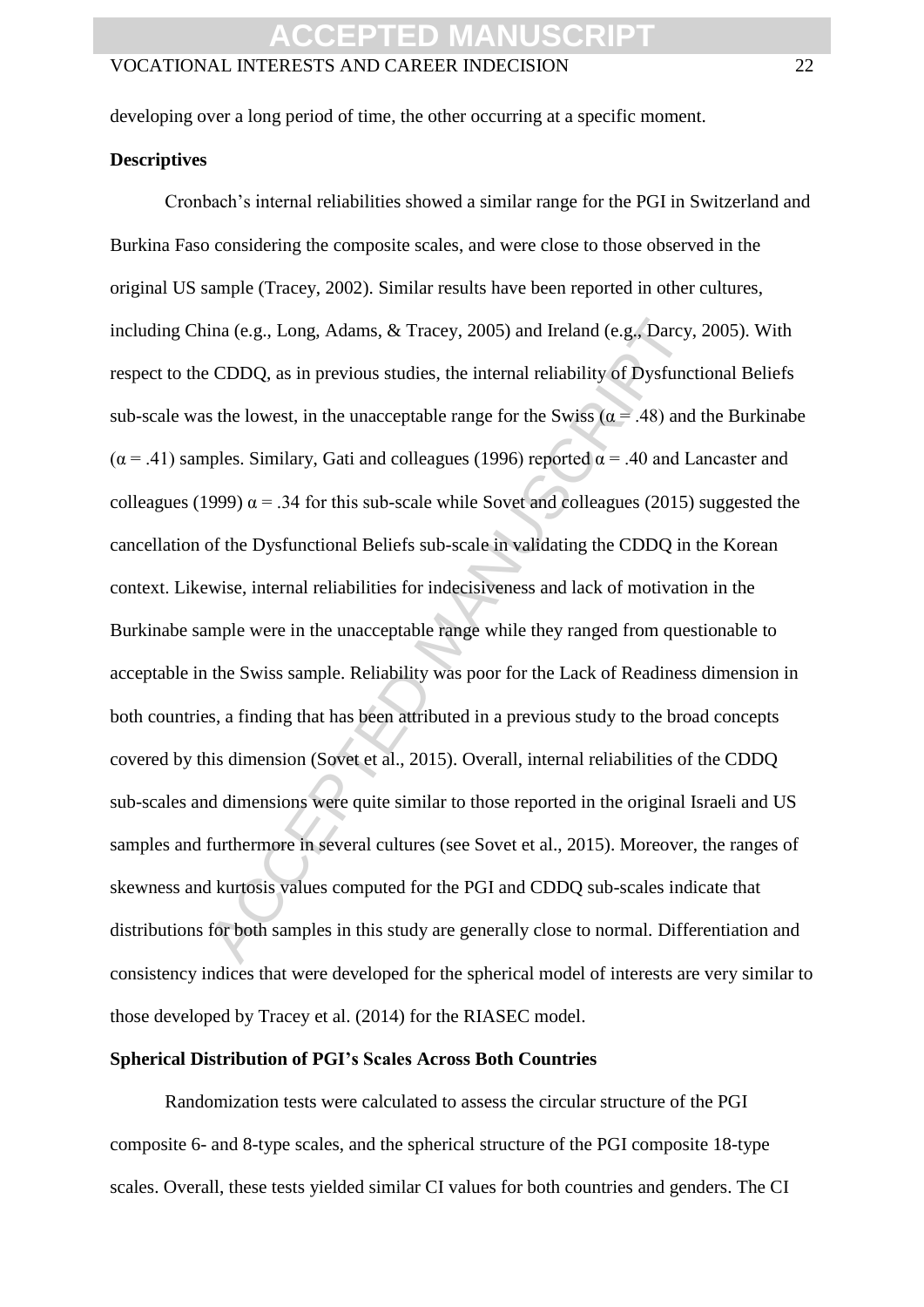#### VOCATIONAL INTERESTS AND CAREER INDECISION 23

values found in Switzerland for the 6-type, 8-type, and 18-type structures, and those found in Burkina Faso for the 6- and 8-type structures were similar to those found in several other countries and cultures including the US (Tracey, 2002), China (Long et al., 2005), Japan (Long et al., 2006), Serbia (Hedrih, 2008), Croatia (Šverko, 2008), and Germany (Etzel et al., 2015). However, the CIs found for the 18-type structure across both Burkinabe gender and overall sample were low compared to those found in the above-mentioned cultures. This suggests that although the Burkinabe data fit a circular structure significantly for the 6-, 8-, and 18-type models, the fit was lower for the latter. This cross-cultural difference might be further studied. Moreover, the randomization test of difference in fit revealed no statistically significant differences across the two countries or across gender. Overall, these two sets of analyses confirmed that the structure underlying the PGI seems to replicate well in the two countries.

#### **Cross-cultural Replicability of the PGI and the CDDQ**

le were low compared to those found in the above-mentioned cult<br>although the Burkinabe data fit a circular structure significantly fo<br>models, the fit was lower for the latter. This cross-cultural differen<br>ed. Moreover, the Several methodologists have suggested that construct or configural invariance is not sufficient to determine that scores can be compared (van de Vijver, 2011). For this reason, we also assessed the measurement invariance of the PGI 18 spherical scales by conducting a MGCFA (Byrne, 2010; Hu & Bentler, 1999; Vandenberg & Lance, 2000). The fit indices showed that the PGI reached configural and metric invariance across Switzerland and Burkina Faso but not scalar invariance, as expected. This suggests that the structure and the metric of the scale are similar in the two countries but that the origin of the scales might be slightly different. For this reason, specific norms have to be developed for each country. However, scalar equivalence was reached across gender groups in both countries, indicating that gender differences can be interpreted.

To our knowledge, although the CDDQ have been translated and validated in several countries, there is no cross-cultural research to date that evaluates its replicability simultaneously across different contexts. Indeed, several studies conducted in a single country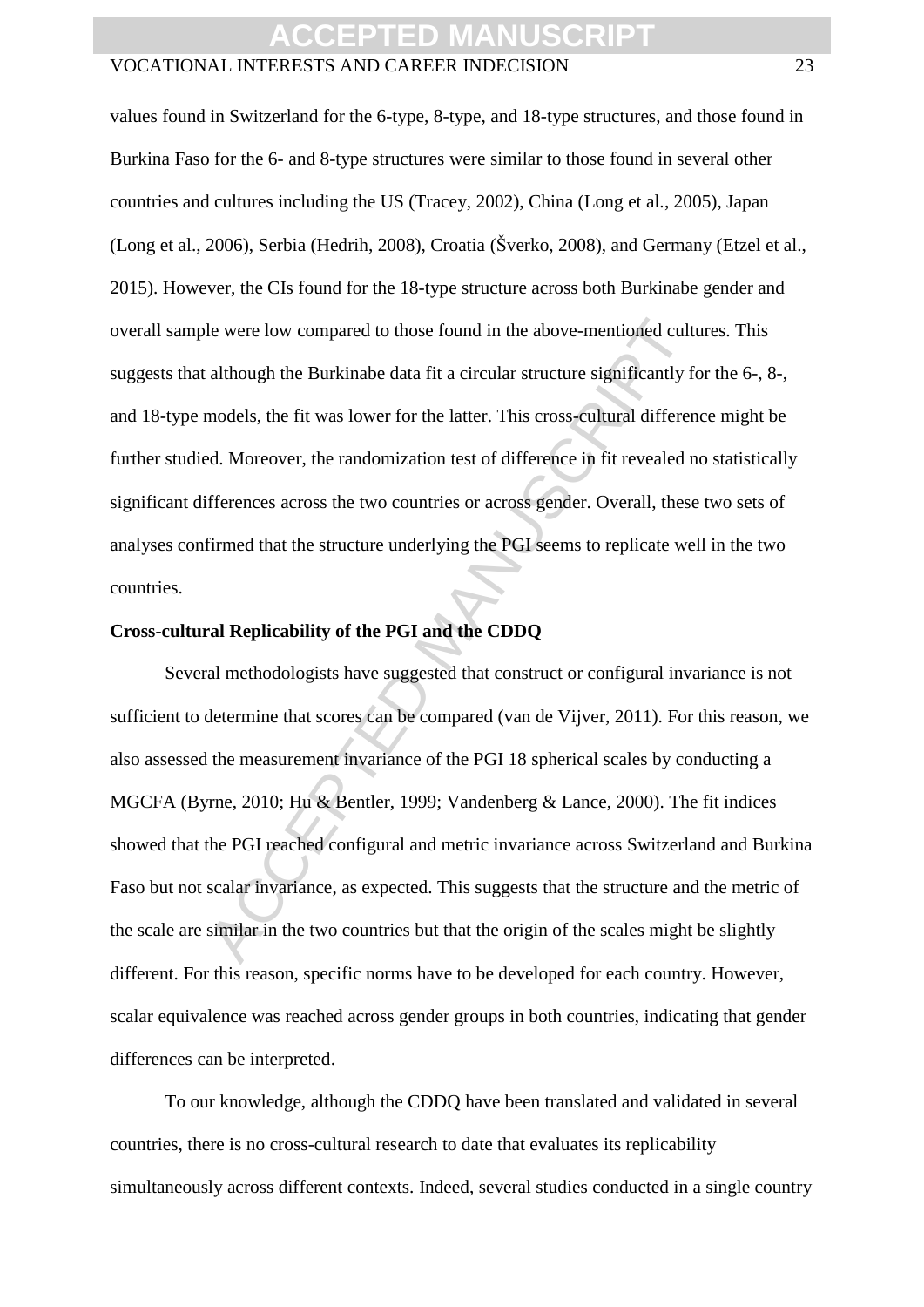#### VOCATIONAL INTERESTS AND CAREER INDECISION 24

have replicated the original three-factor structure (e.g., Lozano, 2007; Mau, 2001; Osipow & Gati, 1998). Our findings indicate configural, metric, and scalar invariance across countries and gender groups for the CDDQ, suggesting that country and gender scores can be compared. Knowing that these career decision-making difficulties may be influenced by the availability of contextual resources such as availability of information about occupations or trainings, it is surprising that the psychometric properties of the CDDQ were not affected by the cultural context.

s surprising that the psychometric properties of the CDDQ were no<br>notext.<br>YGI and CDDQ's cross-cultural level of invariance is surprising. In<br>lings concerning Holland's RIASEC model seemed to indicate tha<br>ies across cultur The PGI and CDDQ's cross-cultural level of invariance is surprising. Indeed, several previous findings concerning Holland's RIASEC model seemed to indicate that its hexagonal structure varies across cultures, suggesting that the structure underlying vocational interest might be culture-specific (e.g., du Toit & de Bruin, 2000; Farth, Leong & Law, 1998; Long & Tracey, 2006). Interestingly, the structure underlying the PGI has replicated well in some Asian countries (e.g., Long et al., 2005; Long et al., 2006; Zhang, Kube, Wang, & Tracey, 2013), as it did in our two countries, which are economically and culturally very different. Like most developed countries, Switzerland has a high standard of living, an effective educational system, good working conditions, and a very low unemployment rate compared to Burkina Faso, which is classified as a developing economy and offers less training and work opportunities. Furthermore, Switzerland is considered an individualistic country while Burkina Faso is viewed as collectivist. Culturally-related beliefs, values, and behaviors could have an impact on the structure of both interests and career decision-making difficulties (Hofstede, 1980, 1991). However, this seemed not to be case in our study, suggesting that the underlying structure of both interests and career decision-making difficulties are less impacted by cultural context. Contrary to what might be expected, both the PGI and the CDDQ appear to have strong replicability across these contexts. Although our findings suggest that both the PGI and CDDQ can be used to assess vocational interests and career indecision in the two culturally different countries, context-specific norms should be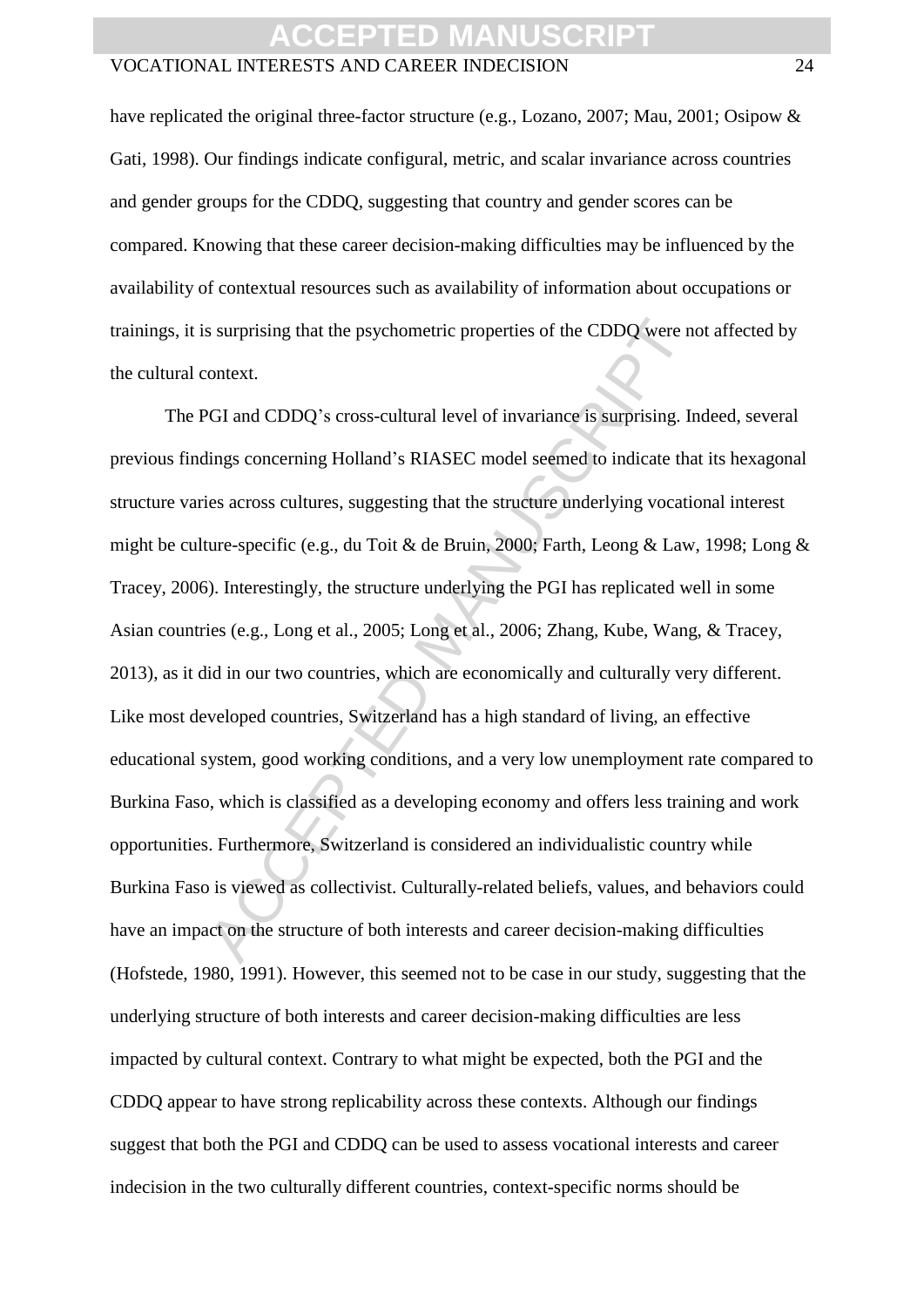considered for the PGI, which did not reach scalar invariance.

#### **Gender Differences in the PGI and the Career Decision-making Difficulties**

engineering, and mathematics fields while women outnumber men<br>s. Based on this, it can be expected that men score higher on presti<br>s were contrary to that expectation. One interpretation of these fin<br>ge students' career be Overall gender differences were significant for the PGI scales in Switzerland. Men scored higher on Ideas and Data scales whereas women scored higher on People, Things, and Prestige scales. These results reflect the reality in Switzerland where men dominate science, technology, engineering, and mathematics fields while women outnumber men in social science fields. Based on this, it can be expected that men score higher on prestige than women but the results were contrary to that expectation. One interpretation of these findings is that female college students' career behaviors might be more influenced by expectations than by real work experience. Gender differences were also significant for PGI scales in Burkina Faso. Men scored higher on Ideas, Data and Prestige scales whereas women scored higher on People and Things scales. These results reflect the reality in almost all West Africa countries. In these countries, men largely dominate science fields (e.g. health sciences), which are seen as more prestigious than literature and social science fields largely where women outnumber men (Moumoula, 2013). Gender differences observed in Switzerland and in Burkina Faso were in line with those reported by several researchers in other cultures, women scoring higher on scales related with the People dimension whereas men score higher on scales related with the Things dimension (e.g., Darcy, 2005; Etzel et al., 2015; Long et al., 2006).

Consistent with previous studies, no overall gender difference was observed in Switzerland regarding career decision-making difficulties (e.g., Gati et al., 2000; Kleiman et al., 2004; Vertsberger & Gati, 2016). However, in Burkina Faso, women scored higher than men, which could mean that men are encouraged to make a career choice more quickly. Indeed, in African societies, men are traditionally in charge of the family and, therefore, this responsibility results in a social pressure that impels them to decide on their career path earlier compared to women. This strong social pressure on men leads them to make career decisions much sooner and to express less doubt than women, who often express more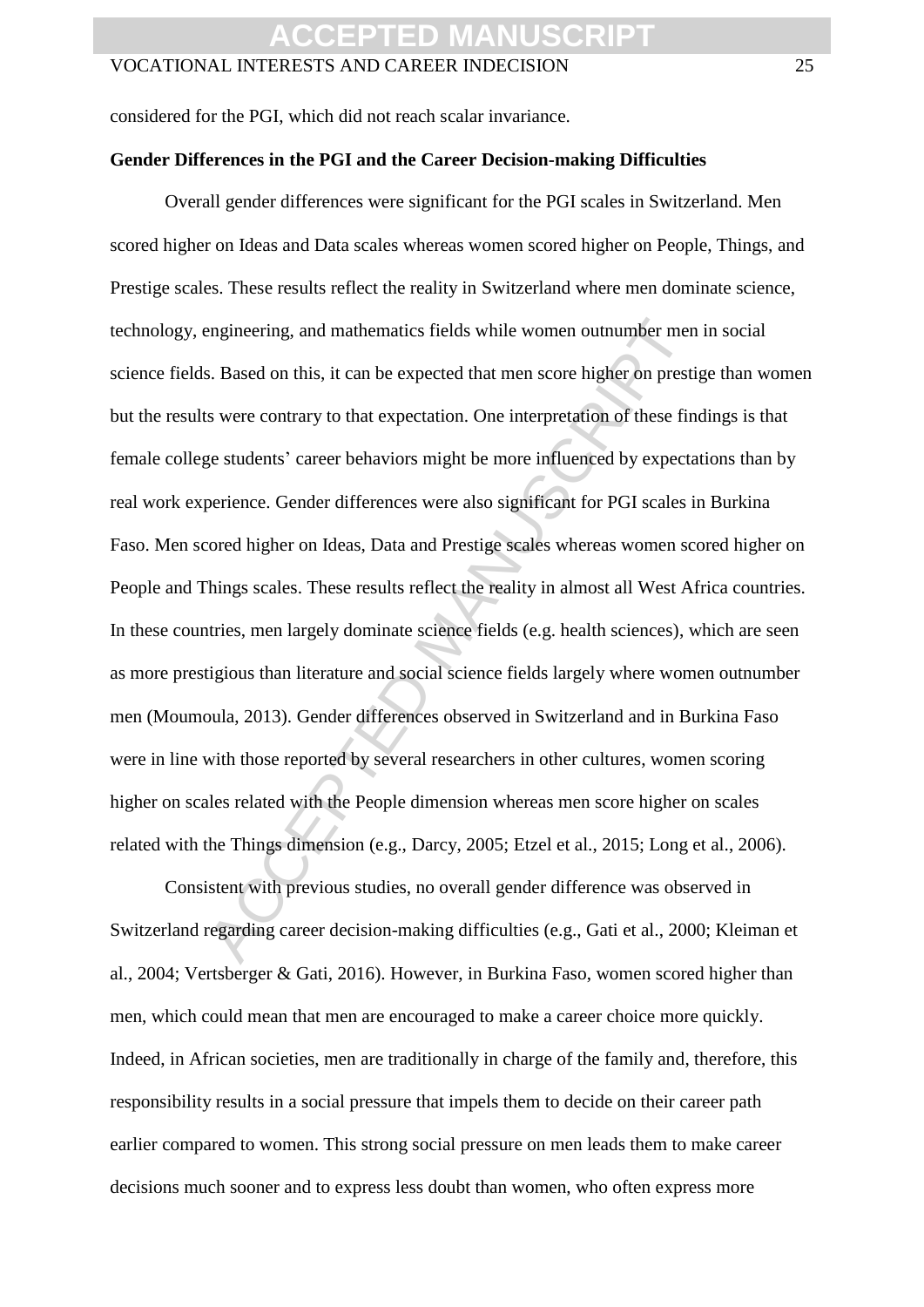#### VOCATIONAL INTERESTS AND CAREER INDECISION 26

indecision. Even if most studies reported no gender differences in career indecision, our results are consistent with other studies conducted in Western adolescents (e.g., Sovet & Metz, 2014; Vignoli, 2009). Authors of these studies explained the lower career indecision reported by men as being due to gender role socialization, encouragement by parents that leads men to engage earlier in career exploration, to be more confidence when making a career decision, and therefore to express higher levels of self-esteem. Further research about the determinants of the observed difference across women and men in Burkina Faso is certainly needed.

#### **Interests' Differentiation and Consistency and Career Indecision**

on, and therefore to express higher levels of self-esteem. Further reants of the observed difference across women and men in Burkina<br>ded.<br>**ifferentiation and Consistency and Career Indecision**<br>in knowledge, this study is t To our knowledge, this study is the first that has tried to compute differentiation and consistency indices for PGI's spherical model. The developed indices showed moderate to high correlations with Tracey et al.'s previous indices that derived from an enhanced approach, suggesting validity. We posited that high levels of interest differentiation and consistency should be associated with lower career decision-making difficulties. However, the development of vocational interests and the difficulties that occur during a choice might be two quite different realities, occurring in very different temporalities. Overall, correlations between differentiation/consistency of interests and career decision-making difficulties had negligible effect sizes, suggesting a lack of apparent associations between these constructs in both countries. In Switzerland, interest differentiation was associated significantly and negatively only with a *lack of information about the self* as observed by Gordon and Meyer (2002) in South African university students. Moreover, interest consistency was associated significantly and negatively only with *lack of motivation*. In Burkina Faso, interest differentiation and consistency were not associated with career decision-making difficulties. Although this was unexpected, these results are consistent with those of Nauta and Kahn (2007), who reported no association between career decision self-efficacy and interest differentiation and consistency in American young adults.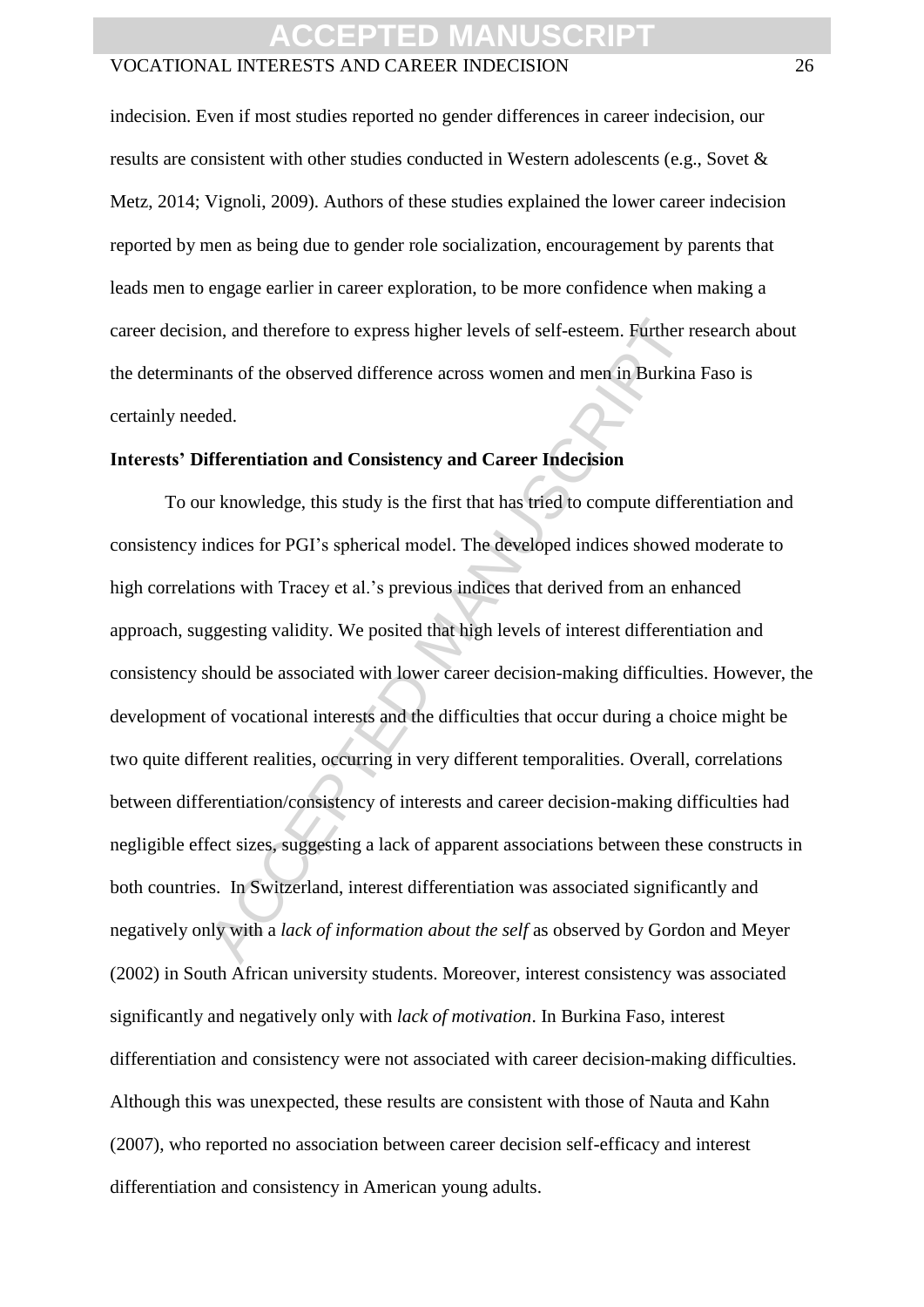#### VOCATIONAL INTERESTS AND CAREER INDECISION 27

to decide whether they want to pursue education or vocational tractation contrast, Burkinabe students do not benefit from career planning<br>the contrast, Burkinabe students do not benefit from career planning<br>rograms. As rep The little difference in results between Switzerland, where interest differentiation is negatively associated with *lack of information about the self*, and Burkina Faso, where this relationship was not significant, might be attributed to contextual factors such as their respective educational systems. In fact, the Swiss educational system offers more career exploration opportunities through activities at school and career development lessons. Swiss students have to decide whether they want to pursue education or vocational training after the ninth grade. In contrast, Burkinabe students do not benefit from career planning or exploration programs. As reported by Hirschi (2009), career exploration is a significant predictor of interest differentiation, which in turn relates to career-choice readiness. Furthermore, results suggest that individuals with a consistent profile would have fewer difficulties related to motivation in making a career decision in Switzerland but not in Burkina Faso. This can be explained by the fact that career decision-making might be importantly influenced in Burkina Faso by significant contextual factors such as job accessibility that could prevent individuals from choosing careers related to their preferred domains or fields (Moumoula, 2013).

#### **Limitations**

The findings of the present study should be considered in light of certain limitations. If the temporality of the occurrence of both the development of vocational interests (gradual long-term evolution) and the difficulties during a choice (occurring specifically during the process of choice) is one possible explanation for the lack/small association of interest differentiation/consistency with career decision-making difficulties, the level of education and the age of the participants could be another one. Of course, our two samples consisted of participants that were not confronted with a serious need to make a career decision as they had already made their choice of major. Conducting such a study across younger populations or populations confronted to a career choice such as high school students preparing for the school-to-university transition would have brought insight into this issue.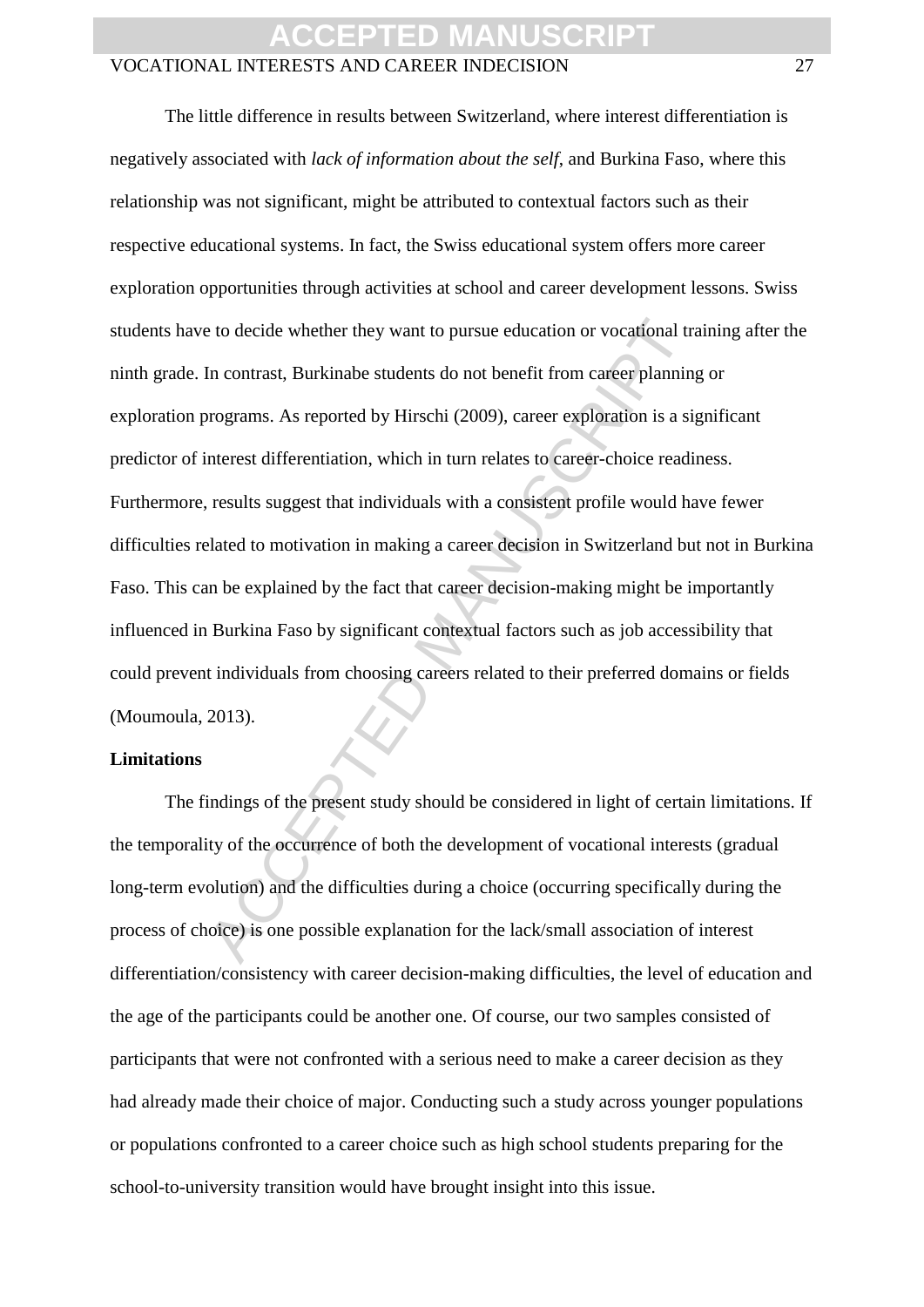#### VOCATIONAL INTERESTS AND CAREER INDECISION 28

Tracey and colleagues (2014) highlighted some limitations in earlier operationalization of interests differentiation and consistency, explaining the lack of empirical evidence of their predictive value. In fact, there seems to be no consensus about the formulae that would better reflect these two constructs. we have developed an operationalization of both indices for the RIASEC and the PGI and interestingly, our indices positively correlated with Tracey et al.'s based on the cosine fit function. Though we were able to compare our indices with Tracey et al.'s RIASEC indices, such a comparison was not possible for the PGI 18-type model given the fact that there was no available operationalization of both construct for this latest model. Further methodical investigations are needed to provide insight into this issue (Černja, Babarović, & Šverko, 2016).

#### **Conclusion**

et al.'s based on the cosine fit function. Though we were able to contractly of the cosine fit function. Though we were able to correct that there was no available operationalization of b model. Further methodical investig Overall, the findings of this study strongly support the structural validity and the crosscultural replicability of both the PGI and the CDDQ in Switzerland and Burkina Faso. The circular structure of the RIASEC model, the 8-type model, the spherical structure of the 18 type model of the PGI, and the three-factor structure of the CDDQ were validated across college students in both countries. Results indicated that the PGI exhibited configural and metric invariance whereas the CDDQ exhibited scalar equivalence across countries. For this reason, mean scores across cultures could be compared for the CDDQ but not for the PGI for which country-specific norms should be considered. Moreover, scalar equivalence was reached across gender in both countries. In both countries and consistent with the literature, women expressed more interests for domains associated with the People dimension whereas men expressed more interests for domains associated with the Things dimension. For the CDDQ, no gender difference was observed in Switzerland, whereas men scored lower than women in Burkina Faso. Interest differentiation and consistency were not associated with career decision-making difficulties in Burkina Faso. However, we observed a weak negative correlation between differentiation and consistency, and the CDDQ's Lack of Information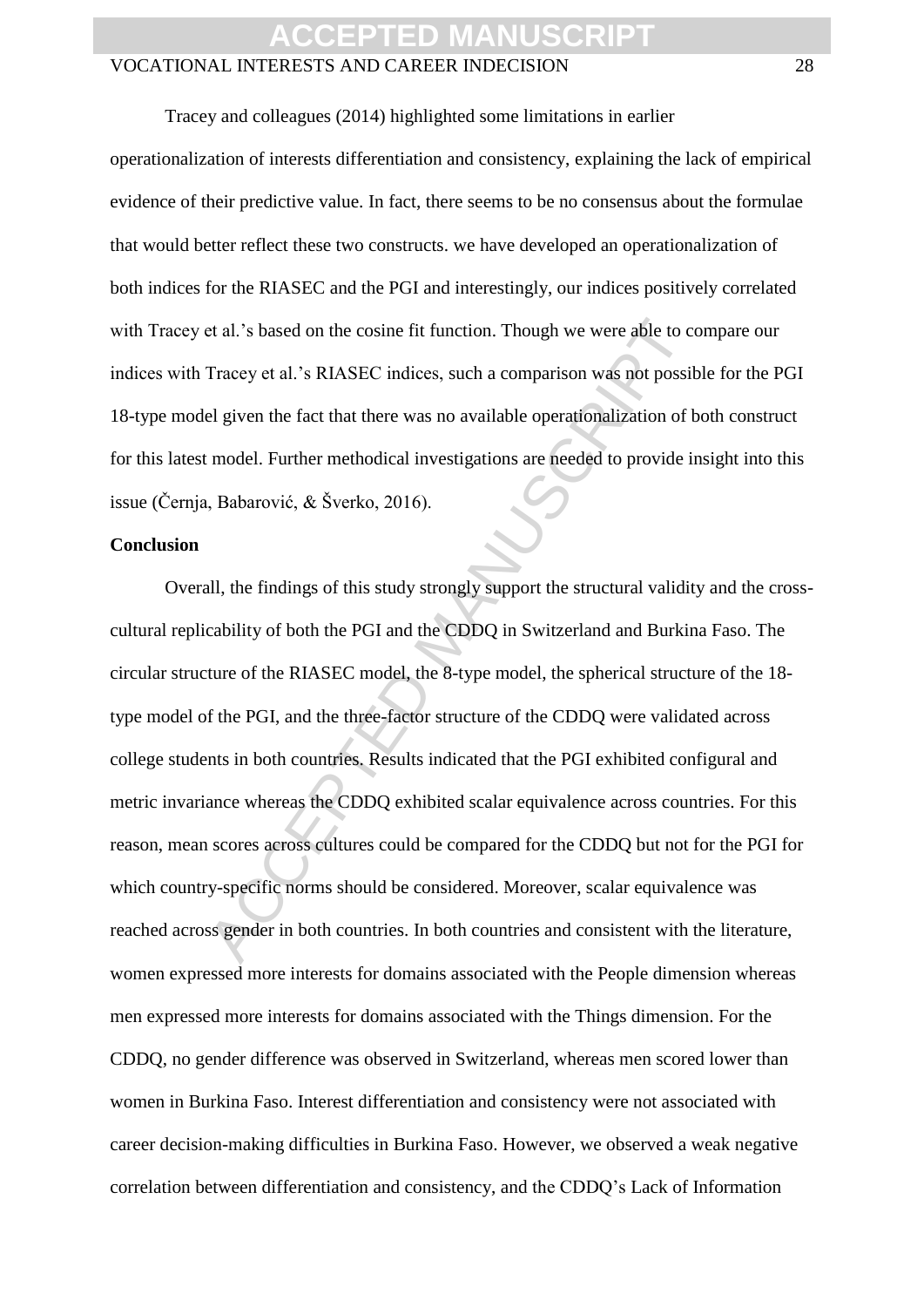### VOCATIONAL INTERESTS AND CAREER INDECISION 29

about the Self and Lack of Motivation sub-scales in Switzerland. Results imply that career decision-making difficulties are not related to differentiation and consistency of vocational interests in Burkina Faso, but they are partially, weakly related in Switzerland.

-CEPTED MANUSCRIPT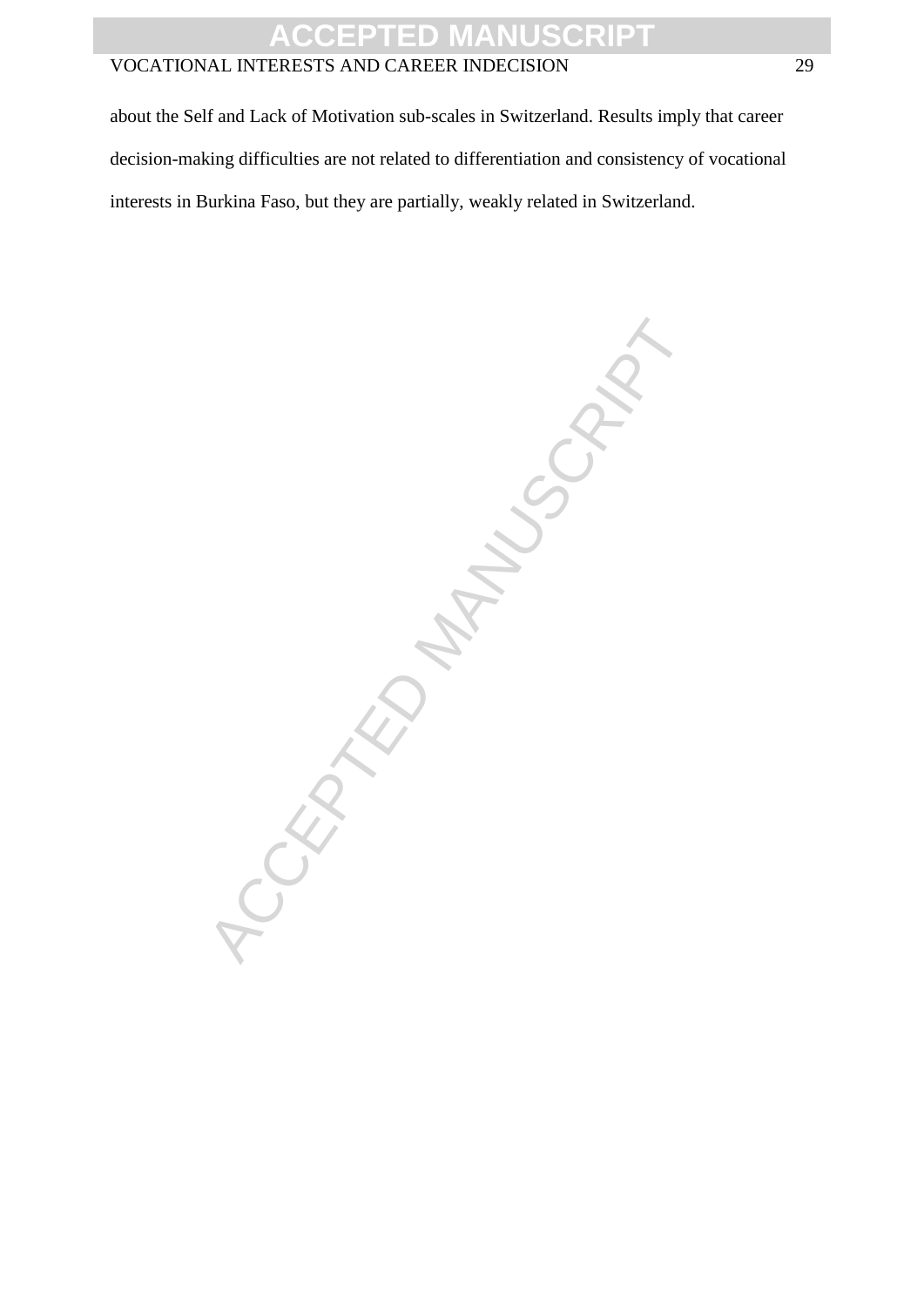#### References

- Babarović, T., Černja, I., & Šverko, I. (2015, July). *Relation between career maturity and differentiation and consistency of vocational interests in primary schools*. Paper presented at the 14th European Congress of Psychology, Milan, Italy.
- Bullock, E. E., & Reardon, R. C. (2008). Interest profile elevation, Big Five personality traits, and secondary constructs on the Self-Directed Search areplication and extension. *Journal of Career Assessment*, *16*, 326-338. doi:10.1177/1069072708317379
- Byrne, B. M. (2010). *Structural equation modeling with AMOS: Basic concepts, applications, and programming*. New York, NY: Routledge.
- econdary constructs on the Self-Directed Search areplication and etal of Career Assessment, 16, 326-338. doi:10.1177/10690727083<br>
(2010). *Structural equation modeling with AMOS: Basic concept*<br>
rogramming. New York, NY: R Černja, I., Babarović, T., & Šverko, I. (2016, November). *Differentiation and consistency of interests: Traditional indices and measures derived from cosine function*. Poster presented at the Conference of the International Association of Educational and Vocational Guidance, Madrid, Spain.
- Cheung, G. W., & Rensvold, R. B. (2002). Evaluating goodness-of-fit indexes for testing measurement invariance. *Structural Equation Modeling: A Multidisciplinary Journal*, *9*, 233-255. doi:10.1207/S15328007SEM0902\_5
- Creed, P. A., & Yin, W. O. (2006). Reliability and validity of a Chinese version of the Career Decision-Making Difficulties Questionnaire. *International Journal for Educational and Vocational Guidance*, *6*, 47-63. doi:10.1007/s10775-006-0003-3
- Darcy, M. U. A. (2005). Examination of the structure of Irish students' vocational interests and competence perceptions. *Journal of Vocational Behavior, 67*, 321–333. doi:10.1016/j.jvb.2004.08.007
- Duarte, M. E., & Rossier, J. (2008). Testing and assessment in an international context: Cross- and multi-cultural issues. In J. Athanasou & R. Van Esbroeck (Eds.), *International handbook of career guidance* (pp. 489-510). Dordrecht, The Netherlands: Springer. doi:10.1007/978-1-4020-6230-8\_24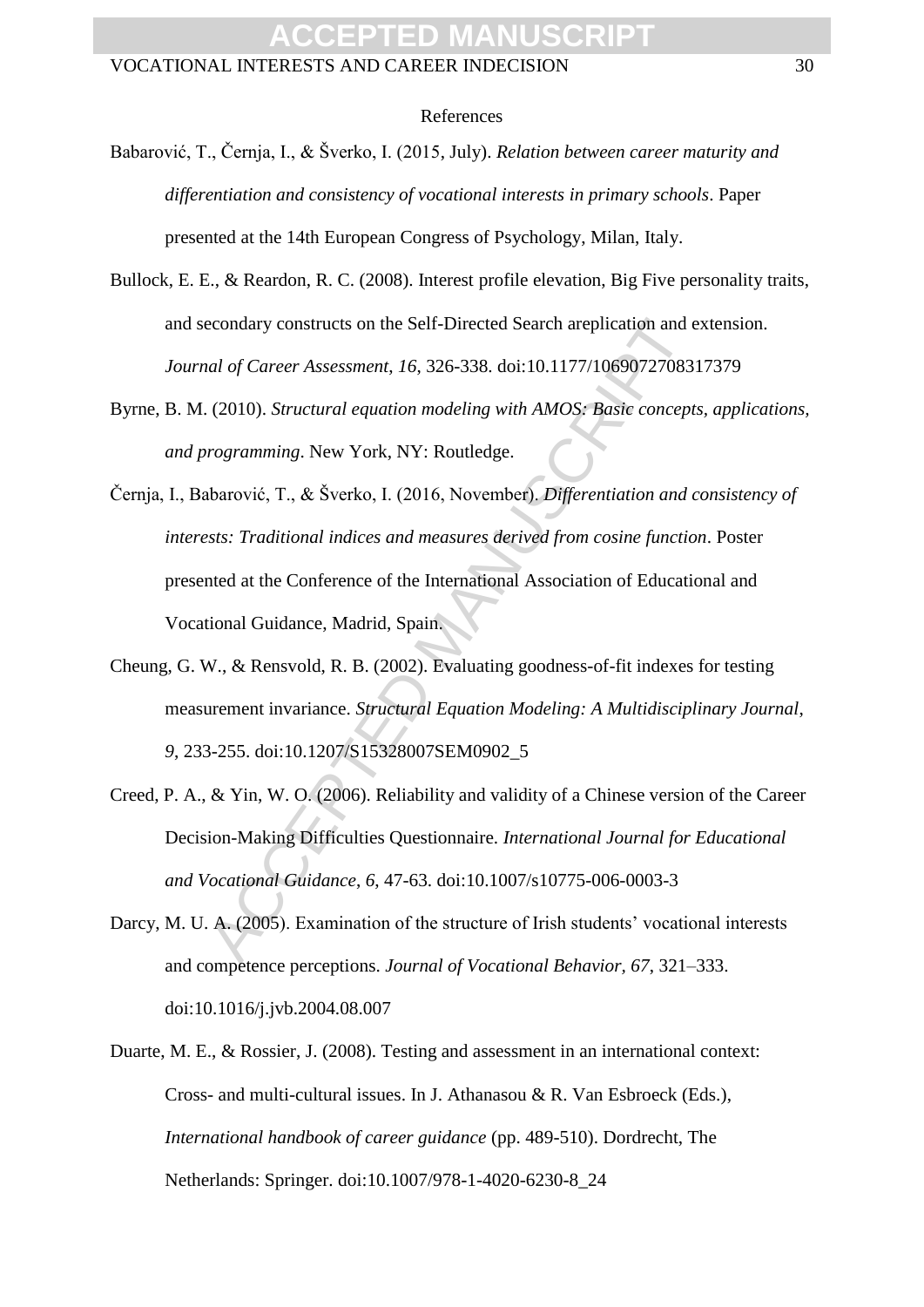- du Toit, R.,& De Bruin, G.P. (2002). The structural validity of Holland's model of vocational personality types for young Black South African men and women. *Journal of Career Assessment,10*, 62-77. doi:10.1177/1069072702010001004
- Etzel, J. M., Nagy, G., & Tracey, T. J. G. (2015). The spherical model of vocational interests in Germany. *Journal of Career Assessment*, *24*, 701-717. doi:10.1177/1069072715616122
- Farth, J. L., Leong, F. T., & Law, K. S. (1998). Cross-cultural validity of Holland's model in Hong Kong. *Journal of Vocational Behavior*, *52*, 425-440. doi:10.1006/jvbe.1997.1631
- Gati, I. (1982). Testing models for the structure of vocational interests. *Journal of Vocational Behavior, 21*, 164 –182. doi:10.1016/0001-8791(82)90027-6
- Gati, I. (1991). The structure of vocational interests. *Psychological Bulletin, 109*, 309–324. doi:10.1037/0033-2909.109.2.309
- 0.1177/1069072715616122<br>
Leong, F. T., & Law, K. S. (1998). Cross-cultural validity of Holla<br>
Kong. Journal of Vocational Behavior, 52, 425-440.<br>
0.1006/jvbe.1997.1631<br>
2). Testing models for the structure of vocational in Gati, I. (2013). Advances in career decision-making. In W. B. Walsh, M. L. Savickas, & P. J. Hartung (Eds.), *Handbook of vocational psychology: Theory, research, and practice* (4th ed., pp. 183–216). New York, NY: Routledge.
- Gati, I., & Asher, I. (2001). Prescreening, in-depth exploration, and choice: From decision theory to career counseling practice. *The Career Development Quarterly*, *50*, 140-157. doi:10.1002/j.2161-0045.2001.tb00979.x
- Gati, I., Fassa, N., & Houminer, D. (1995). Applying decision theory to career counseling practice: The sequential elimination approach. *The Career Development Quarterly*, *43*, 211-220. doi:10.1002/j.2161-0045.1995.tb00861.x
- Gati, I., Krausz, M., & Osipow, S. H. (1996). A taxonomy of difficulties in career decision making. *Journal of counseling psychology*, *43*, 510–526. doi:10.1037/0022-0167.43.4.510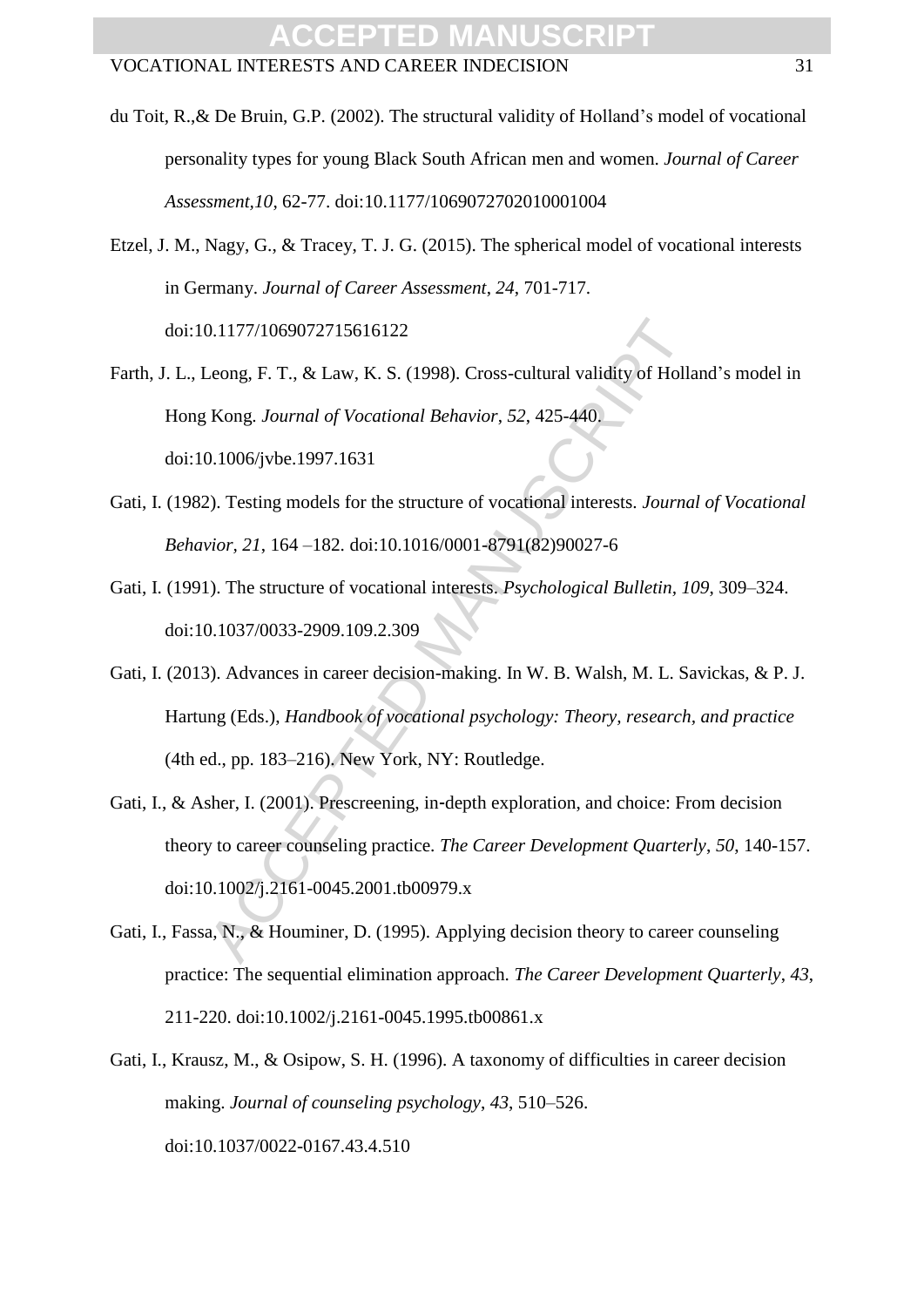Gati, I., Krausz, M., Osipow, S. H., & Saka, N. (2000). Validity of the career decision-making difficulties questionnaire: Counselee versus career counselor perceptions. *International Journal of Psychology, 35*, 99-113. doi:10.1006/jvbe.1999.1710

- Gati, I., Ryzhik, T., & Vertsberger, D. (2013). Preparing young veterans for civilian life: The effects of a workshop on career decision-making difficulties and self-efficacy. *Journal of Vocational Behavior*, *83*, 373-385. doi:10.1016/j.jvb.2013.06.001
- cational Behavior, 83, 373-385. doi:10.1016/j.jvb.2013.06.001<br>ow, S. H., Krausz, M., & Saka, N. (2000). Validity of the career d<br>ulties questionnaire: Counselee versus career counselor perception<br>tional Behavior, 56, 99-11 Gati, I., Osipow, S. H., Krausz, M., & Saka, N. (2000). Validity of the career decision-making difficulties questionnaire: Counselee versus career counselor perceptions. *Journal of Vocational Behavior*, *56*, 99-113. doi:10.1006/jvbe.1999.1710
- Gordon, L., & Meyer, J. C. (2002). Career indecision amongst prospective university students. *South African Journal of Psychology*, *32*, 41-47. doi:10.1177/008124630203200405
- Gottfredson, G. D. (1996). Prestige in vocational interests. *Journal of Vocational Behavior*, *48*, 68–72. doi:10.1006/jvbe.1996.0006
- Gottfredson, L. S. (1980). Construct validity of Holland's occupational typology in terms of prestige, census, department of labor, and other classification systems. *Journal of Applied Psychology*, *65*, 697–714. doi:10.1037/0021-9010.65.6.697
- Hansen, J. I. C., Scullard, M. G., & Haviland, M. G. (2000). The interest structure of native American college students. *Journal of Career Assessment*, *8*, 159-172. doi:10.1177/106907270000800205
- Hedrih, V. (2008). Structure of vocational interests in Serbia: Evaluation of the spherical model. *Journal of Vocational Behavior, 73*, 13–23. doi:10.1016/j.jvb.2007.12.004
- Hedrih, V., Stošić, M., Simić, I., & Ilieva, S. (2016). Evaluation of the hexagonal and spherical model of vocational interests in the young people in Serbia and Bulgaria. *Psihologija*, *49*, 199-210. doi:10.2298/PSI1602199H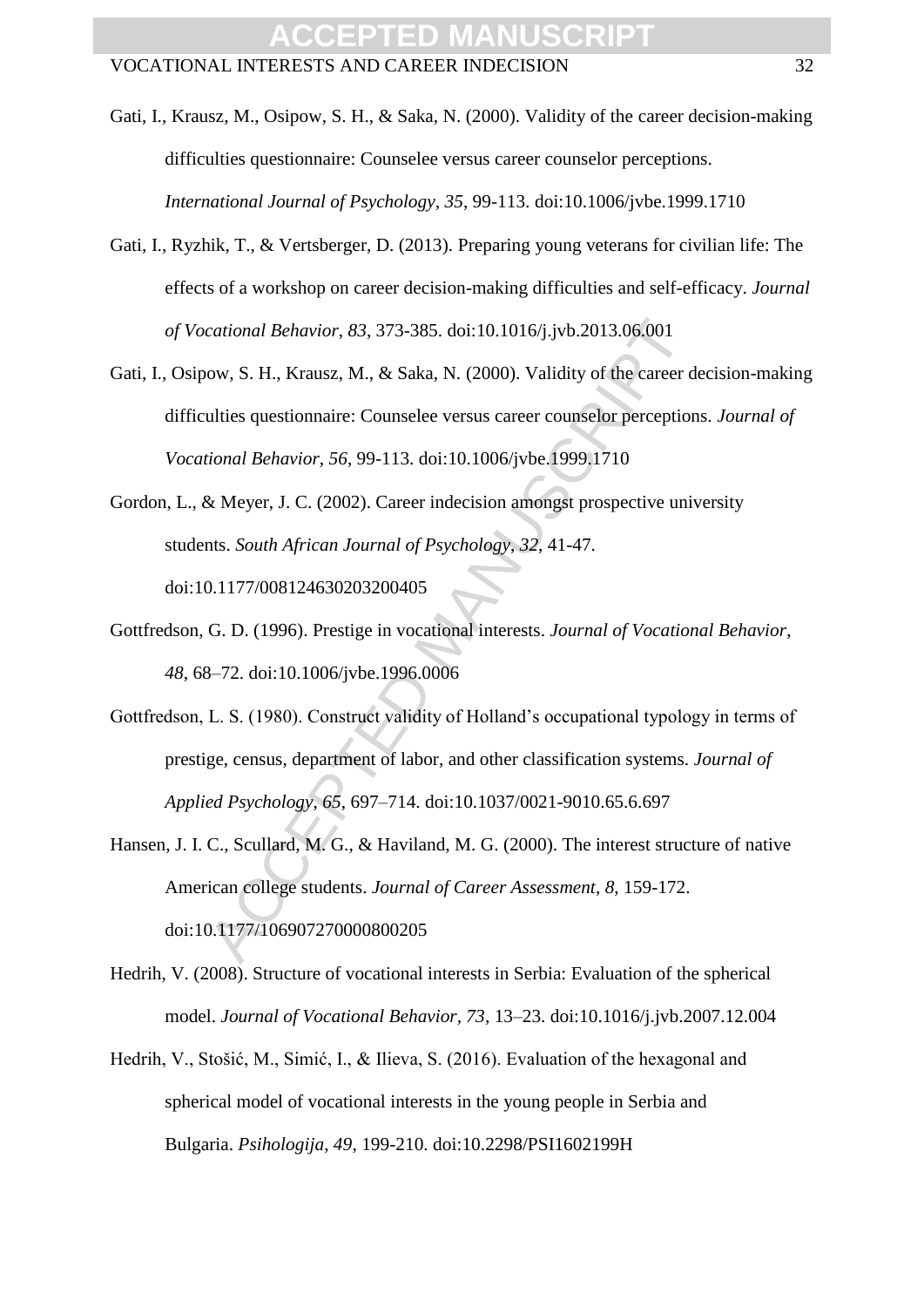- Hirschi, A. (2009). Development and criterion validity of differentiated and elevated vocational interests in adolescence. *Journal of Career Assessment, 17*, 384–401. doi:10.1177/1069072709334237
- Hirschi, A., & Läge, D. (2007). Holland's secondary constructs of vocational interests and career choice readiness of secondary students: Measures for related but different constructs. *Journal of Individual Differences, 28*, 205-218. doi:10.1027/1614-0001.28.4.205
- Hofstede, G. (1980). *Culture's consequences: International consequences in work-related values*. Beverly Hills, CA: Sage.
- ructs. Journal of Individual Differences, 28, 205-218.<br>
0.1027/1614-0001.28.4.205<br>
(1980). *Culture's consequences: International consequences in w*<br>
s. Beverly Hills, CA: Sage.<br>
(1991). Empirical models of cultural differ Hofstede, G. (1991). Empirical models of cultural differences. In N. Bleichrodt & P. J. D. Drenth (Eds.), *Contemporary issues in cross-cultural psychology* (pp. 4–20). Lisse, the Netherlands: Swets & Zeitlinger.
- Holland, J. L. (1959). A theory of vocational choice. *Journal of Counseling Psychology, 6*, 34–45. doi:10.1037/h0040767
- Holland, J. L. (1968). Explorations of a theory of vocational choice: VI. A longitudinal study using a sample of typical college students. *Journal of Applied Psychology*, *52*, 1-37. doi:10.1037/h0025350
- Holland, J. L. (1973). *Making vocational choices: A theory of careers*. Englewood Cliffs, NJ: Prentice Hall.
- Holland, J. L. (1985). *Making vocational choices: A theory of vocational personalities and work environments* (2<sup>nd</sup> ed.). Englewood Cliffs, NJ: Prentice Hall.
- Holland, J. L. (1997). *Making vocational choices: A theory of vocational personalities and work environments* (3rd ed.). Englewood Cliffs, NJ: Prentice Hall.
- Holland, J. L., & Gottfredson, G. D. (1975). Predictive value and psychological meaning of vocational aspirations. *Journal of Vocational Behavior, 6*, 349-363. doi:10.1016/0001- 8791(75)90007-X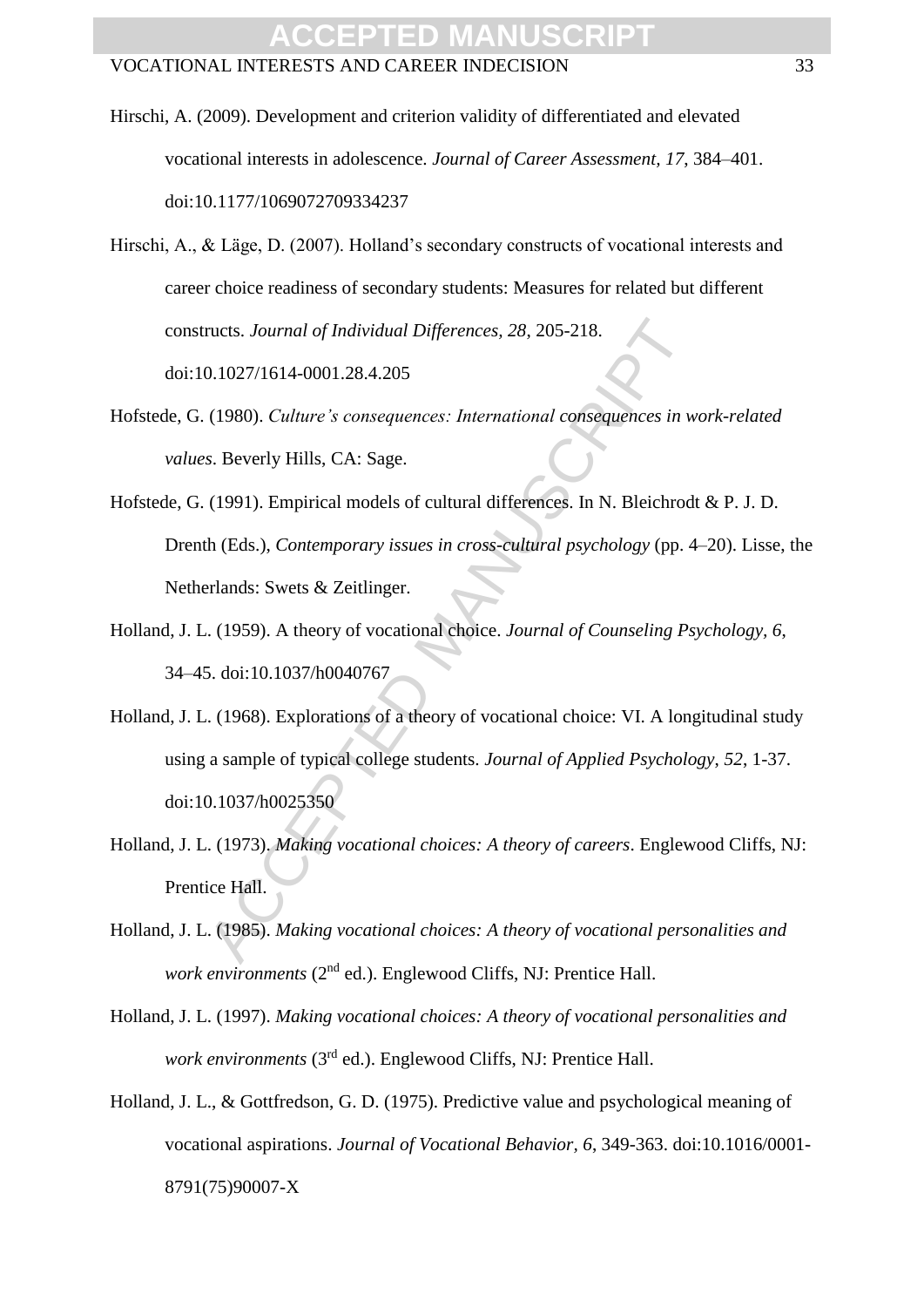Hubert, L., & Arabie, P. (1987). Evaluating order hypotheses within proximity matrices. *Psychological Bulletin, 102*, 172–178. doi:10.1037/0033-2909.102.1.172

- Hu, L., & Bentler, P. M. (1999). Cutoff criteria for fit indexes in covariance structure analysis: Conventional criteria versus new alternatives. *Structural Equation Modeling: A Multidisciplinary Journal*, *6*, 1-55. doi:10.1080/10705519909540118
- Iachan, R. (1984). A family of differentiation indices. *Psychometrika, 49*, 217–222. doi:10.1007/BF02294173
- 984). A family of differentiation indices. *Psychometrika*, 49, 217–0.1007/BF02294173<br>
2., Hirschi, A., & Spurk, D. (2016). Relationships of vocational in<br>
uence, differentiation, and elevation to career preparedness among Jaensch, V. K., Hirschi, A., & Spurk, D. (2016). Relationships of vocational interest congruence, differentiation, and elevation to career preparedness among university students. *Zeitschrift für Arbeits-und Organisationspsychologie*, *60*, 79-89. doi:10.1026/0932-4089/a000210
- Kleiman, T., Gati, I., Peterson, G., Sampson, J., Reardon, R., & Lenz, J. (2004). Dysfunctional thinking and difficulties in career decision making.*Journal of Career Assessment*, *12*, 312-331. doi:10.1177/1069072704266673
- Lancaster, B. P., Rudolph, C. E., Perkins, T. S., & Patten, T. G. (1999). The reliability and validity of the Career Decision Difficulties Questionnaire. *Journal of Career Assessment*, *7*, 393-413. doi: 10.1177/106907279900700405
- Lease, S. H. (2004). Effect of locus of control, work knowledge, and mentoring on career decision-making difficulties: Testing the role of race and academic institution. *Journal of Career Assessment*, *12*, 239-254. doi:10.1177/1069072703261537
- Lent, R. W., Brown, S. D., & Hackett, G. (1994). Toward a unifying social cognitive theory of career and academic interest, choice, and performance. *Journal of Vocational Behavior*, *45*, 79-122. doi:10.1006/jvbe.1994.1027
- Long, L., Adams, R. S., & Tracey, T. J. G. (2005). Generalizability of interest structure to China: Application of the personal globe inventory. *Journal of Vocational Behavior, 66*, 66–80. doi:10.1016/j.jvb.2003.12.004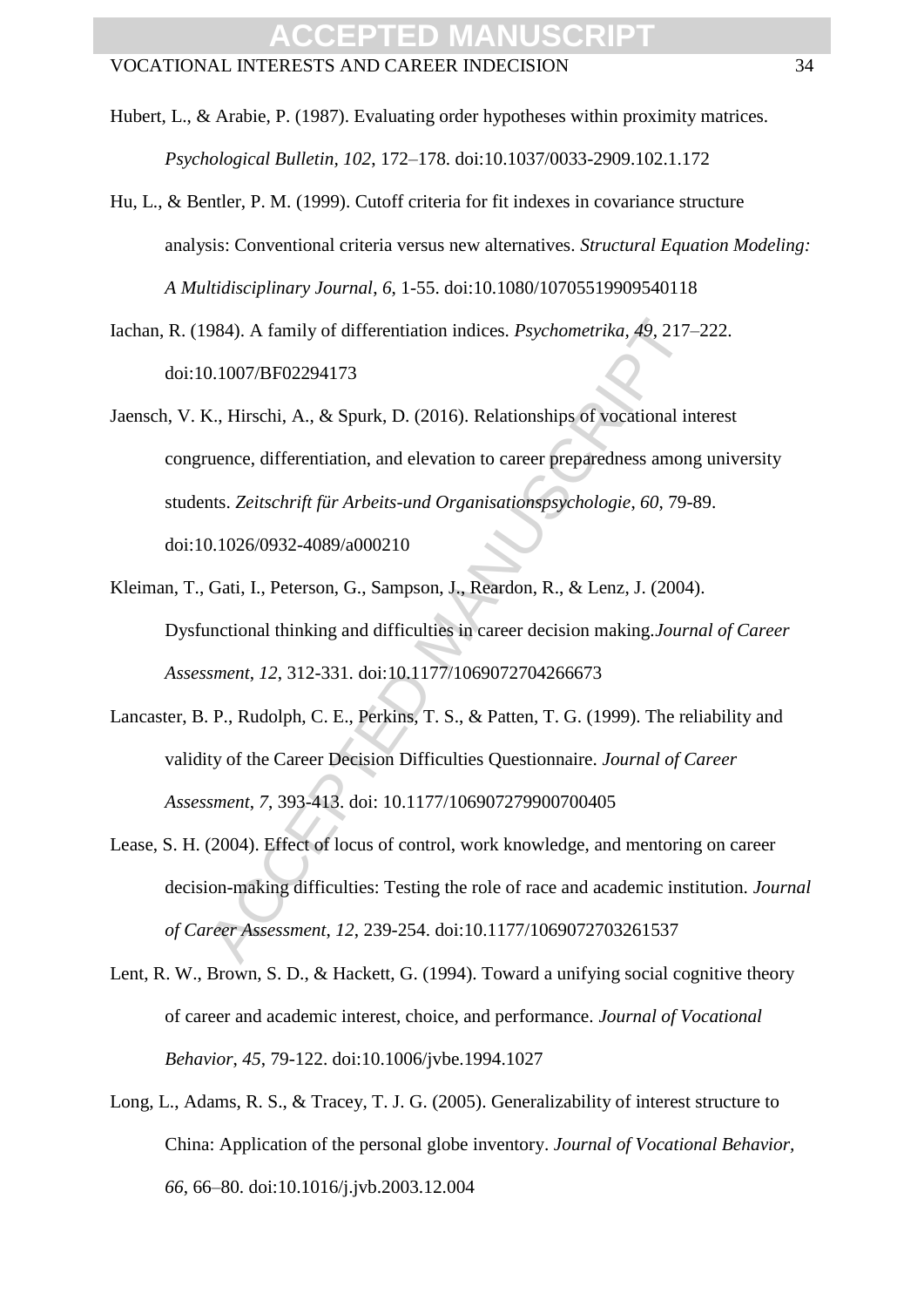- Long, L., & Tracey, T. J. (2006). Structure of RIASEC scores in China: A structural metaanalysis. *Journal of Vocational Behavior*, *68*, 39-51. doi:10.1016/j.jvb.2005.01.002
- Long, L., Watanabe, N., & Tracey, T. J. (2006). Structure of interests in Japan: Application of the personal globe inventory occupational scales. *Measurement and Evaluation in Counseling and Development*, *38*(4), 222–235.
- 2007). Validación de un modelo de medida de las dificultades en les de decisiones sobre la carrera profesional [Validation of a model a dificultades en les defined manuscriptical (Validation of a model a dificultas). *Revi* Lozano, S. (2007). Validación de un modelo de medida de las dificultades en los procesos de toma de decisiones sobre la carrera profesional [Validation of a model assessing career decision-making difficulties]. *Revista de Educación, 343*, 325–351.
- Marcionetti, J., & Rossier, J. (2016). The Mediating impact of parental support on the relationship between personality and career indecision in adolescents. *Journal of Career Assessment*. Advance online publication. doi:10.1177/1069072716652890
- Martincin, K. M., & Stead, G. B. (2015). Five-factor model and difficulties in career decision making ameta-analysis. *Journal of Career Assessment*, *23*, 3-19. doi:10.1177/1069072714523081
- Masdonati, J., Massoudi, K., & Rossier, J. (2009). Effectiveness of career counseling and the impact of the working alliance. *Journal of Career Development*, *36*, 183-203. doi:10.1177/0894845309340798
- Mau, W.-C. J. (2001). Assessing career decision-making difficulties: A cross-cultural study. *Journal of Career Assessment, 9*, 353–364. doi:10.1177/106907270100900403
- Meade, A. W., Johnson, E, C., & Braddy, P. W. (2008). Power and sensitivity of alternative fit indices in tests of measurement invariance. *Journal of Applied Psychology*, *93*, 568- 592. doi:10.1037/0021-9010.93.3.568
- Metz, A. J., Fouad, N., & Ihle-Helledy, K. (2009). Career aspirations and expectations of college students: Demographic and labor market comparisons. *Journal of Career Assessment*, *17*, 155-171. doi:10.1177/1069072708328862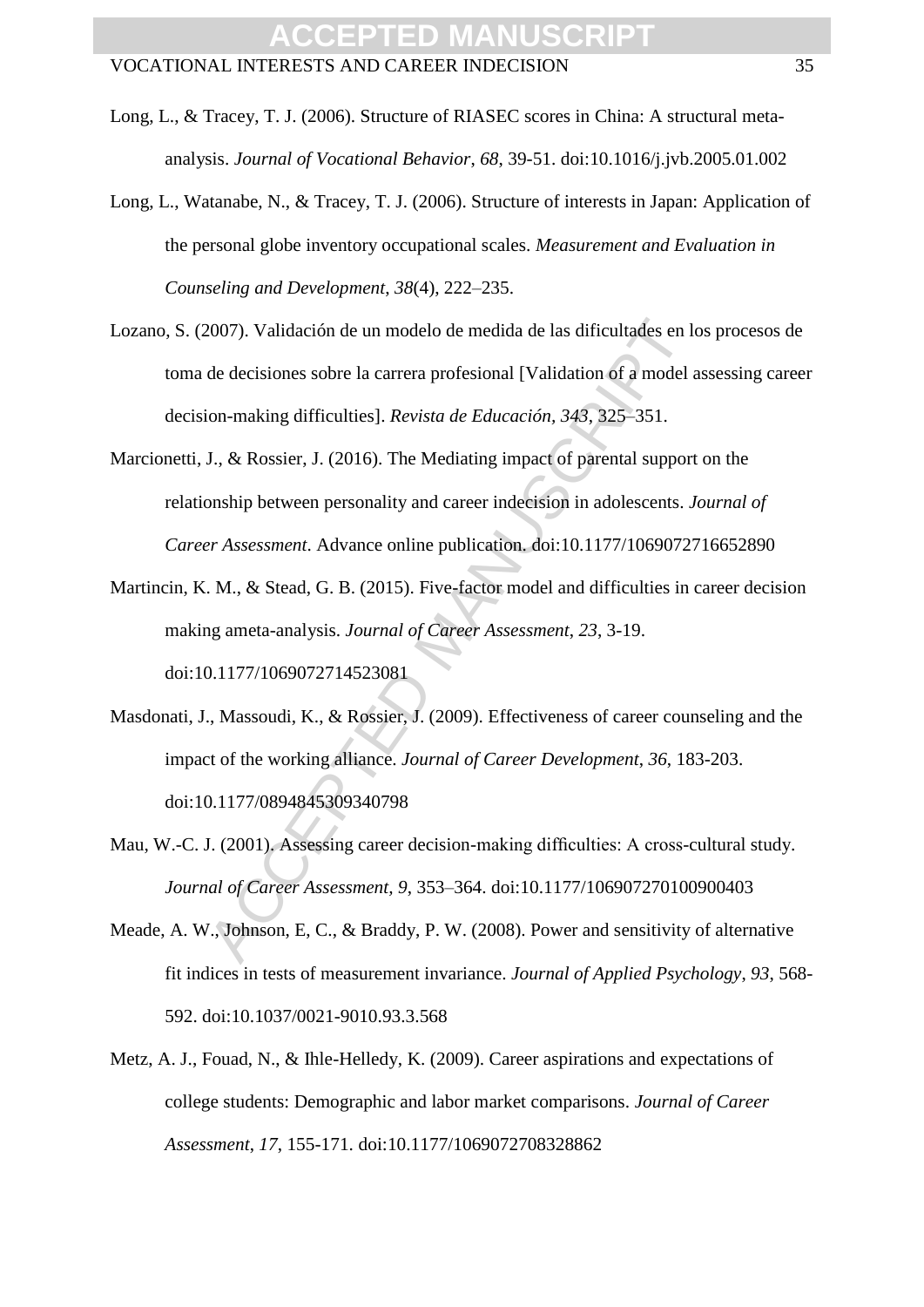- Moumoula, I. A. (2013). *Les adolescents africains et leurs projets d'avenir d'avenir [African teenagers and their future projects].* Paris : L'Harmattan.
- Nauta, M. M., & Kahn, J. H. (2007). Identity status, consistency and differentiation of interests, and career decision self-efficacy. *Journal of Career Assessment*, *15*, 55-65. doi:10.1177/1069072705283786
- Osipow, S. H. (1999). Assessing career indecision. *Journal of Vocational Behavior*, *55*, 147- 154. doi:10.1006/jvbe.1999.1704
- Osipow, S. H., & Gati, I. (1998). Construct and concurrent validity of the career decisionmaking difficulties questionnaire. *Journal of Career Assessment*, *6*, 347-364. doi:10.1177/106907279800600305
- Prediger, D.J. (1982). Dimensions underlying Holland's hexagon: Missing link between interests and occupations? *Journal of Vocational Behavior, 21*, 259–287. doi:10.1016/0001-8791(82)90036-7
- Reardon, R. C., & Lenz, J. G. (1999). Holland's theory and career assessment. *Journal of Vocational Behavior*, *55*, 102-113. doi:10.1006/jvbe.1999.1700
- I. (1999). Assessing career indecision. *Journal of Vocational Beha*<br>doi:10.1006/jvbe.1999.1704<br>d., & Gati, I. (1998). Construct and concurrent validity of the caree<br>and ifficulties questionnaire. *Journal of Career Assess* Rossier, J., Aluja, A., Blanch, A., Barry, O., Hansenne, M. Carvalho, A. F.,… Karagonlar, G. (2016). Cross-cultural generalizability of the alternative five-factor model using the Zuckerman-Kuhlman-Aluja personality questionnaire. *European Journal of Personality*, *30*, 139-157. doi:10.1002/per.2045
- Rossier, J., Rochat, S., Sovet, L., & Bernaud, J.-L. (in press). Validation of the career decision-making difficulties questionnaire in France and Switzerland: Relationship with self-esteem and self-efficacy. *Journal of Career Assessment*.
- Rounds, J., & Tracey, T. J. (1996). Cross-cultural structural equivalence of RIASEC models and measures. *Journal of Counseling Psychology*, *43*, 310-329. doi:10.1037/0022- 0167.43.3.310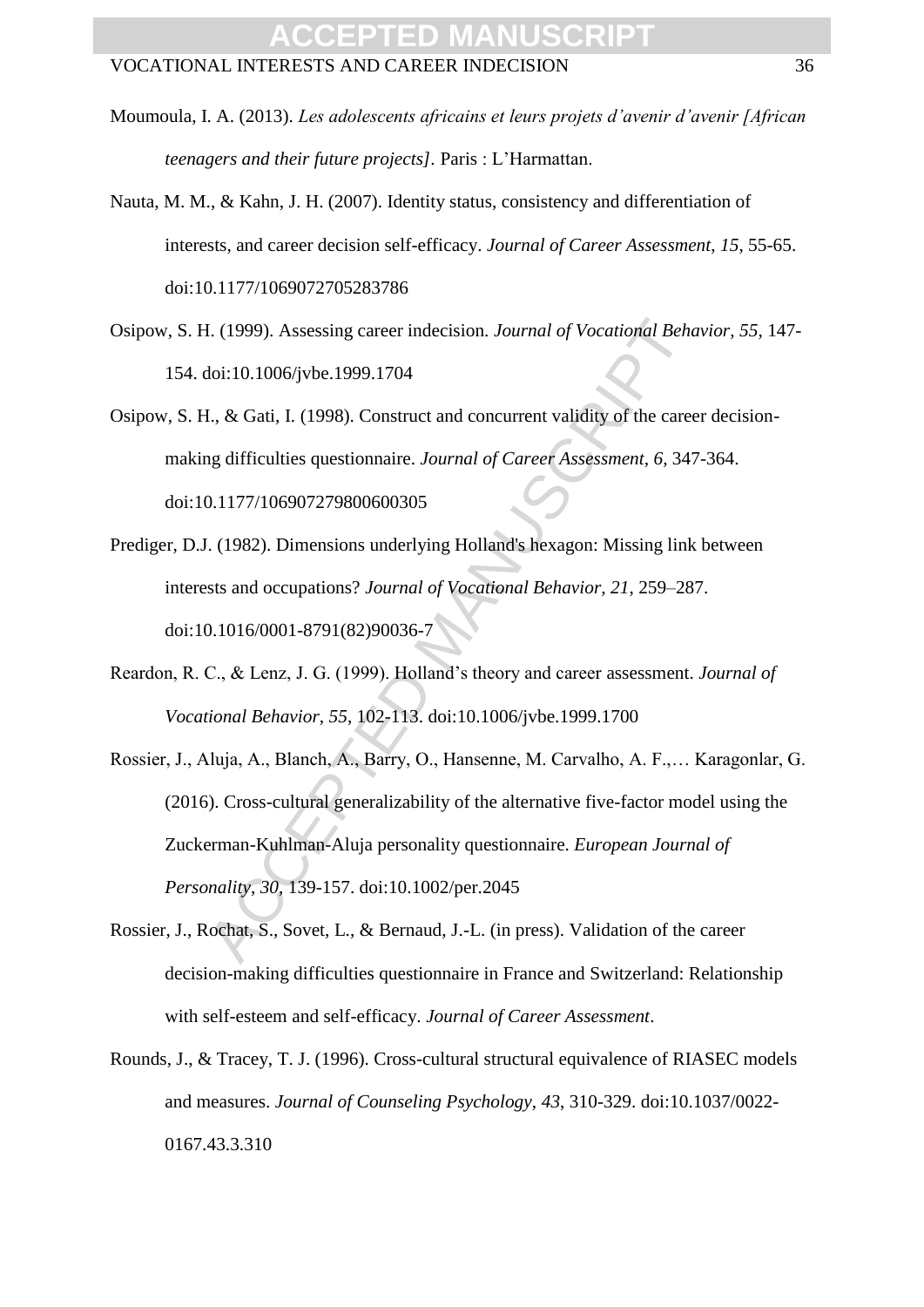- Santos, P. J., Ferreira, J. A., & Gonçalves, C. M. (2014). Indecisiveness and career indecision: A test of a theoretical model. *Journal of Vocational Behavior*, *85*, 106-114. doi:10.1016/j.jvb.2014.05.004
- Savickas, M. L., & Porfeli, E. J. (2012). The career adapt-abilities scale: Construction, reliability, and measurement equivalence across 13 countries. *Journal of Vocational Behavior*, *80*, 661-673. doi:10.1016/j.jvb.2012.01.011
- vior, 80, 661-673. doi:10.1016/j.jvb.2012.01.011<br>
1-Dimakakou, D., Mylonas, K., Argyropoulou, K., & Tampouri, S.<br>
10.101.4 (D., Mylonas, K., Argyropoulou, K., & Tampouri, S.<br>
10.5430/wje.v2n1p117<br>
10.5430/wje.v2n1p117<br>
10. Sidiropoulou-Dimakakou, D., Mylonas, K., Argyropoulou, K., & Tampouri, S. (2012). Career decision-making difficulties, dysfunctional thinking and generalized self-efficacy of university students in Greece. *World Journal of Education*, *2*, 117-130. doi:10.5430/wje.v2n1p117
- Sovet, L., DiMillo, J., & Samson, A. (2016). Linguistic identity and career decision-making difficulties among French-speaking Canadian students living in an Anglo-dominant context. *International Journal for Educational and Vocational Guidance*. Advance online publication. doi:10.1007/s10775-016-9328-8
- Sovet, L., & Metz, A. J. (2014). Parenting styles and career decision-making among French and Korean adolescents. *Journal of Vocational Behavior*, *84*, 345-355. doi:10.1016/j.jvb.2014.02.002
- Sovet, L., Tak, J., & Jung, S. (2015). Validation of the career decision-making difficulties questionnaire among Korean college students. *Journal of Career Assessment*, *23*, 661- 676. doi:10.1177/1069072714553556
- Šverko, I. (2008). Spherical model of interests in Croatia. *Journal of Vocational Behavior, 72*, 14–24. doi:10.1016/j.jvb.2007.10.001
- Swanson, J. L., & Hansen, J. I. C. (1986). A clarification of Holland's construct of differentiation: The importance of score elevation. *Journal of Vocational Behavior*, *28*, 163-173. doi:10.1016/0001-8791(86)90049-7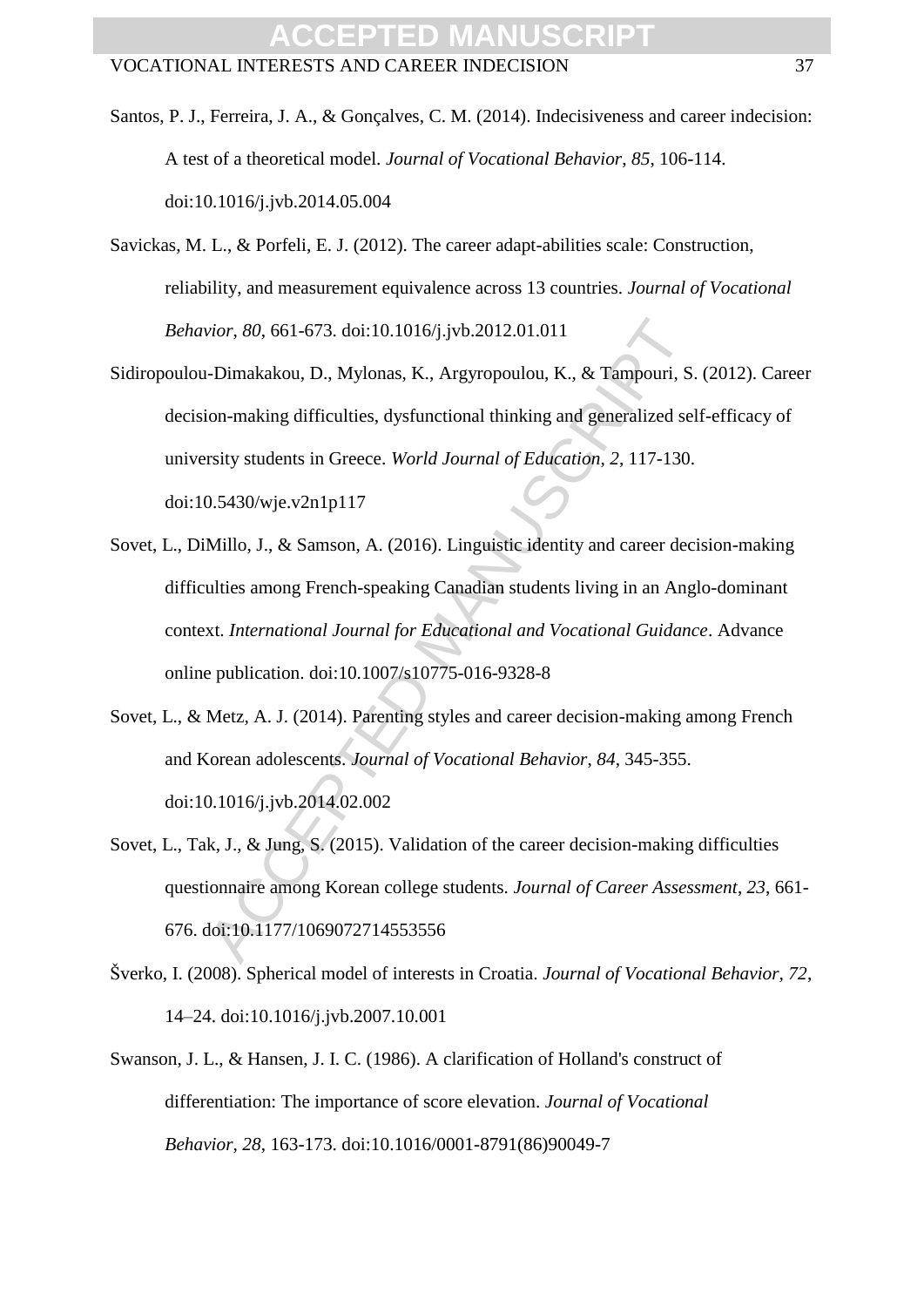- Tien, H. L. S. (2005). The validation of the career decision-making difficulties scale in a Chinese culture. *Journal of Career Assessment, 13*, 114-127. doi:10.1177/1069072704270327
- Tracey, T. J. G. (1997a). RANDALL: A Microsoft FORTRAN program for a randomization test of hypothesized order relations. *Educational and Psychological Measurement*, *57*, 164-168. doi:10.1177/0013164497057001012
- Tracey, T. J. G. (1997b). The structure of interests and self-efficacy estimations: An expanded examination of the spherical model of interests. *Journal of Counseling Psychology, 44*, 32–43. doi:10.1037/0022-0167.44.1.32
- Tracey, T. J. G. (2000). Analysis of circumplex models. In H. E. A. Tinsley & S. D. Brown (Eds.), *Handbook of applied multivariate statistics and mathematical modeling* (pp. 641-664). San Diego, CA: Academic Press.
- Tracey, T. J. G. (2002). Personal globe inventory: Measurement of the spherical model of interests and competence beliefs. *Journal of Vocational Behavior*, *60*, 113-172. doi:10.1006/jvbe.2001.1817
- 68. doi:10.1177/0013164497057001012<br>
G. (1997b). The structure of interests and self-efficacy estimations<br>
ination of the spherical model of interests. *Journal of Counseling*<br>
3. doi:10.1037/0022-0167.44.1.32<br>
G. (2000). Tracey, T. J. G. (2008). Adherence to RIASEC structure as a key career decision construct. *Journal of Counseling Psychology*, *55*, 146-157. doi:10.1037/0022- 0167.55.2.146
- Tracey, T. J. G. (2012). Problems with single interest scales: Implications of the general factor. *Journal of Vocational Behavior*, *81*, 378-384. doi:10.1016/j.jvb.2012.10.001
- Tracey, T. J. G., Watanabe, N., & Schneider, P. L. (1997). Structural invariance of vocational interests across Japanese and American cultures. *Journal of Counseling Psychology, 44*, 346-354. doi:10.1037/0022-0167.44.4.346
- Tracey, T. J. G., Wille, B., Durr II, M. R., & De Fruyt, F. (2014). An enhanced examination of Holland's consistency and differentiation hypotheses. *Journal of Vocational Behavior*, *84*, 237-247. doi:10.1016/j.jvb.2014.01.008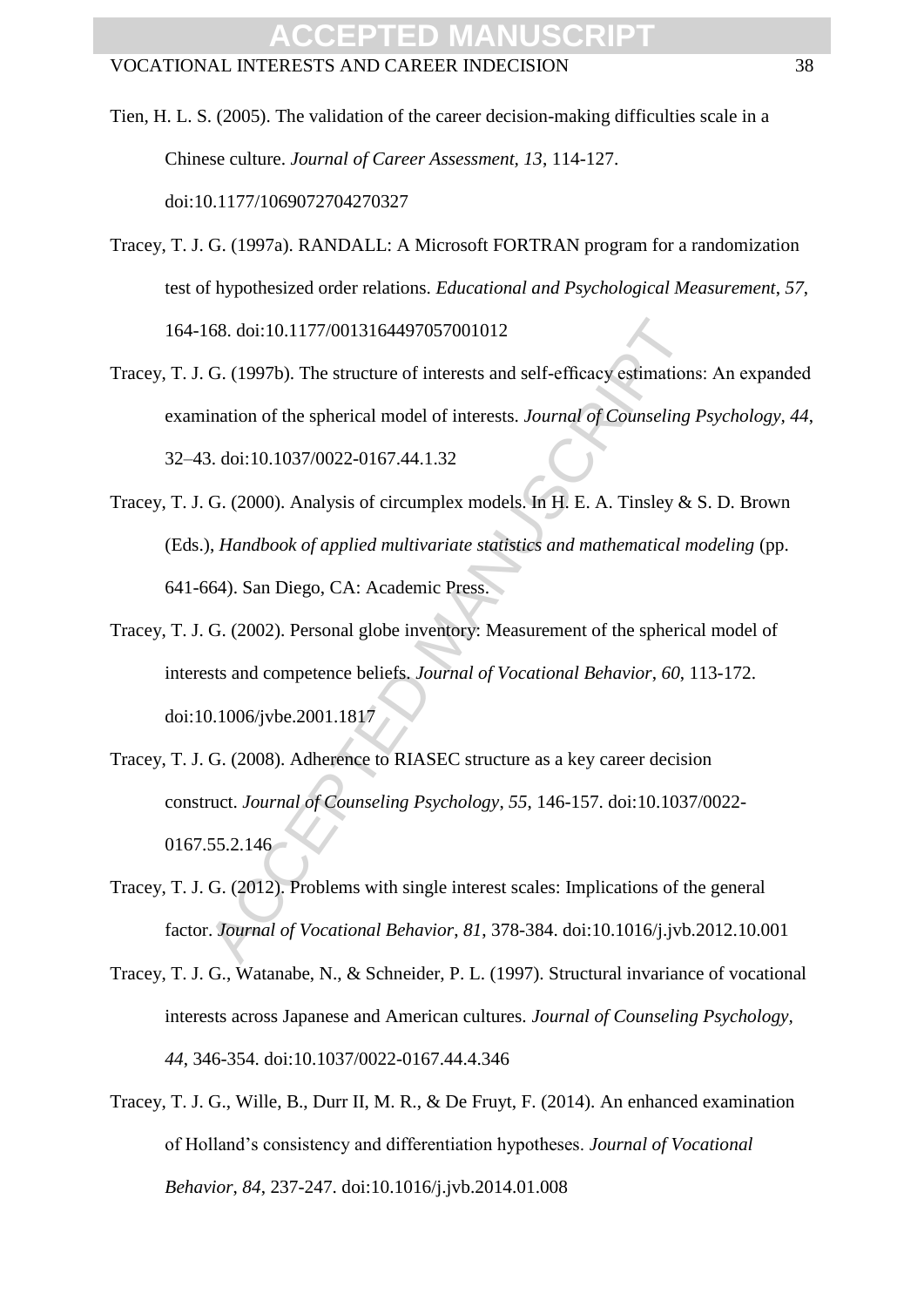- Tracey, T. J. G., Watanabe, N., & Schneider, P. L. (1997). Structural invariance of vocational interests across Japanese and American cultures. *Journal of Counseling Psychology*, *44*, 34-354. doi:10.1037/0022-0167.44.4.346
- Vahedi, S., Farrokhi, F., Mahdavi, A., & Moradi, S. (2012). Exploratory and confirmatory factor analysis of the career decision-making difficulties questionnaire. *Iranian Journal of Psychiatry*, *7*(2), 74-81.
- Vandenberg, R. J., & Lance, C. (2000). A review and synthesis of the measurement invariance literature: Suggestions, practices, and recommendations for organizational research. *Organizational Research Methods, 3*, 4-70. doi:10.1177/109442810031002
- Van de Vijver, F. J. R. (2011). Capturing bias in structural equation modeling. In P. S. E. Davidov & J. Billiet (Eds.), *Cross-cultural analysis: Methods and applications* (pp. 3- 34). New York, NY: Routledge.
- Vertsberger, D., & Gati, I. (2016). Career decision-making difficulties and help-seeking among Israeli young adults. *Journal of Career Development*, *43*, 145-159. doi:10.1177/0894845315584162
- Farrokhi, F., Mahdavi, A., & Moradi, S. (2012). Exploratory and comalysis of the career decision-making difficulties questionnaire.<br> *ad of Psychiatry*, 7(2), 74-81.<br> **R. J., & Lance, C. (2000).** A review and synthesis of Vignoli, E. (2009). Inter-relationships among attachment to mother and father, self-esteem, and career indecision. *Journal of Vocational Behavior*,*75*, 91-99. doi:10.1016/j.jvb.2009.04.007
- Villwock, J. D., Schnitzen, J. P., & Carbonari, J. P. (1976). Holland's personality constructs as predictors of stability of choice. *Journal of Vocational Behavior, 9*, 77-85. doi:10.1016/0001-8791(76)90009-9
- Volodina, A., & Nagy, G. (2016). Vocational choices in adolescence: The role of gender, school achievement, self-concepts, and vocational interests. *Journal of Vocational Behavior*, *95*, 58-73. doi:10.1016/j.jvb.2016.07.005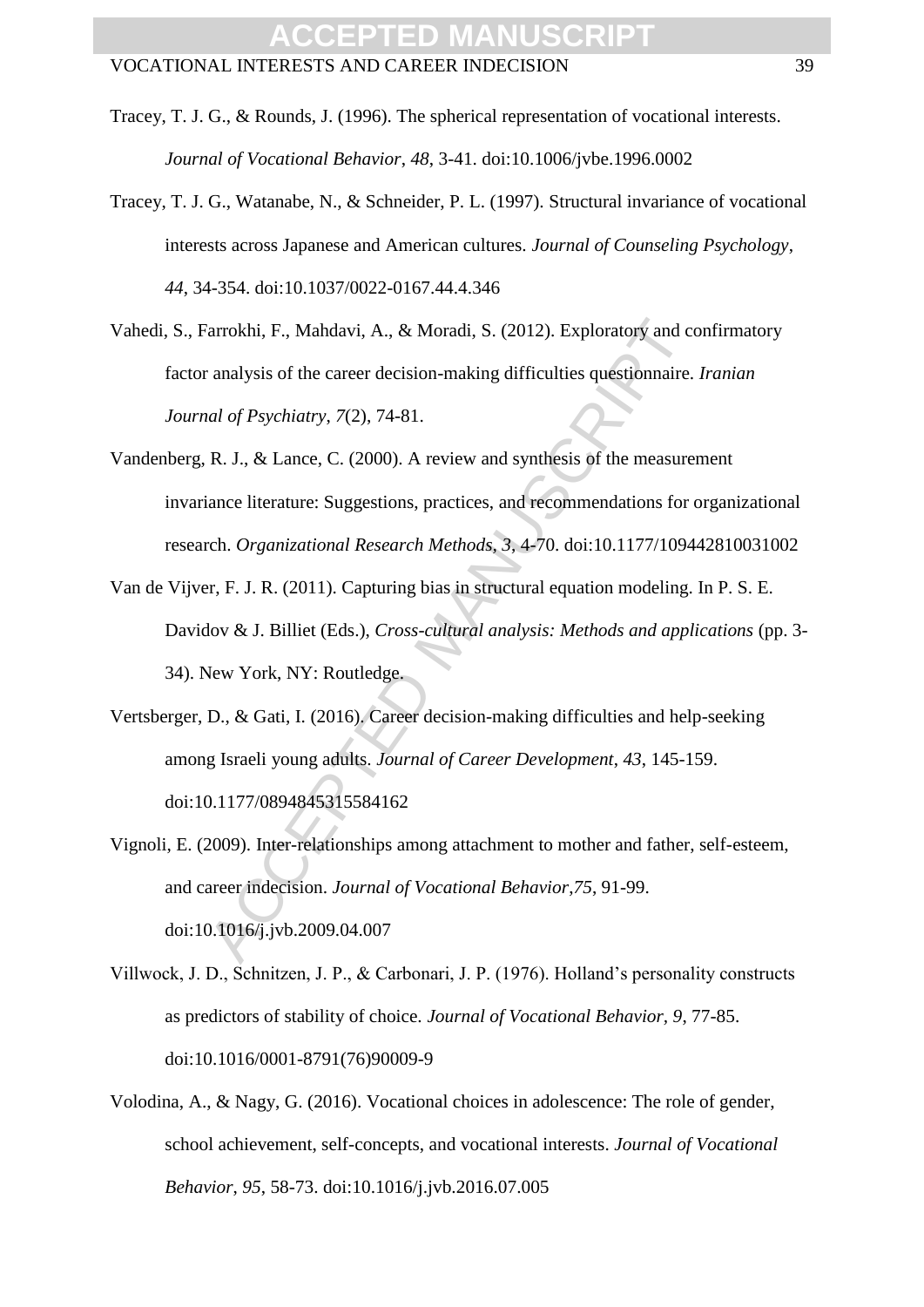Wilkins, K. G., Ramkissoon, M., & Tracey, T. J. G. (2013). Structure of interest in a Caribbean sample: Application of the personal globe inventory. *Journal of Vocational Behavior, 83*, 367–372. doi:10.1016/j.jvb.2013.06.005

- Willner, T., Gati, I., & Guan, Y. (2015). Career decision-making profiles and career decisionmaking difficulties: A cross-cultural comparison among US, Israeli, and Chinese samples. *Journal of Vocational Behavior*, *88*, 143-153. doi:10.1016/j.jvb.2015.03.007
- les. Journal of Vocational Behavior, 88, 143-153. doi:10.1016/j.jv<br>accey, T. J. G. (2017). Use of multi-group confirmatory factor anal<br>ining measurement invariance in counseling psychology research.<br>all of Counselling Psyc Xu, H., & Tracey, T. J. G. (2017). Use of multi-group confirmatory factor analysis in examining measurement invariance in counseling psychology research. *The European Journal of Counselling Psychology*, *6,* 75-82. doi:10.5964/ejcop.v6i1.120
- Xu, Y. J. (2017). Attrition of women in STEM: Examining job/major congruence in the career choices of college graduates. *Journal of Career Development*, *44*, 3-19. doi:10.1177/0894845316633787
- Zhang, Y., Kube, E., Wang, Y., & Tracey, T. J. (2013). Vocational interests in China: An evaluation of the Personal Globe Inventory-Short. *Journal of Vocational Behavior*, *83*, 99-105. doi:10.1016/j.jvb.2013.03.009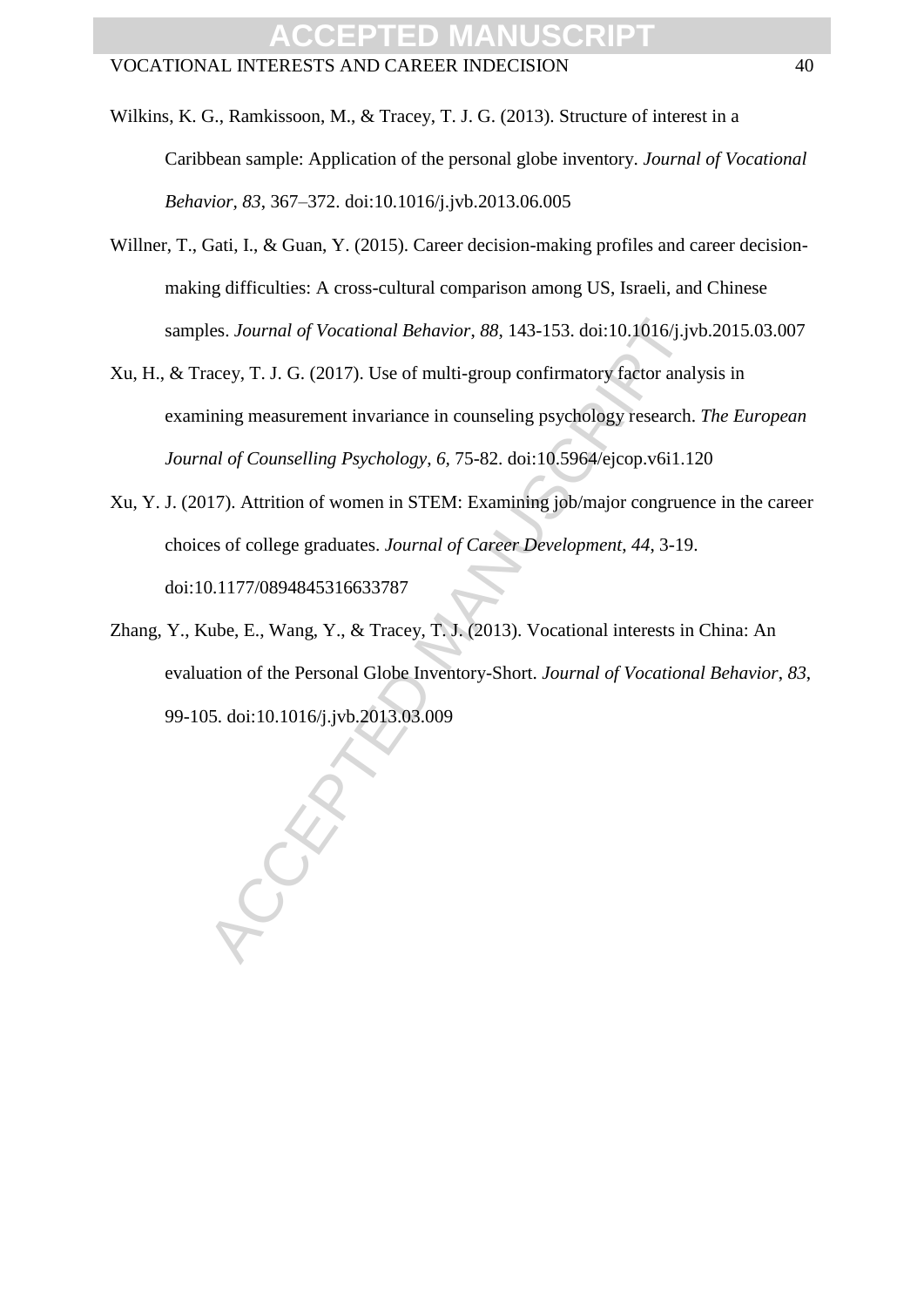### VOCATIONAL INTERESTS AND CAREER INDECISION

#### Table 1

|                                                                                                      | Switzerland ( $n = 413$ )<br>Burkina Faso ( $n = 287$ ) |    |                           |    |                                                                                   |                |                      |     |                                            |  |                                                                      |               |                                  |        |
|------------------------------------------------------------------------------------------------------|---------------------------------------------------------|----|---------------------------|----|-----------------------------------------------------------------------------------|----------------|----------------------|-----|--------------------------------------------|--|----------------------------------------------------------------------|---------------|----------------------------------|--------|
|                                                                                                      | Men                                                     |    | Women                     |    |                                                                                   |                |                      | Men | Women                                      |  |                                                                      |               |                                  |        |
|                                                                                                      | $M_{\odot}$                                             | SD | $M_{-}$                   | SD | d                                                                                 | S              | K                    |     | $\alpha$ <i>M SD M</i>                     |  | $SD$ d                                                               | $S_{\cdot}$   | $K \alpha$                       |        |
|                                                                                                      |                                                         |    |                           |    | Personal Globe Inventory: Composite scores                                        |                |                      |     |                                            |  |                                                                      |               |                                  |        |
| Spherical scales<br>Social                                                                           |                                                         |    |                           |    |                                                                                   |                | 0.66                 |     |                                            |  | 47.39 9.83 52.23 9.62 0.50*** 0.15 -.86 48.10 9.80 51.84 9.88 0.38 * | 0.09          | 0.26                             | $-.86$ |
| Facilitating<br>Managing                                                                             |                                                         |    |                           |    | 50.17 9.58 49.85 10.36 -<br>0.03                                                  | 0.12           | 0.51                 |     |                                            |  | $-0.8949.5710.3550.42$ 9.67 0.09                                     |               | $\sim 100$<br>0.32 0.36          | $-.89$ |
| Business Detail 52.59 9.88 47.79 9.58 <sup>-***</sup> 0.71 -.95 50.38 10.82 49.64 9.16 -             |                                                         |    |                           |    | 0.49                                                                              |                | 0.43                 |     |                                            |  | 0.07                                                                 |               | $-92$<br>$0.06$ 0.60             |        |
| Data Processing 56.17 9.8244.74 6.57 <sup>***</sup> 0.83 - 9.93 51.90 10.33 48.17 9.34               |                                                         |    |                           |    | 1.39                                                                              |                | 0.08                 |     |                                            |  | 0.38                                                                 | 0.30          | 0.36                             | $-.91$ |
| Mechanical                                                                                           |                                                         |    |                           |    | 55.29 10.61 45.50 6.75 *** 1.02 0.36.93 51.50 10.63 48.55 9.16 *<br>1.12          |                |                      |     |                                            |  | 0.30                                                                 | 0.50 0.27.91  |                                  |        |
| Nature/Outdoors 51.48 9.92 48.74 9.92 <sup>**</sup> 0.41 - 91 50.29 10.24 49.72 9.79                 |                                                         |    |                           |    | 0.28                                                                              |                | 0.58                 |     |                                            |  | 0.06                                                                 | $0.25 - 0.89$ | 0.40                             |        |
| Artistic                                                                                             |                                                         |    |                           |    | 49.34 10.10 50.57 9.90 0.12 0.46 - .93 48.63 10.44 51.32 9.40 0.27*               |                | 0.67                 |     |                                            |  |                                                                      | 0.15          | 0.42                             | $-.90$ |
| Helping                                                                                              |                                                         |    |                           |    |                                                                                   |                | $0.07 \, 0.90$       |     |                                            |  |                                                                      |               | 0.30 0.22                        | $-.87$ |
| Social Sciences 46.20 9.32 53.24 9.42 0.75*** 0.01 - 94 49.82 10.08 50.18 9.95 0.04                  |                                                         |    |                           |    |                                                                                   |                | 0.96                 |     |                                            |  |                                                                      |               | $- 92$<br>$0.25$ 0.40            |        |
| Influence                                                                                            | 51.1710.8349.00 9.14                                    |    |                           |    | 0.22                                                                              |                | 0.17                 |     | $-$ ** 0.12 - .83 50.89 10.47 49.14 9.48 - |  | 0.18                                                                 | 0.04          | $-0.20.87$                       |        |
| Business Systems 54.56 9.85 46.12 8.37 - *** 0.56 - 9.94 50.72 10.91 49.30 9.02                      |                                                         |    |                           |    | 0.93                                                                              |                | 0.62                 |     |                                            |  | $\sim$<br>0.14                                                       | $\sim$        | $0.14$ 0.37                      | $-.92$ |
| Financial<br>Analysis                                                                                |                                                         |    |                           |    | $53.3710.1447.13$ $8.95$ $-$ *** 0.63<br>0.65                                     |                | 0.72                 |     | $-0.9650.5610.3949.469.62$                 |  | $\sim$<br>0.11                                                       |               | $\Delta \sim 100$<br>$0.08$ 0.60 | $-.93$ |
| Science                                                                                              |                                                         |    |                           |    | 51.91 10.15 48.37 9.60 -*** 0.15 -.92 51.00 10.45 49.03 9.48<br>0.36              |                | 0.87                 |     |                                            |  | $\blacksquare$<br>0.20                                               | 0.12          | $-.91$<br>0.64                   |        |
|                                                                                                      |                                                         |    |                           |    | 0.95                                                                              |                |                      |     |                                            |  | $\sim$<br>0.13                                                       |               | 0.35 0.29.89                     |        |
| Manual Work                                                                                          | 53.8210.8246.74 7.92                                    |    |                           |    | $-$ *** 1.01 0.85.88 51.04 10.48 49.00 9.44<br>0.76                               |                |                      |     |                                            |  | $\sim$<br>0.21                                                       |               | 0.94 1.52.90                     |        |
| Personal Service 47.65 9.17 52.00 10.26 0.44*** 0.64 -.84 47.16 9.86 52.74 9.38 0.58*** 0.54 0.69.87 |                                                         |    |                           |    |                                                                                   |                | 0.13                 |     |                                            |  |                                                                      |               |                                  |        |
| Construction/Repair                                                                                  |                                                         |    |                           |    | 55.08 11.03 45.67 6.41 <sup>***</sup> 1.35 1.39 93 50.52 10.44 49.50 9.57<br>1.06 |                |                      |     |                                            |  | 0.10                                                                 | 0.74 1.35.90  |                                  |        |
| Basic Services                                                                                       | 49.12 10.17 50.75 9.82 0.16                             |    |                           |    |                                                                                   | 0.43           | 0.10                 |     |                                            |  | $-0.8348.3410.4451.60$ 9.31 0.33 <sup>**</sup> 0.26                  |               | 0.03                             | $-.86$ |
| Six types<br>Realistic                                                                               |                                                         |    |                           |    | 55.29 10.61 45.50 6.75 -*** 1.02 0.36<br>1.12                                     |                |                      |     |                                            |  | $51.5010.6348.569.16$ -<br>0.30                                      | 0.50 0.27     |                                  |        |
| Investigative                                                                                        |                                                         |    | 51.48 9.92 48.74 9.92     |    | $-$ **<br>0.28                                                                    | 0.41           | $\mathbf{u}$<br>0.58 |     | 50.2910.2449.72 9.79                       |  | 0.06                                                                 | 0.25          | 0.40                             |        |
| Artistic                                                                                             |                                                         |    | 49.3410.1050.57 9.90 0.12 |    |                                                                                   | 0.46           | $\sim 100$<br>0.67   |     |                                            |  | 48.63 10.44 51.32 9.40 0.27*                                         | 0.15          | 0.42                             |        |
| Social                                                                                               |                                                         |    |                           |    | 45.52 9.03 53.82 9.18 0.91***                                                     | $\blacksquare$ | 0.08 0.83            |     |                                            |  | 47.24 9.77 52.66 9.52 0.56***                                        |               | 0.17 0.28                        |        |
| Enterprising                                                                                         | 49.25 9.66 50.64 10.26 0.14                             |    |                           |    |                                                                                   | 0.18           | $\sim$ $-$<br>0.42   |     | 49.05 10.19 50.92 9.76 0.19                |  |                                                                      |               | 0.20 0.33                        |        |
| Conventional                                                                                         | 55.64 9.62 45.19 7.50                                   |    |                           |    |                                                                                   | $-$ *** 0.52   | $\sim$ $-$           |     | 51.4910.4348.56 9.38                       |  |                                                                      | 0.14          |                                  |        |

*Descriptive Statistics for the Composite Scores of the PGI and the CDDQ by Gender for Both Countries*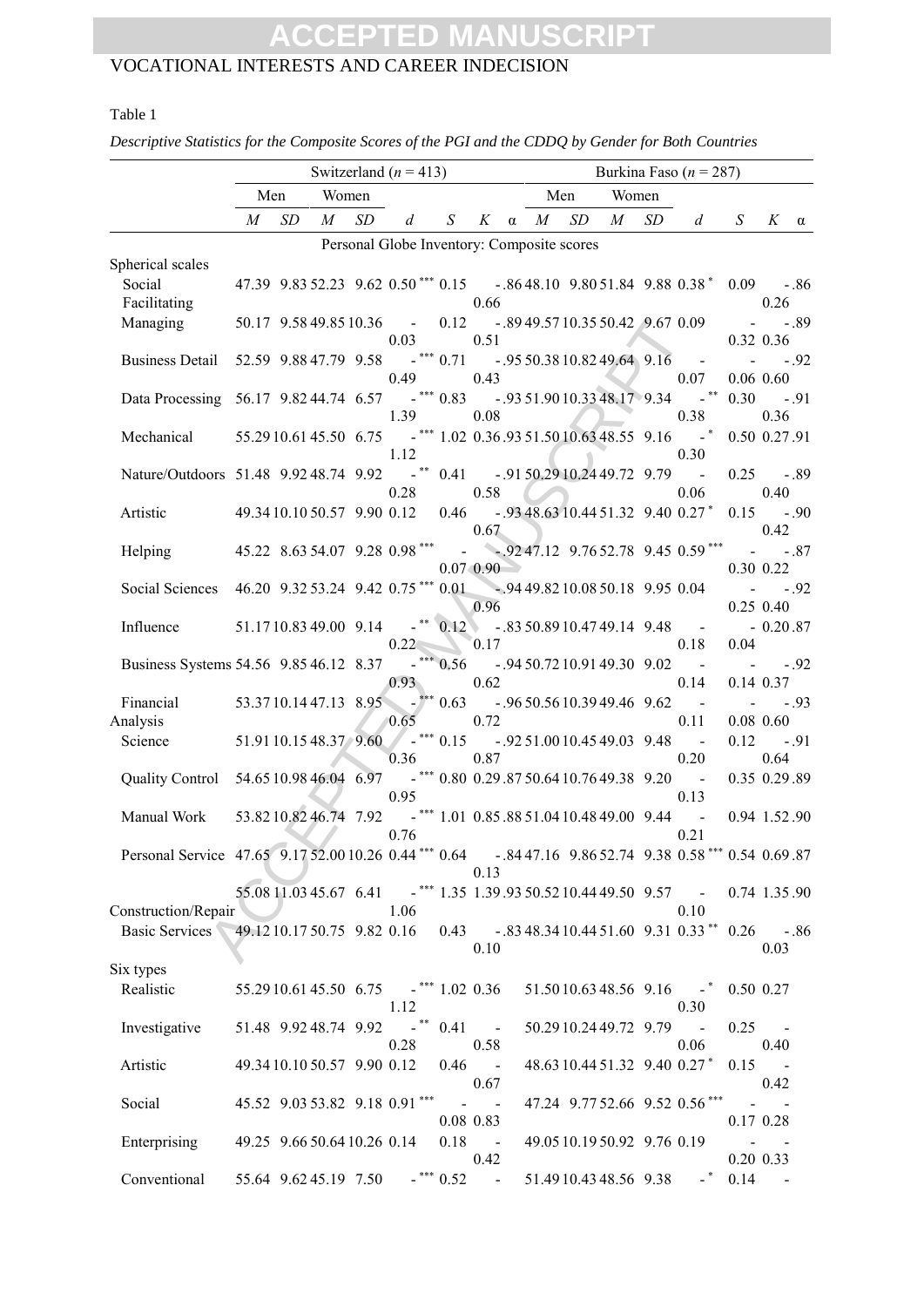#### VOCATIONAL INTERESTS AND CAREER INDECISION

|                                                   |                          |                               | 1.22                                           |              | 0.57                                    |                                                    |                           |  | 0.30                                    |             | 0.30                                                       |
|---------------------------------------------------|--------------------------|-------------------------------|------------------------------------------------|--------------|-----------------------------------------|----------------------------------------------------|---------------------------|--|-----------------------------------------|-------------|------------------------------------------------------------|
| Four types                                        |                          |                               |                                                |              |                                         |                                                    |                           |  |                                         |             |                                                            |
| People                                            |                          |                               | 46.56 9.66 52.93 9.35 0.67 <sup>***</sup> 0.01 |              | $\sim$<br>0.56                          |                                                    |                           |  | 47.6810.0652.24 9.45 0.47***            | $0.03$ 0.31 |                                                            |
| Things                                            | 55.63 9.9745.20 7.12     |                               | 1.22                                           | $-$ *** 0.70 | $\sim$ $-$<br>0.12                      |                                                    | 51.4610.4848.59 9.34      |  | 0.29                                    | 0.36 0.08   |                                                            |
| Data                                              | 52.05 9.88 48.25 9.79    |                               | 0.39                                           | -*** 0.26    | $\sim$<br>0.67                          |                                                    | 50.0210.5849.97 9.44      |  | $\blacksquare$<br>0.01                  | 0.18 0.15   |                                                            |
| Ideas                                             | 50.29 10.29 49.76 9.76 - |                               | 0.05                                           |              | $0.26 -$<br>0.40                        |                                                    | 49.2710.6450.71 9.32 0.14 |  |                                         | $0.03$ 0.09 |                                                            |
| Dimensional                                       |                          |                               |                                                |              |                                         |                                                    |                           |  |                                         |             |                                                            |
| People/Things                                     |                          |                               | 43.26 8.79 55.75 6.90 1.59***                  |              | $\sim 100$ km s $^{-1}$<br>$0.40\;0.53$ |                                                    |                           |  | 46.12 9.02 53.75 9.48 0.83*** 0.32 0.34 |             |                                                            |
| Ideas/Data                                        | 51.33 9.63 48.87 10.18   |                               | 0.25                                           |              | 0.07 0.31                               |                                                    | 50.7110.4849.32 9.50      |  | 0.14                                    | $0.44$ 0.19 |                                                            |
| Prestige                                          |                          |                               | 49.3410.8050.56 9.25 0.12*                     |              | <b>Contract Contract</b>                |                                                    | 51.21 9.86 48.83 10.02    |  |                                         | 0.06        |                                                            |
|                                                   |                          |                               |                                                |              | 0.20 0.37                               |                                                    |                           |  | 0.24                                    |             | 0.04                                                       |
|                                                   |                          |                               |                                                |              |                                         | Career Decision-making Difficulties Questionnaire  |                           |  |                                         |             |                                                            |
| Lack of Readiness                                 |                          |                               | $4.26$ 1.10 $4.21$ 1.17 -<br>0.05              |              | 0.47                                    |                                                    |                           |  |                                         |             | $0.18$ - .57 4.55 1.26 4.98 1.23 0.34** 0.11 - .52<br>0.03 |
| Lack of<br>Motivation                             |                          | 3.77 1.76 3.12 1.67           | 0.38                                           | $-$ *** 0.53 | 0.47                                    | $-0.61$ 2.74 1.78 3.22 2.00 0.25 <sup>*</sup>      |                           |  |                                         | 0.77        | $-.46$<br>0.25                                             |
| Indecisiveness                                    |                          |                               | 5.11 1.99 5.79 1.98 0.34**                     |              | $0.23$ 0.80                             | $-272$ 5.52 2.21 6.06 1.90 0.26 <sup>*</sup>       |                           |  |                                         |             | $\mathcal{L}^{\text{max}}$<br>$-.46$<br>0.29 0.52          |
| Dysfunctional<br><b>Beliefs</b>                   |                          | 3.91 1.48 3.71 1.45           | $\sim$ $-$<br>0.13                             |              | 0.07                                    | $0.41$ -.48 5.39 1.72 5.66 1.71 0.16               |                           |  |                                         | 0.78        | $-0.41$<br>0.19                                            |
| Lack of Information 3.90 1.66 3.95 1.80 0.03 0.10 |                          |                               |                                                |              | 0.92                                    | -.92 3.81 1.87 3.98 1.95 0.10                      |                           |  |                                         | 0.34        | $-.87$<br>0.50                                             |
| <b>About Process</b>                              |                          | 4.11 1.99 4.12 2.17           | $\mathcal{A}$<br>0.01                          | 0.15         | 1.01                                    | $-.84$ 4.14 2.43 4.36 2.42 0.09                    |                           |  |                                         | 0.30        | $-.76$<br>0.98                                             |
| About the Self                                    |                          | 3.75 1.84 3.76 2.04           | $\lambda$<br>0.01                              |              | 0.71                                    | $0.42$ -.81 3.37 2.03 3.62 2.25 0.12 <sup>**</sup> |                           |  |                                         | 0.61        | $-0.74$<br>0.55                                            |
| About<br>Occupations                              |                          | 4.20 1.99 4.38 2.12 0.09      |                                                | 0.13         | 1.03                                    | $-0.78$ 4.02 2.36 4.17 2.36 0.07                   |                           |  |                                         | 0.37        | $-.70$<br>0.89                                             |
| About Additional 3.53 1.90 3.53 2.01 <<br>Sources |                          |                               | 0.01                                           |              | 0.65                                    | 0.49 - .61 3.72 2.47 3.79 2.53 0.03                |                           |  |                                         |             | $0.55 - .61$<br>0.76                                       |
| Inconsistent<br>Information                       |                          | 3.19 1.35 3.01 1.37 -         | 0.12                                           |              | 0.31                                    | $0.42$ -.79 3.31 1.74 3.69 1.70 0.24 <sup>*</sup>  |                           |  |                                         |             | $0.49 - 0.78$<br>0.18                                      |
| Unreliable<br>Information                         |                          | $3.41$ $1.75$ $3.23$ $1.75$ - | 0.10                                           |              | 0.63                                    | $0.62$ -.68 3.36 2.05 4.02 2.19 0.31**             |                           |  |                                         |             | $0.47 - .57$<br>0.68                                       |
| Internal Conflicts 3.65 1.56 3.52 1.58 -          |                          |                               | 0.08                                           |              |                                         | 0.26 1.73.64 3.39 1.91 3.73 1.83 0.18              |                           |  |                                         |             | $0.58 - .65$<br>0.22                                       |
| External Conflicts 2.51 1.79 2.27 1.81            |                          |                               | $\sim 100$<br>0.13                             |              | 0.47                                    | 1.53 - .73 3.17 2.57 3.32 2.59 0.06                |                           |  |                                         |             | $0.95 - 0.80$<br>0.35                                      |
| CDDQ total score                                  |                          | 3.79 1.19 3.74 1.24 -         | 0.05                                           |              | 0.80                                    | $0.11 - .90$ 3.88 1.34 4.19 1.32 0.25 <sup>*</sup> |                           |  |                                         |             | $0.23 - 0.87$<br>0.11                                      |

*Note*. Cohen's *ds* are positive when women scored higher than men;  $S =$  skewness;  $K =$  kurtosis;  $\alpha =$  Cronbach's alpha coefficient.

 $p < .05,$  \*\*  $p < .01,$  \*\*\*  $p < .001$ .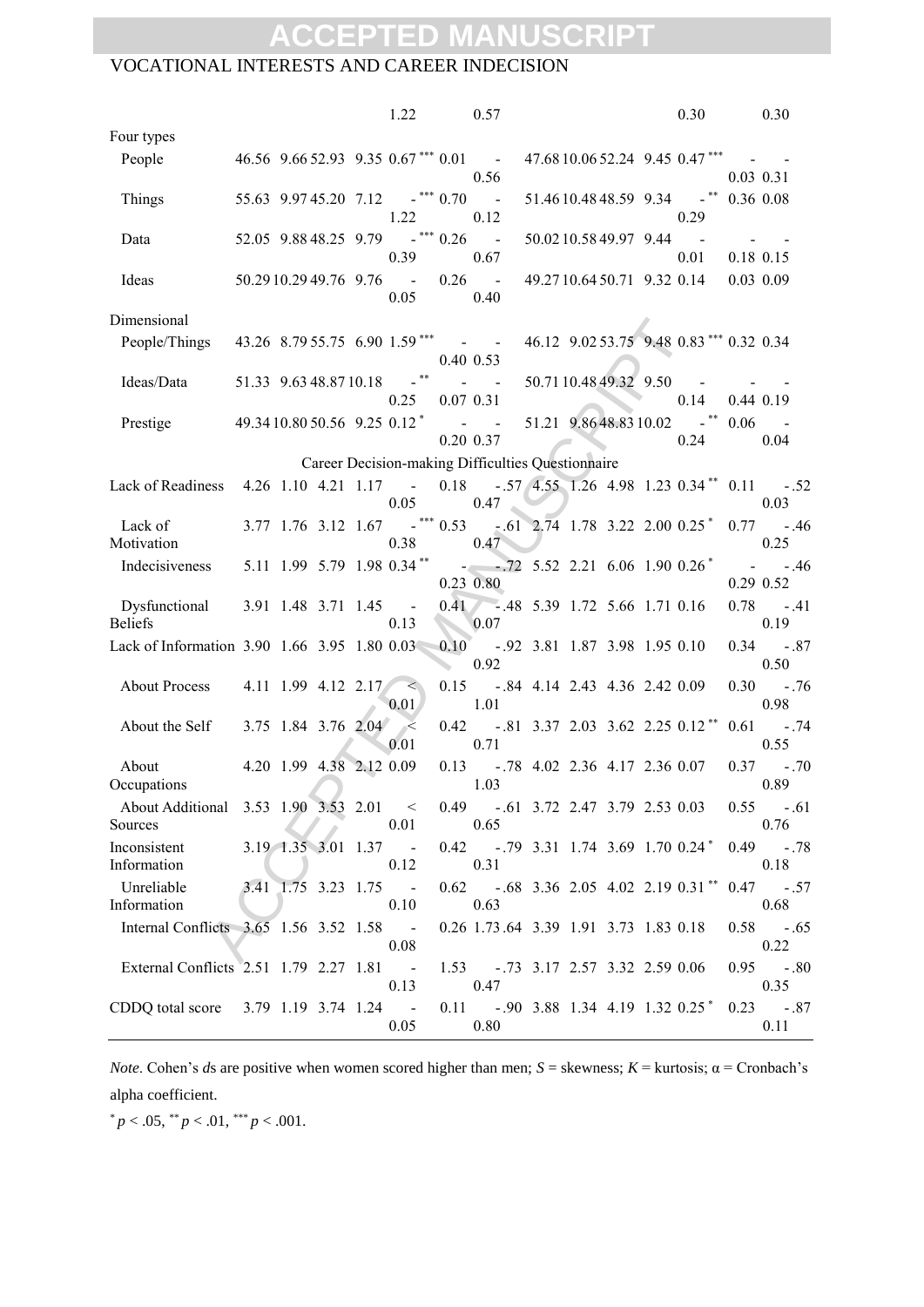#### Table 2

#### *Results of the Randomization Tests of Hypothesized Order Relations and Difference in Fit for*

#### *Composite Scales in Both Countries*

|                                                                                                                                                                                                        | Switzerland    |                               |                       |                          | Burkina Faso                     |              | Difference in fit* |                        |                                                                |           |                        |                        |                        |  |
|--------------------------------------------------------------------------------------------------------------------------------------------------------------------------------------------------------|----------------|-------------------------------|-----------------------|--------------------------|----------------------------------|--------------|--------------------|------------------------|----------------------------------------------------------------|-----------|------------------------|------------------------|------------------------|--|
|                                                                                                                                                                                                        |                | (b)                           | All (a) Women Men (c) |                          | All $(d)$ Women Men $(f)$<br>(e) |              |                    |                        | b vs. c e vs. f b vs. e c vs. f b vs. f c vs. e a vs. d        |           |                        |                        |                        |  |
|                                                                                                                                                                                                        |                | $n = 413$ $n = 223$ $n = 190$ |                       |                          | $n = 287$ $n = 146$ $n = 141$    |              |                    |                        |                                                                |           |                        |                        |                        |  |
| <b>RIASEC</b><br>model                                                                                                                                                                                 |                |                               |                       |                          |                                  |              |                    |                        |                                                                |           |                        |                        |                        |  |
| Predictions<br>made                                                                                                                                                                                    | 72             | 72                            | 72                    | 72                       | 72                               | 72           | 72                 | 72                     | 72                                                             | $72\,$    | 72                     | 72                     | 72                     |  |
| Predictions<br>met                                                                                                                                                                                     | 69             | 69                            | 66                    | 66                       | 64                               | 61           | 65                 | 58                     | 63                                                             | 60        | 61                     | 64                     | 65                     |  |
| <b>CI</b>                                                                                                                                                                                              | .92            | .92                           | .83                   | .83                      | .78                              | .71          | $-0.04$            | $-04$                  | $-.07$                                                         | $-.07$    | $-.10$                 | $-.03$                 | $-.04$                 |  |
| $\boldsymbol{p}$                                                                                                                                                                                       | .02            | .02                           | $.02\,$               | .02                      | .02                              | .02          | ns                 | $\mathbf{n}\mathbf{s}$ | ns                                                             | $\,ns$    | $\bf ns$               | $\,ns$                 | ns                     |  |
| 8-Type model                                                                                                                                                                                           |                |                               |                       |                          |                                  |              |                    |                        |                                                                |           |                        |                        |                        |  |
| Predictions<br>made                                                                                                                                                                                    | 288            | 288                           | 288                   | 288                      | 288                              | 288          | 288                | 288                    | 288                                                            | 288       | 288                    | 288                    | 288                    |  |
| Predictions<br>met                                                                                                                                                                                     | 274            | 261                           | 268                   | 257                      | 259                              | 240          | 253                | 234                    | 246                                                            | 236       | 231                    | 254                    | 254                    |  |
| <b>CI</b>                                                                                                                                                                                              | .91            | .82                           | .86                   | .79                      | .81                              | .68          | .02                | $-0.05$                | $-.01$                                                         | $-.09$    | $-.07$                 | $-.03$                 | $-06$                  |  |
| $\boldsymbol{p}$                                                                                                                                                                                       | < 0.0          | < 0.0<br>1                    | < 0.0<br>$\mathbf{1}$ | $<.00\,$<br>$\mathbf{1}$ | < 0.0<br>1                       | < 0.0        | ns                 | $\rm ns$               | $\rm ns$                                                       | $\,ns$    | $\bf ns$               | ns                     | $\rm ns$               |  |
| 18 spherical scales model                                                                                                                                                                              |                |                               |                       |                          |                                  |              |                    |                        |                                                                |           |                        |                        |                        |  |
| Predictions<br>made                                                                                                                                                                                    | 9,472          | 9,472                         | 9,472                 | 9,472                    | 9,472                            | 9,472        | 9,47<br>2          | 9,47<br>$\overline{2}$ | 9,47<br>2                                                      | 9,47<br>2 | 9,47<br>$\overline{2}$ | 9,47<br>$\overline{2}$ | 9,47<br>2              |  |
| Predictions<br>met                                                                                                                                                                                     | 7,400          | 7,463                         | 7,348                 | 6,864                    | 6,753                            | 6,666        | 6,83<br>6          | 5.95<br>5              | 6,32<br>4                                                      | 6,17<br>6 | 6,27<br>4              | 6,10<br>3              | 6,44<br>$\overline{0}$ |  |
| <b>CI</b>                                                                                                                                                                                              | .57            | .59                           | .56                   | .46                      | .44                              | .42          | $-.01$             | $-.01$                 | .07                                                            | $-.07$    | $-.08$                 | $-.06$                 | $-.05$                 |  |
| $\boldsymbol{p}$                                                                                                                                                                                       | .001           | .001                          | $.001$                | .001                     | .001                             | .001         | $\rm ns$           | $\rm ns$               | $\rm ns$                                                       | $\,ns$    | $\rm ns$               | $\,ns$                 | $\rm ns$               |  |
| <i>Note.</i> * Prediction met = number of predictions that are met in both groups and a negative CI<br>indicates a better fit in the second sample whereas a positive CI indicates a better fit in the |                |                               |                       |                          |                                  |              |                    |                        |                                                                |           |                        |                        |                        |  |
| first sample; b vs. $c =$ Swiss women are compared to Burkinabe women; e vs. $f =$ Burkinabe                                                                                                           |                |                               |                       |                          |                                  |              |                    |                        |                                                                |           |                        |                        |                        |  |
| women are compared to Burkinabe men; b vs. $e =$ Swiss women are compared to Burkinabe                                                                                                                 |                |                               |                       |                          |                                  |              |                    |                        |                                                                |           |                        |                        |                        |  |
|                                                                                                                                                                                                        | $\overline{a}$ | $\alpha$ ---:                 |                       |                          |                                  | . <b>n</b> . |                    |                        | $\ldots$ . In the set $\mathfrak{C}=\mathfrak{C}$ and $\ldots$ |           |                        |                        |                        |  |

Note. <sup>\*</sup> Prediction met = number of predictions that are met in both groups and a negative CI indicates a better fit in the second sample whereas a positive CI indicates a better fit in the first sample; b vs.  $c =$  Swiss women are compared to Burkinabe women; e vs.  $f =$  Burkinabe women are compared to Burkinabe men; b vs. e = Swiss women are compared to Burkinabe women; c vs  $f = \overline{S}$ wiss men are compared to Burkinabe men; b vs.  $f = S$ wiss women are compared to Burkinabe men; c vs.  $e =$  Swiss men are compared to Burkinabe Women; a vs. d = The Swiss overall sample is compared to the Burkinabe overall sample.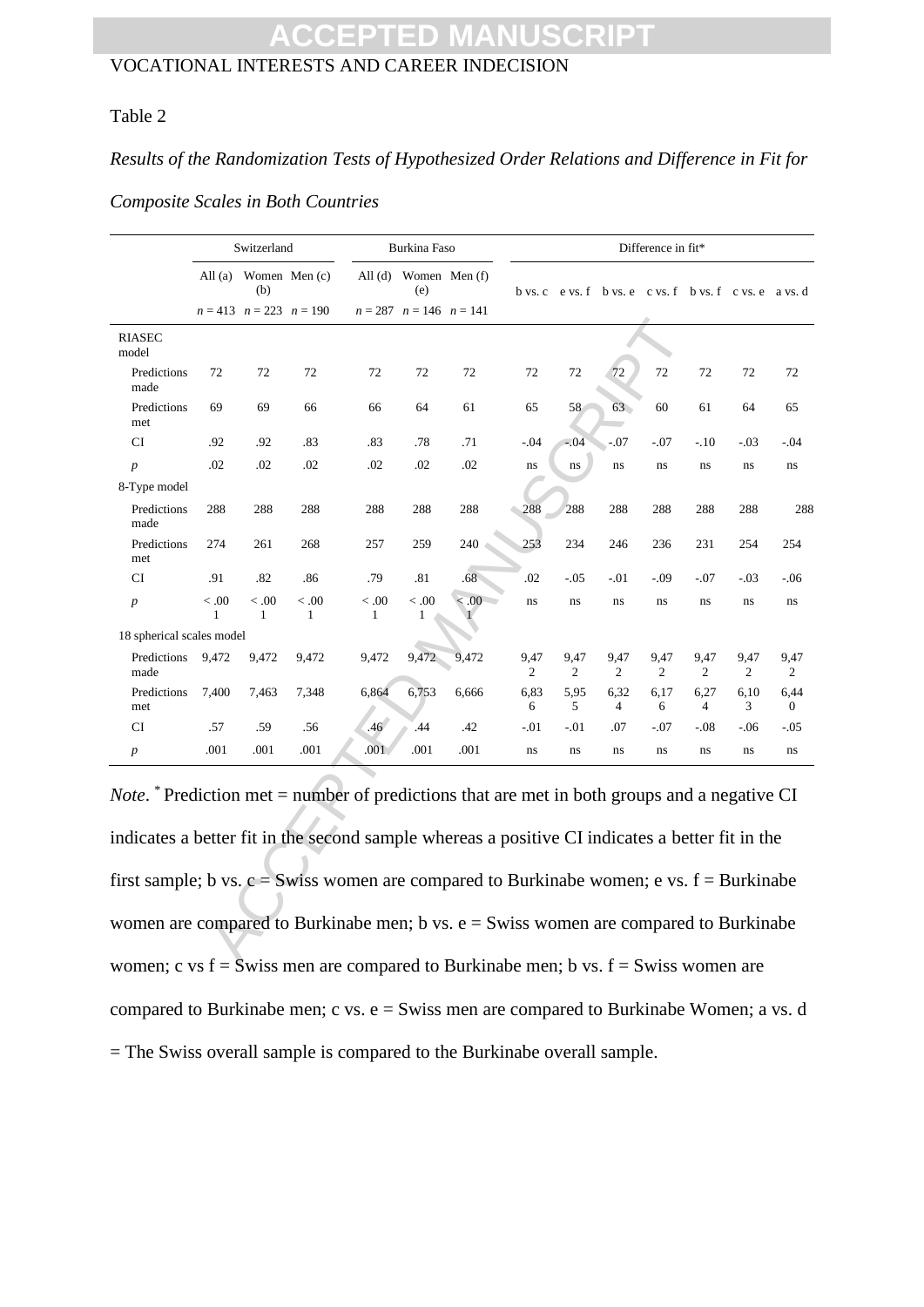#### VOCATIONAL INTERESTS AND CAREER INDECISION

### Table 3

### *Measurement Invariance for the PGI Composite Spherical Scales and the CDDQ Three-*

### *Factor Structure Across Countries and Gender*

|                                                             | $\chi^2$                                                     | df  | $\chi^2/df$ | $\overline{p}$         | <b>CFI</b> | <b>TLI</b> | <b>RMSEA</b> | Δχ²    | $\Delta df$ | $\boldsymbol{p}$                 | $\Delta$ CFI | $\Delta TLI$ | <b>ARMSEA</b> |
|-------------------------------------------------------------|--------------------------------------------------------------|-----|-------------|------------------------|------------|------------|--------------|--------|-------------|----------------------------------|--------------|--------------|---------------|
| PGI spherical model (adjusted) across countries             |                                                              |     |             |                        |            |            |              |        |             |                                  |              |              |               |
| Configural Invariance                                       | 1,795.84                                                     | 222 | 8.09        | $\lt$<br>.001          | .886       | .843       | .101         |        |             |                                  |              |              |               |
| Metric Invariance                                           | 1.900.13                                                     | 251 | 7.57        | $\lt$<br>.001          | .881       | .855       | .097         | 104.29 | 29          | $\,<$<br>.001                    | .005         | < 0.001      | .004          |
| Scalar Invariance                                           | 2,279.66                                                     | 269 | 8.48        | $\lt$<br>.001          | .855       | .835       | .103         | 379.53 | 18          | $\geq$<br>.001                   | .026         | .020         | < 0.001       |
| PGI spherical model (adjusted) across gender in Switzerland |                                                              |     |             |                        |            |            |              |        |             |                                  |              |              |               |
| Configural Invariance                                       | 1278.40                                                      |     | 222 5.76    | $\,<$<br>.001          | .860       | .807       | .108         |        |             |                                  |              |              |               |
| Metric Invariance                                           | 1379.14                                                      | 251 | 5.50        | $\,<$<br>.001          | .851       | .818       | .105         | 100.74 | 29          | $\,<$<br>.001                    | .009         | .011         | .003          |
| Scalar Invariance                                           | 1430.00                                                      | 257 | 5.56        | $\overline{a}$<br>.001 | .845       | .815       | .105         | 50.86  | 6           | $\overline{\phantom{a}}$<br>.001 | .006         | .003         | < 0.001       |
|                                                             | PGI spherical model (adjusted) across gender in Burkina Faso |     |             |                        |            |            |              |        |             |                                  |              |              |               |
| Configural Invariance                                       | 780.19                                                       |     | 222 3.51    | $\lt$<br>.001          | .904       | .868       | .094         |        |             |                                  |              |              |               |
| Metric Invariance                                           | 826.62                                                       | 251 | 3.29        | $\,<$<br>.001          | .901       | .880       | .090         | 46.42  | 29          | .021                             | .003         | .012         | .004          |
| Scalar Invariance                                           | 839.86                                                       | 257 | 3.27        | $\overline{a}$<br>.001 | .900       | .881       | .089         | 13.25  | 6           | .039                             | .001         | .001         | .001          |
| CDDQ across countries                                       |                                                              |     |             |                        |            |            |              |        |             |                                  |              |              |               |
| Configural Invariance                                       | 183.87                                                       | 64  | 2.87        | $\lt$<br>.001          | .950       | .930       | .052         |        |             |                                  |              |              |               |
| Metric Invariance                                           | 191.14                                                       | 71  | 2.69        | $\overline{<}$<br>.001 | .950       | .937       | .049         | 7.27   | 07          | .40                              | < 0.001      | .007         | .003          |
| Scalar Invariance                                           | 195.11                                                       | 73  | 2.67        | $\,<$<br>.001          | .949       | .938       | .049         | 3.97   | 02          | .13                              | .001         | .001         | .001          |
| CDDQ across gender in Switzerland                           |                                                              |     |             |                        |            |            |              |        |             |                                  |              |              |               |
| Configural Invariance                                       | 139.65                                                       |     | 64 2.18     | $\,<$<br>.001          | .953       | .934       | .054         |        |             |                                  |              |              |               |
| Metric Invariance                                           | 143.32                                                       | 71  | 2.02        | $\,<$<br>.001          | .955       | .943       | .050         | 3.68   | 07          | .82                              | .002         | .009         | .004          |
| Scalar Invariance                                           | 143.46                                                       | 73  | 1.97        | $\overline{a}$<br>.001 | .956       | .946       | .048         | 0.14   | 02          | .93                              | .001         | .003         | .002          |
| CDDQ across gender in Burkina Faso                          |                                                              |     |             |                        |            |            |              |        |             |                                  |              |              |               |
| Configural Invariance                                       | 115.93                                                       | 64  | 1.81        | $\,<$<br>.001          | .935       | .908       | .053         |        |             |                                  |              |              |               |
| Metric Invariance                                           | 119.15                                                       | 71  | 1.68        | $\,<$<br>.001          | .939       | .923       | .049         | 3.22   | 07          | .86                              | .004         | .015         | .004          |
| Scalar Invariance                                           | 121.47                                                       | 73  | 1.66        | $\overline{a}$<br>.001 | .939       | .925       | .048         | 2.32   | 02          | .31                              | < 0.001      | .002         | .001          |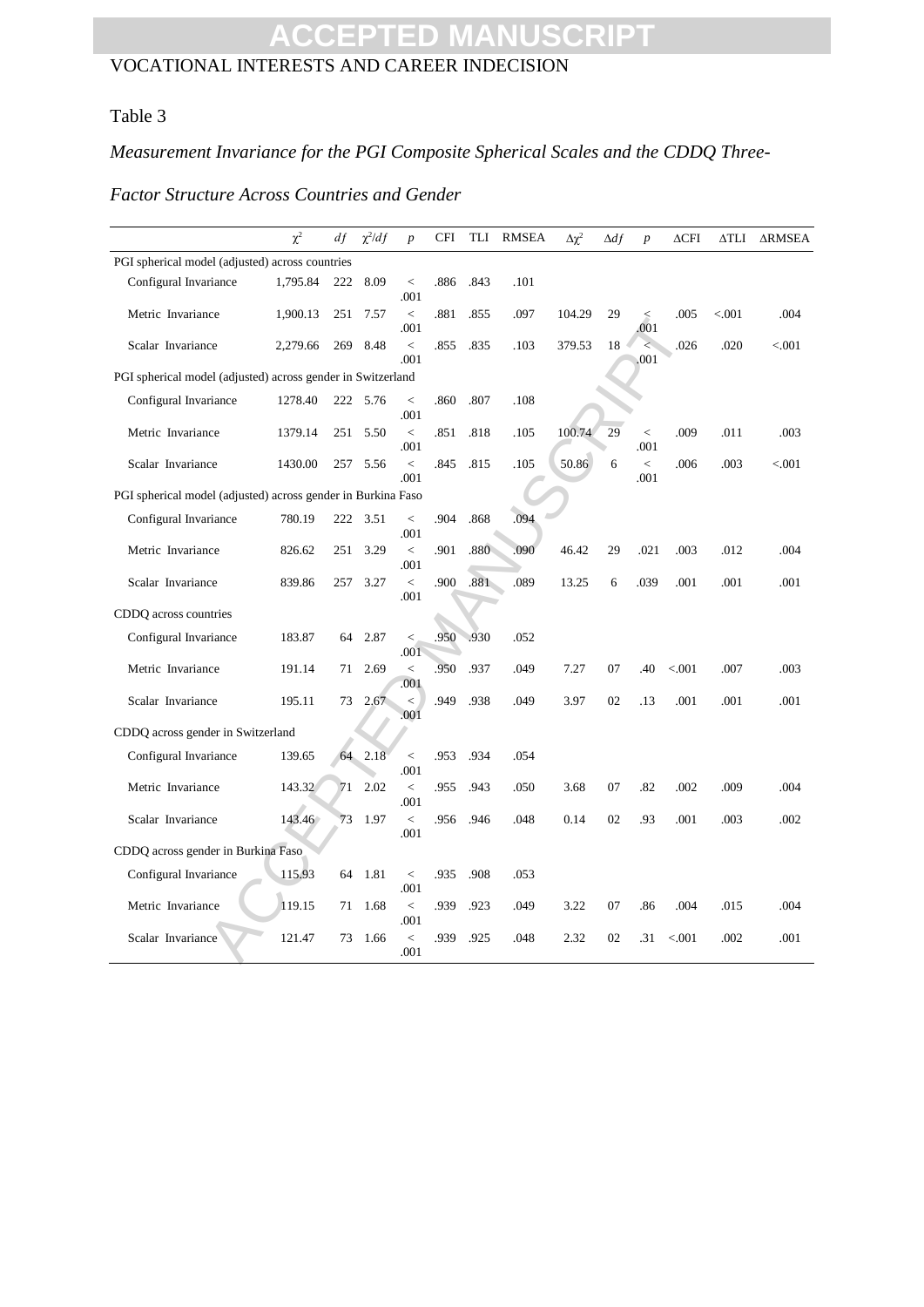#### VOCATIONAL INTERESTS AND CAREER INDECISION

#### Table 4

#### *Correlation between the Differentiation and Consistency Indices of Interests in Switzerland*

#### *and Burkina Faso*

|      |                                                                       | $\,1\,$               | $\sqrt{2}$  | $\sqrt{3}$ | $\overline{4}$ | $\sqrt{5}$ | $\sqrt{6}$ | $\boldsymbol{7}$ | $\,8\,$  |  |  |  |  |  |  |
|------|-----------------------------------------------------------------------|-----------------------|-------------|------------|----------------|------------|------------|------------------|----------|--|--|--|--|--|--|
|      | Indices based on the cosine fit function method (Tracey et al., 2014) |                       |             |            |                |            |            |                  |          |  |  |  |  |  |  |
| $1.$ | RIASEC elevation                                                      |                       |             |            |                |            |            |                  |          |  |  |  |  |  |  |
| 2.   | $\operatorname{RIASEC}$                                               | $.08^{\ast}$          |             |            |                |            |            |                  |          |  |  |  |  |  |  |
|      | amplitude                                                             |                       |             |            |                |            |            |                  |          |  |  |  |  |  |  |
| 3.   | RIASEC                                                                | .04                   | $.67***$    |            |                |            |            |                  |          |  |  |  |  |  |  |
|      | consistency                                                           |                       |             |            |                |            |            |                  |          |  |  |  |  |  |  |
|      | Indices developed for this study                                      |                       |             |            |                |            |            |                  |          |  |  |  |  |  |  |
| 4.   | RIASEC elevation                                                      | $1.00^{\ast\ast\ast}$ | $.08*$      | .04        |                |            |            |                  |          |  |  |  |  |  |  |
| 5.   | $\operatorname{RIASEC}$                                               | $.08^{\ast}$          | $.94***$    | $.41***$   | $.08*$         |            |            |                  |          |  |  |  |  |  |  |
|      | amplitude                                                             |                       |             |            |                |            |            |                  |          |  |  |  |  |  |  |
| 6.   | <b>RIASEC</b>                                                         | $.02\,$               | $.53***$    | $.77^*$    | .02            | $.34***$   |            |                  |          |  |  |  |  |  |  |
|      | consistency                                                           |                       |             |            |                |            |            |                  |          |  |  |  |  |  |  |
| 7.   | PGI elevation                                                         | $.96***$              | .06         | .04        | $.96***$       | .06        | $.02\,$    |                  |          |  |  |  |  |  |  |
| 8.   | PGI amplitude                                                         | $.13^{\ast\ast}$      | $.76^{***}$ | $.30***$   | $.13***$       | $.81***$   | $.22***$   | $.15***$         |          |  |  |  |  |  |  |
| 9.   | PGI consistency                                                       | $-.07$                | $.36***$    | $.31***$   | $-.07$         | $.30***$   | $.30***$   | $-.10**$         | $.14***$ |  |  |  |  |  |  |
|      | $p < .05,$ ** $p < .01,$ *** $p < .001$ .                             |                       |             |            |                |            |            |                  |          |  |  |  |  |  |  |